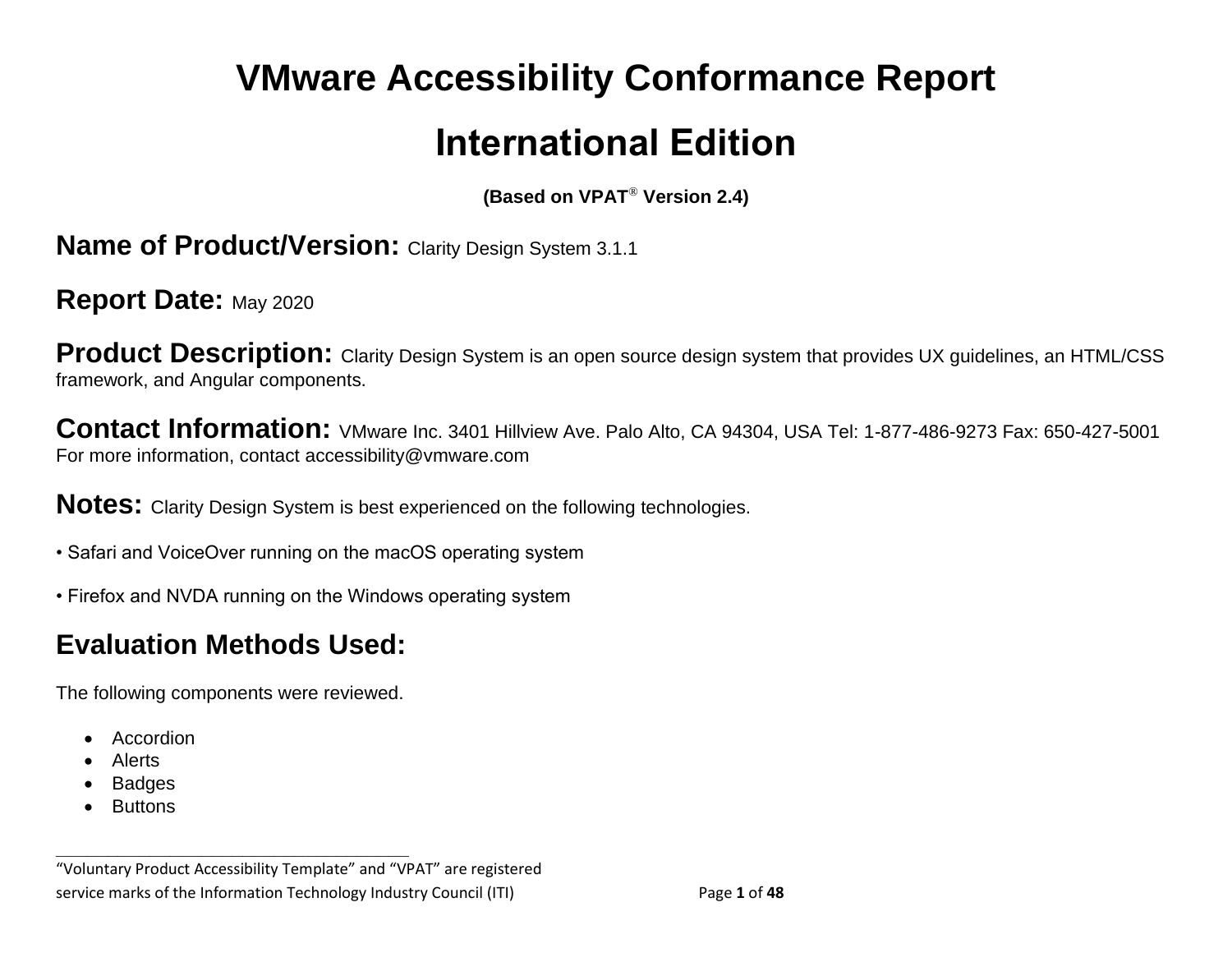- Button Group
- Cards
- Checkboxes
- Datalist
- Datagrid
- Date Picker
- Dropdowns
- Forms
- Grid
- Header
- Inputs
- Labels
- Lists
- Login Page
- Modals
- Password
- Progress Bars
- Radio Buttons
- Range Input
- Select
- Sidenav
- Signposts
- pinners
- Stack View
- Stepper
- Tables
- Tabs
- Textareas
- Toggle Switches
- Tooltips
- Tree View
- Timeline
- Vertical Nav
- Wizards

Testing was performed with the following tools and assistive technology.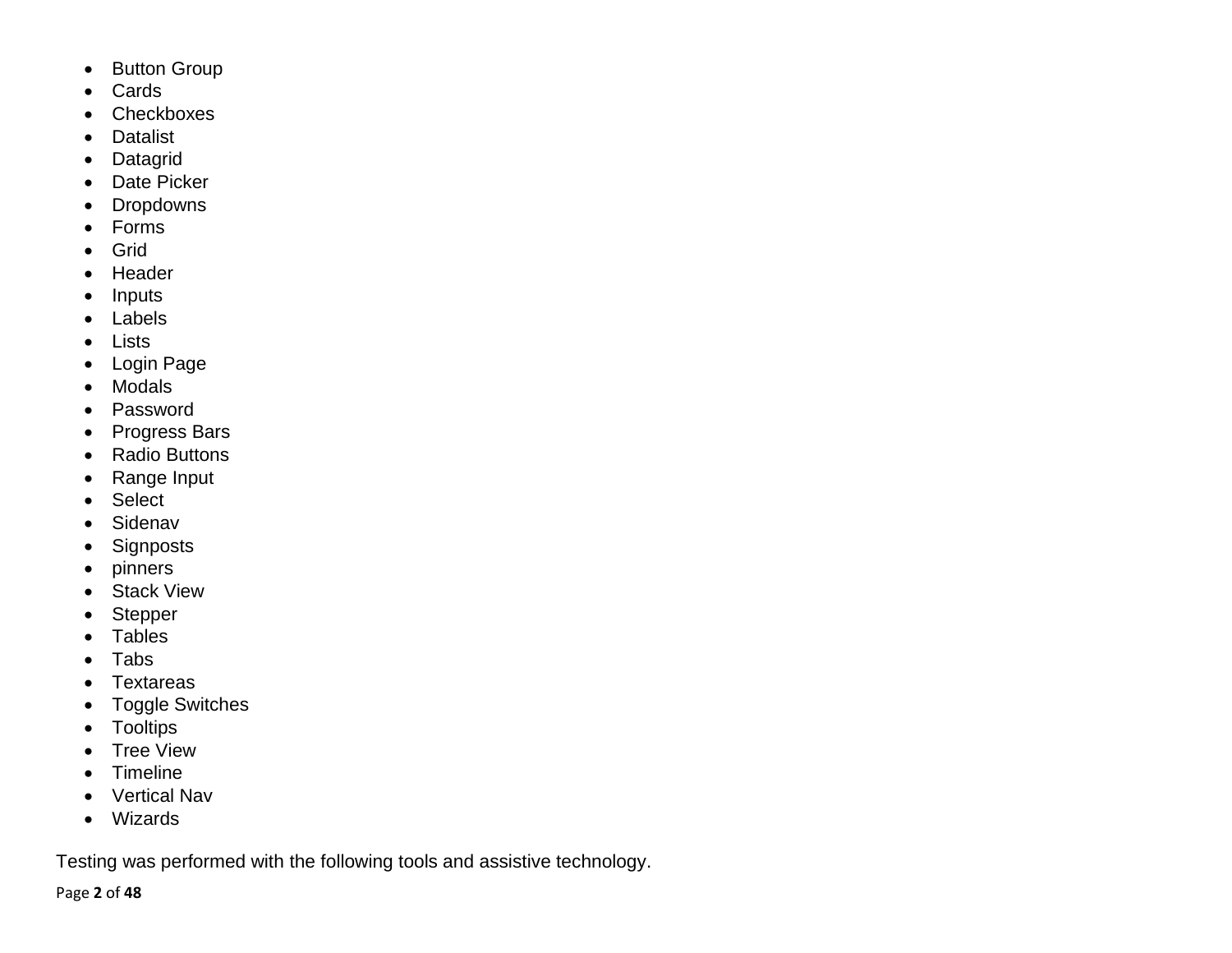- Automatic and manual testing with ANDI (Accessible Name & Description Inspector)
- Manual testing with Safari and VoiceOver running on the iOS operating system
- Manual testing with Safari and VoiceOver running on the macOS operating system
- Manual testing with Firefox and NVDA running on Windows operating system
- Switch testing with Firefox and NVDA running on Windows operating system
- Manual code inspection with the developer tools in Chrome, Safari and Firefox

### **Applicable Standards/Guidelines**

This report covers the degree of conformance for the following accessibility standard/guidelines:

| <b>Standard/Guideline</b>                                                                                                           | <b>Included in Report</b> |
|-------------------------------------------------------------------------------------------------------------------------------------|---------------------------|
| <b>Web Content Accessibility Guidelines 2.0</b>                                                                                     | Level A (Yes)             |
|                                                                                                                                     | Level AA (Yes)            |
|                                                                                                                                     | Level AAA (No)            |
| Web Content Accessibility Guidelines 2.1                                                                                            | Level A (Yes)             |
|                                                                                                                                     | Level AA (Yes)            |
|                                                                                                                                     | Level AAA (No)            |
| Revised Section 508 standards published January 18, 2017 and corrected January 22,<br>2018                                          | (Yes)                     |
| EN 301 549 Accessibility requirements suitable for public procurement of ICT<br>products and services in Europe, - V3.1.1 (2019-11) | (Yes)                     |

## **Terms**

The terms used in the Conformance Level information are defined as follows:

- **Supports**: The functionality of the product has at least one method that meets the criterion without known defects or meets with equivalent facilitation.
- **Partially Supports**: Some functionality of the product does not meet the criterion.
- **Does Not Support:** The majority of product functionality does not meet the criterion.
- **Not Applicable**: The criterion is not relevant to the product.
- **Not Evaluated**: The product has not been evaluated against the criterion. This can be used only in WCAG 2.0 Level AAA.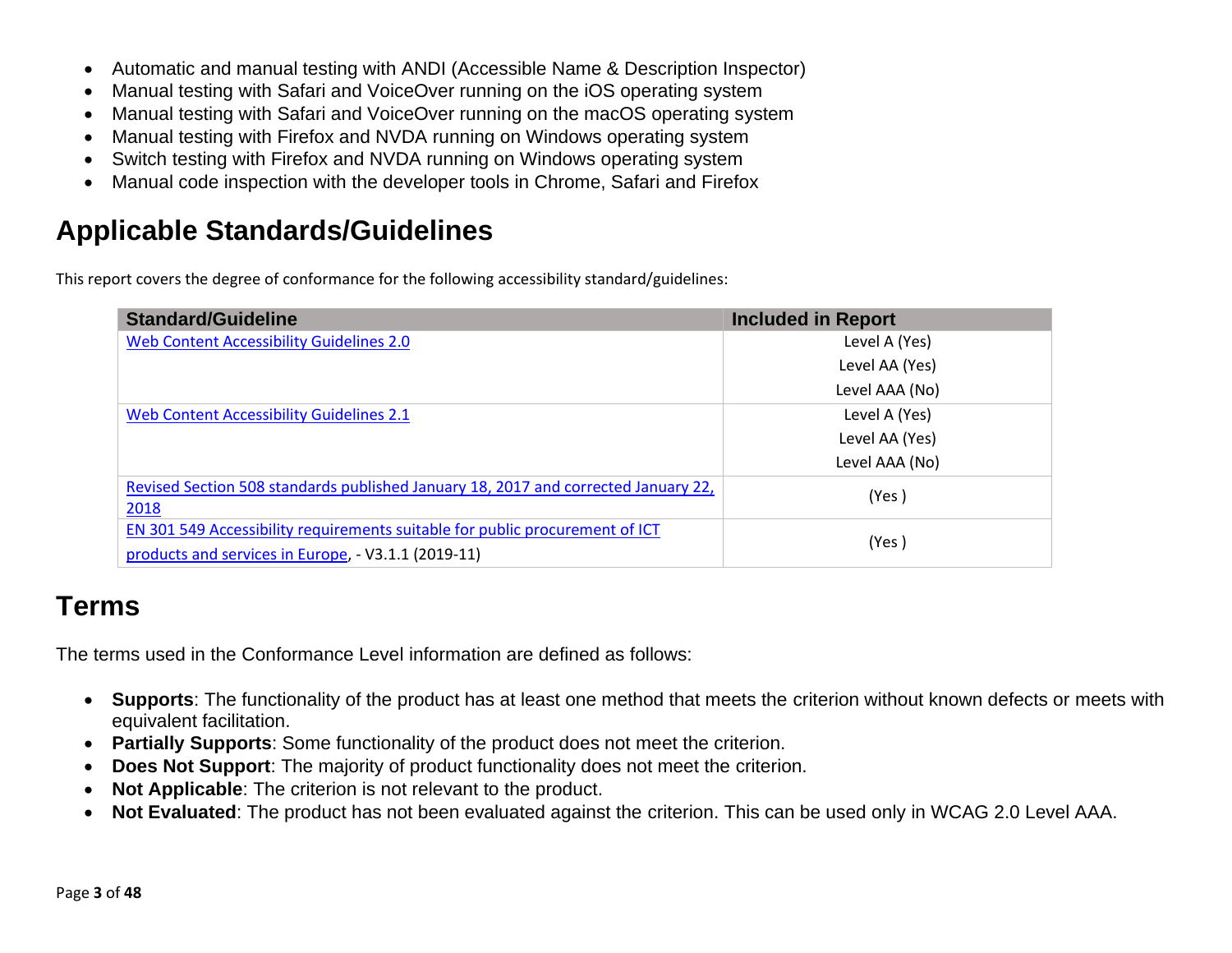## <span id="page-3-0"></span>**WCAG 2.x Report**

Tables 1 and 2 also document conformance with:

- EN 301 549: Chapter 9 Web, Sections 10.1-10.4 of Chapter 10 Non-Web documents, and Sections 11.1-11.4 and 11.8.2 of Chapter 11 - Non-Web Software (open and closed functionality), and Sections 12.1.2 and 12.2.4 of Chapter 12 – Documentation
- Revised Section 508: Chapter 5 501.1 Scope, 504.2 Content Creation or Editing, and Chapter 6 602.3 Electronic Support Documentation.

Note: When reporting on conformance with the WCAG 2.x Success Criteria, they are scoped for full pages, complete processes, and accessibility-supported ways of using technology as documented in the [WCAG 2.0 Conformance Requirements.](https://www.w3.org/TR/WCAG20/#conformance-reqs)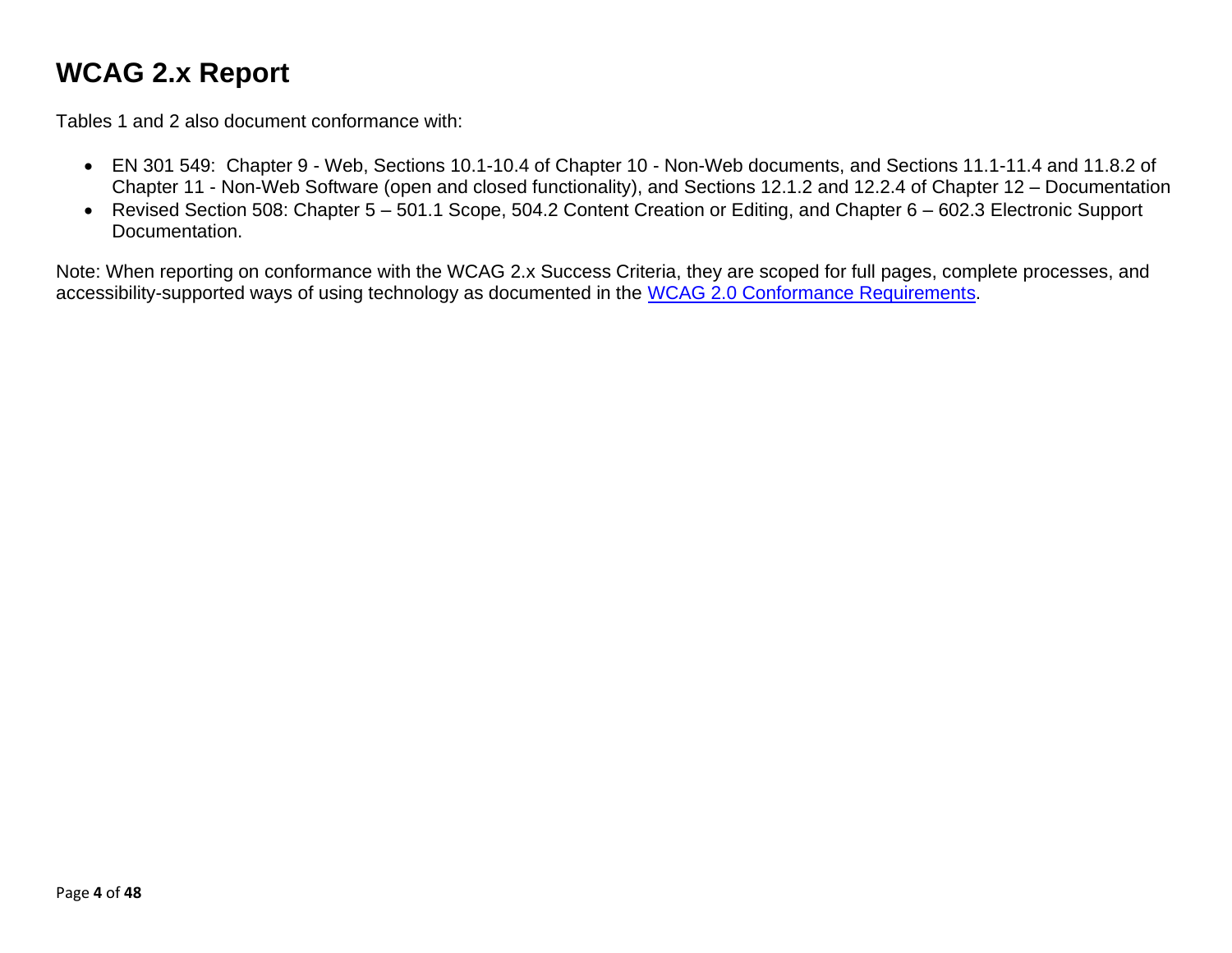## **Table 1: Success Criteria, Level A**

| <b>Criteria</b>                                                                                                                          | <b>Conformance Level</b>    | <b>Remarks and Explanations</b>                                                                                                |
|------------------------------------------------------------------------------------------------------------------------------------------|-----------------------------|--------------------------------------------------------------------------------------------------------------------------------|
|                                                                                                                                          |                             | Web:<br>Clarity Design System provides textual equivalents for<br>all non-text content. But when reading the Alerts            |
| 1.1.1 Non-text Content (Level A)                                                                                                         | Web:                        | component with a screen reader, the label is                                                                                   |
| Also applies to:<br>EN 301 549 Criteria                                                                                                  | Partially Supports          | announced twice for the Icons displayed on the alerts.<br>Additionally, when reading the Timeline component                    |
| 9.1.1.1 (Web)<br>$\bullet$                                                                                                               | Electronic Docs:            | with a screen reader, the current step status in the                                                                           |
| 10.1.1.1 (Non-web document)<br>11.1.1.1.1 (Open Functionality Software)<br>$\bullet$                                                     | Supports                    | timeline is announced twice.                                                                                                   |
| 11.1.1.1.2 (Closed Functionality Software)<br>$\bullet$                                                                                  | Software:                   | Electronic Docs:                                                                                                               |
| 11.8.2 (Authoring Tool)<br>12.1.2 (Product Docs)                                                                                         | Supports                    | Clarity Design System does not provide electronic<br>documents.                                                                |
| 12.2.4 (Support Docs)<br>$\bullet$                                                                                                       | Closed:                     |                                                                                                                                |
| <b>Revised Section 508</b>                                                                                                               | Supports                    | Software:                                                                                                                      |
| 501 (Web)(Software)<br>$\bullet$                                                                                                         |                             | Clarity Design System is not software.                                                                                         |
| 504.2 (Authoring Tool)                                                                                                                   | Authoring Tool:             |                                                                                                                                |
| 602.3 (Support Docs)<br>٠                                                                                                                | Supports                    | Closed:<br>Clarity Design System is not a closed system.<br>Authoring Tool: Clarity Design System is not an<br>authoring tool. |
| 1.2.1 Audio-only and Video-only (Prerecorded) (Level A)                                                                                  | Web:                        | Web:                                                                                                                           |
| Also applies to:                                                                                                                         | Supports                    | Clarity Design System does not provide any pre-                                                                                |
| EN 301 549 Criteria<br>$\bullet$ 9.1.2.1 (Web)                                                                                           | Electronic Docs:            | recorded audio-only or pre-recorded video-only.                                                                                |
| 10.1.2.1 (Non-web document)<br>$\bullet$                                                                                                 | Supports                    | Electronic Docs:                                                                                                               |
| 11.1.2.1.1 (Open Functionality Software)<br>$\bullet$<br>11.1.2.1.2.1 and 11.1.2.1.2.2 (Closed Software)<br>٠<br>11.8.2 (Authoring Tool) | Software:<br>Supports       | Clarity Design System does not provide electronic<br>documents.                                                                |
| 12.1.2 (Product Docs)                                                                                                                    |                             | Software:                                                                                                                      |
| 12.2.4 (Support Docs)                                                                                                                    | Closed:                     | Clarity Design System is not software.                                                                                         |
| $\bullet$<br><b>Revised Section 508</b>                                                                                                  | Supports                    |                                                                                                                                |
|                                                                                                                                          |                             | Closed:                                                                                                                        |
| 501 (Web)(Software)<br>$\bullet$<br>504.2 (Authoring Tool)<br>$\bullet$                                                                  | Authoring Tool:<br>Supports | Clarity Design System is not a closed system.                                                                                  |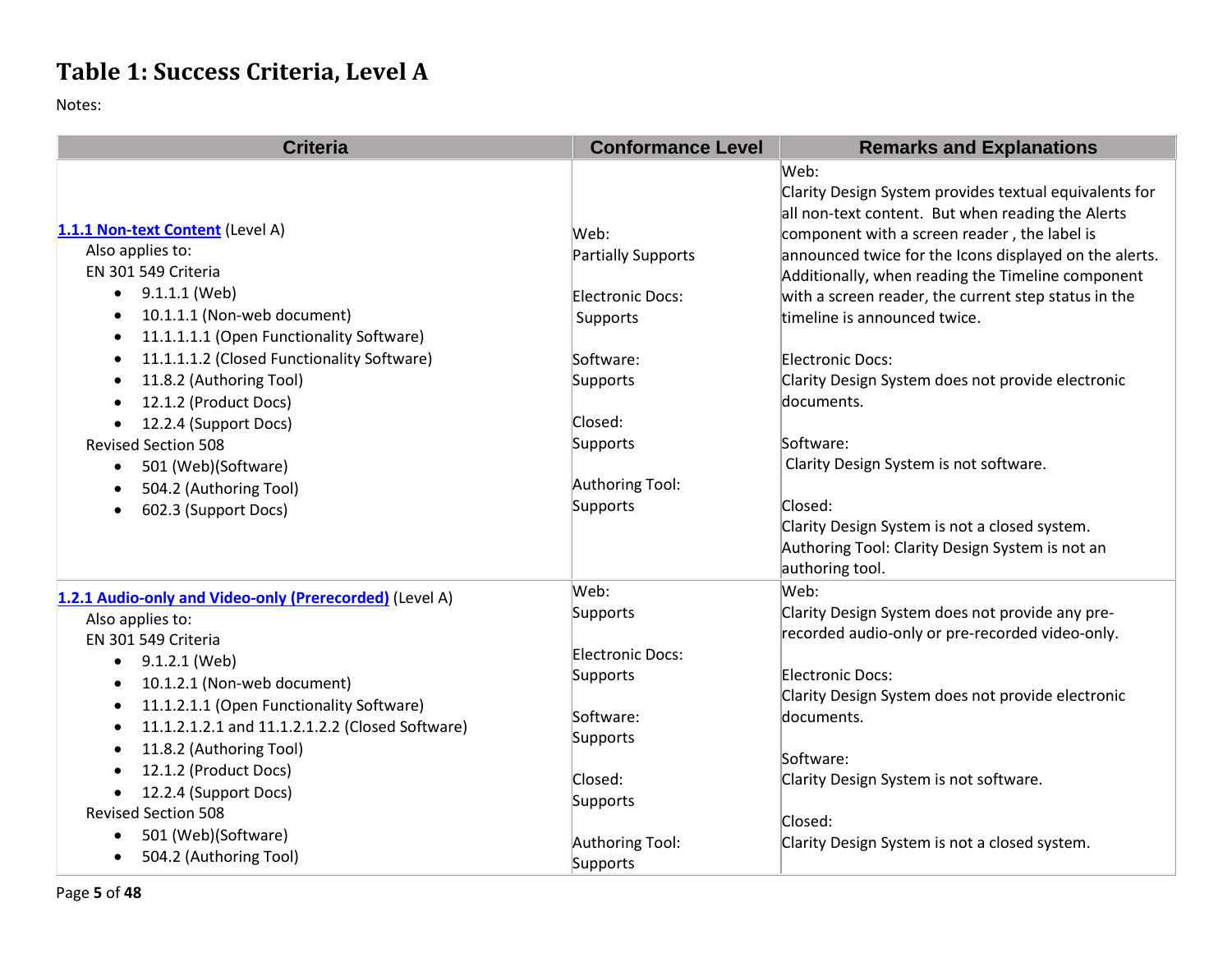| <b>Criteria</b>                                                      | <b>Conformance Level</b>    | <b>Remarks and Explanations</b>                          |
|----------------------------------------------------------------------|-----------------------------|----------------------------------------------------------|
| 602.3 (Support Docs)                                                 |                             | Authoring Tool:                                          |
|                                                                      |                             | Clarity Design System is not an authoring tool.          |
|                                                                      |                             | Web:                                                     |
| 1.2.2 Captions (Prerecorded) (Level A)                               | Web:                        | Clarity Design System does not provide any               |
| Also applies to:                                                     | Supports                    | synchronized media which means that captions are not     |
| EN 301 549 Criteria                                                  |                             | required.                                                |
| 9.1.2.2 (Web)<br>$\bullet$                                           | <b>Electronic Docs:</b>     |                                                          |
| 10.1.2.2 (Non-web document)                                          | Supports                    | <b>Electronic Docs:</b>                                  |
| 11.1.2.2 (Open Functionality Software)                               |                             | Clarity Design System does not provide electronic        |
| 11.1.2.2 (Closed Software)                                           | Software:                   | documents.                                               |
| 11.8.2 (Authoring Tool)                                              | Supports                    |                                                          |
| 12.1.2 (Product Docs)                                                |                             | Software:                                                |
| 12.2.4 (Support Docs)                                                | Closed:                     | Clarity Design System is not software.                   |
| <b>Revised Section 508</b>                                           | Supports                    | Closed:                                                  |
| 501 (Web)(Software)<br>$\bullet$                                     |                             | Clarity Design System is not a closed system.            |
| 504.2 (Authoring Tool)                                               | Authoring Tool:             |                                                          |
| 602.3 (Support Docs)                                                 | Supports                    | Authoring Tool:                                          |
|                                                                      |                             | Clarity Design System is not an authoring tool.          |
|                                                                      |                             | Web:                                                     |
|                                                                      |                             | Clarity Design System does not provide time-based or     |
| 1.2.3 Audio Description or Media Alternative (Prerecorded) (Level A) | Web:                        | synchronized media. Therefore, audio descriptions or     |
| Also applies to:                                                     | Supports                    | media alternatives for time-based or synchronized        |
| EN 301 549 Criteria                                                  |                             | media                                                    |
| 9.1.2.3 (Web)<br>$\bullet$                                           | <b>Electronic Docs:</b>     | are not required.                                        |
| 10.1.2.3 (Non-web document)                                          | Supports                    |                                                          |
| 11.1.2.3.1 (Open Functionality Software)                             |                             | <b>Electronic Docs:</b>                                  |
| 11.1.2.3.2 (Closed Software)                                         | Software:                   | Clarity Design System does not provide electronic        |
| 11.8.2 (Authoring Tool)                                              | Supports                    | documents.                                               |
| 12.1.2 (Product Docs)                                                |                             |                                                          |
| 12.2.4 (Support Docs)                                                | Closed:                     | Software:                                                |
| <b>Revised Section 508</b>                                           | Supports                    | Clarity Design System is not software.                   |
| 501 (Web)(Software)<br>$\bullet$                                     |                             |                                                          |
| 504.2 (Authoring Tool)                                               | Authoring Tool:<br>Supports | Closed:<br>Clarity Design System is not a closed system. |
| 602.3 (Support Docs)                                                 |                             |                                                          |
|                                                                      |                             | Authoring Tool:                                          |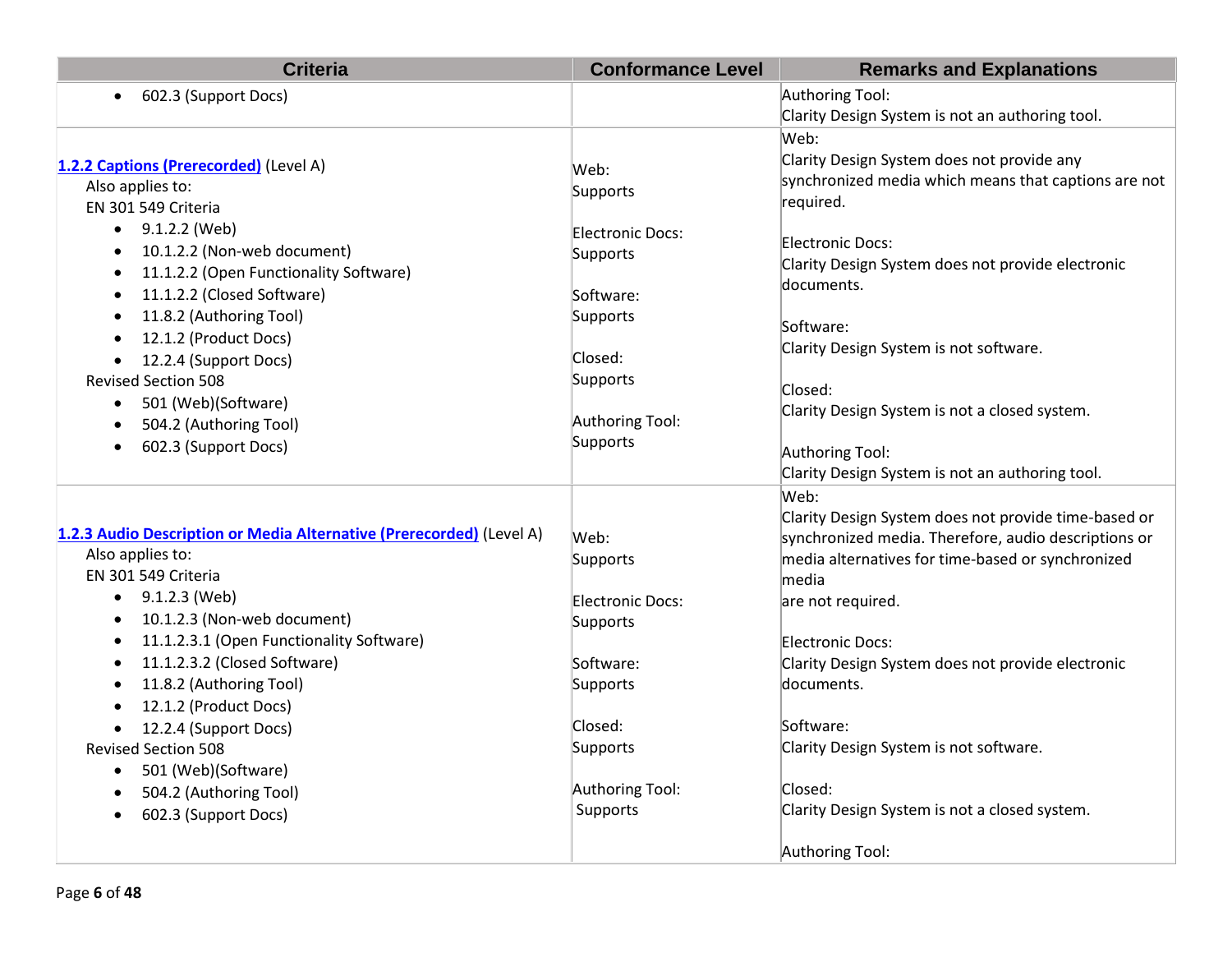| <b>Criteria</b>                                                                                                                                                                                                                                                                                                                                                                        | <b>Conformance Level</b>                                                                                          | <b>Remarks and Explanations</b>                                                                                                                                                                                                                                                                                                                                                                                                                                                                                                                                                                         |
|----------------------------------------------------------------------------------------------------------------------------------------------------------------------------------------------------------------------------------------------------------------------------------------------------------------------------------------------------------------------------------------|-------------------------------------------------------------------------------------------------------------------|---------------------------------------------------------------------------------------------------------------------------------------------------------------------------------------------------------------------------------------------------------------------------------------------------------------------------------------------------------------------------------------------------------------------------------------------------------------------------------------------------------------------------------------------------------------------------------------------------------|
|                                                                                                                                                                                                                                                                                                                                                                                        |                                                                                                                   | Clarity Design System is not an authoring tool.                                                                                                                                                                                                                                                                                                                                                                                                                                                                                                                                                         |
| 1.3.1 Info and Relationships (Level A)<br>Also applies to:<br>EN 301 549 Criteria<br>9.1.3.1 (Web)<br>$\bullet$<br>10.1.3.1 (Non-web document)<br>11.1.3.1.1 (Open Functionality Software)<br>$\bullet$<br>11.1.3.1.2 (Closed Software)<br>11.8.2 (Authoring Tool)<br>12.1.2 (Product Docs)<br>12.2.4 (Support Docs)<br><b>Revised Section 508</b><br>501 (Web)(Software)<br>$\bullet$ | Web:<br><b>Partially Supports</b><br>Electronic Docs:<br>Supports<br>Software:<br>Supports<br>Closed:<br>Supports | Web:<br>While most Clarity Design System components<br>programmatically<br>convey the same information, structure, and<br>relationships conveyed visually there are exceptions.<br>First, the Datagrid Detail Pane contains a visually<br>implied heading that is not conveyed programmatically.<br>Additionally, the Timeline component visually presents<br>Connected status step content can be confusing for a<br>screen reader user due to the non-specific way it is<br>presented programmatically.<br><b>Electronic Docs:</b><br>Clarity Design System does not provide electronic<br>documents. |
| 504.2 (Authoring Tool)<br>602.3 (Support Docs)                                                                                                                                                                                                                                                                                                                                         | Authoring Tool:<br>Supports                                                                                       | Software:<br>Clarity Design System is not software.<br>Closed:<br>Clarity Design System is not a closed system.<br>Authoring Tool:<br>Clarity Design System is not an authoring tool.                                                                                                                                                                                                                                                                                                                                                                                                                   |
| 1.3.2 Meaningful Sequence (Level A)                                                                                                                                                                                                                                                                                                                                                    | Web:                                                                                                              |                                                                                                                                                                                                                                                                                                                                                                                                                                                                                                                                                                                                         |
| Also applies to:<br>EN 301 549 Criteria                                                                                                                                                                                                                                                                                                                                                | Partially Supports                                                                                                | Web:<br>While most Clarity Design System components<br>programmatically present content in a meaningful                                                                                                                                                                                                                                                                                                                                                                                                                                                                                                 |
| 9.1.3.2 (Web)<br>$\bullet$<br>10.1.3.2 (Non-web document)                                                                                                                                                                                                                                                                                                                              | Electronic Docs:<br>Supports                                                                                      | sequence there are some exceptions.                                                                                                                                                                                                                                                                                                                                                                                                                                                                                                                                                                     |
| 11.1.3.2.1 (Open Functionality Software)<br>11.1.3.2.2 (Closed Software)<br>11.8.2 (Authoring Tool)<br>12.1.2 (Product Docs)                                                                                                                                                                                                                                                           | Software:<br>Supports                                                                                             | First the Datagrid's row-detail component cannot be<br>activated or read with the table navigation commands<br>offered by screen readers.                                                                                                                                                                                                                                                                                                                                                                                                                                                               |
| 12.2.4 (Support Docs)                                                                                                                                                                                                                                                                                                                                                                  | Closed:                                                                                                           |                                                                                                                                                                                                                                                                                                                                                                                                                                                                                                                                                                                                         |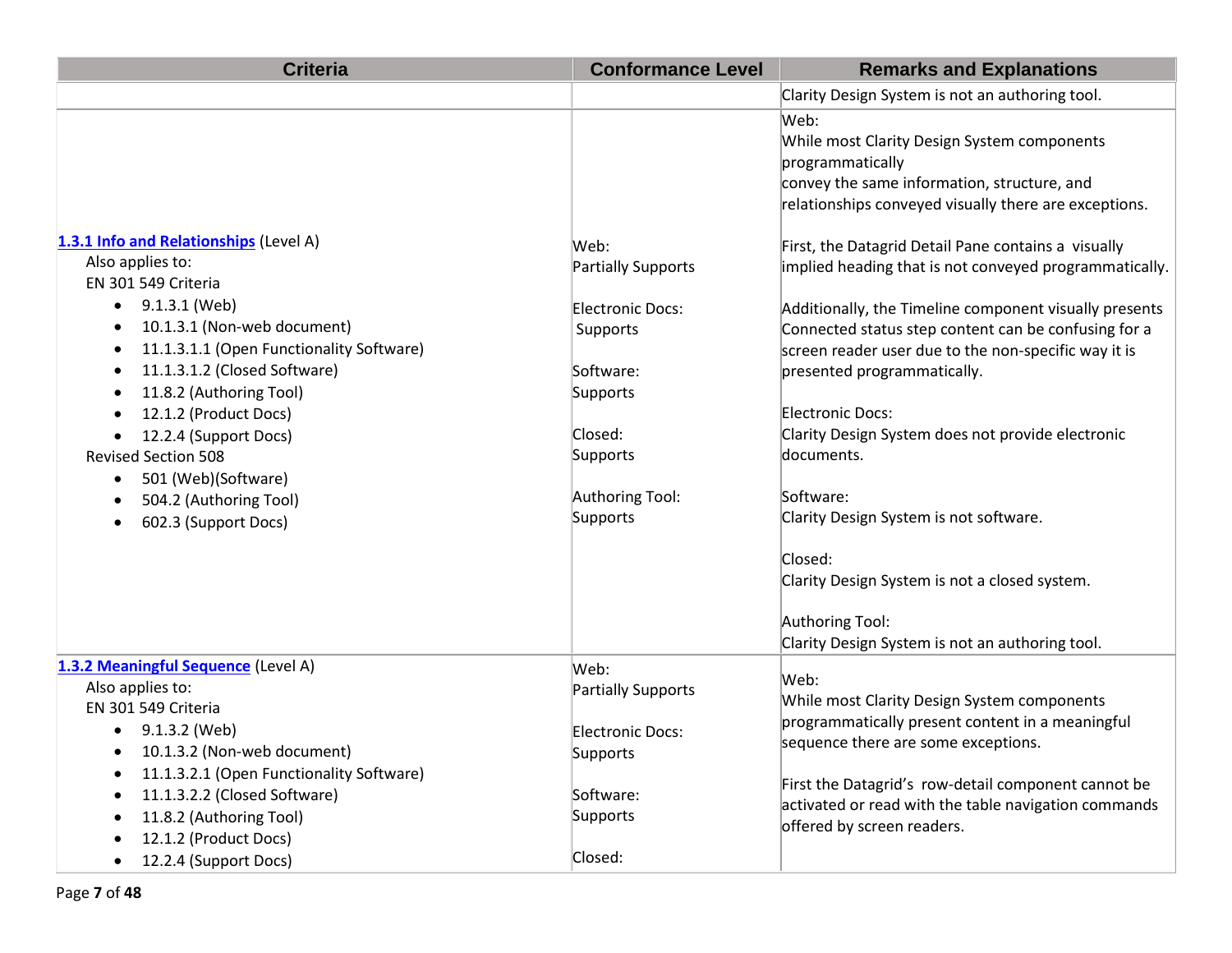| <b>Criteria</b>                         | <b>Conformance Level</b> | <b>Remarks and Explanations</b>                              |
|-----------------------------------------|--------------------------|--------------------------------------------------------------|
| <b>Revised Section 508</b>              | Supports                 | Additionally, it is not possible to read some the content    |
| 501 (Web)(Software)<br>$\bullet$        |                          | in the Timeline component with a screen reader.              |
| 504.2 (Authoring Tool)                  | Authoring Tool:          |                                                              |
| 602.3 (Support Docs)                    | Supports                 | Electronic Docs:                                             |
|                                         |                          | Clarity Design System does not provide electronic            |
|                                         |                          | documents.                                                   |
|                                         |                          | Software:                                                    |
|                                         |                          | Clarity Design System is not software.                       |
|                                         |                          | Closed:                                                      |
|                                         |                          | Clarity Design System is not a closed system.                |
|                                         |                          | Authoring Tool:                                              |
|                                         |                          | Clarity Design System is not an authoring tool.              |
|                                         |                          | Web:                                                         |
|                                         |                          | While instructions provided for understanding and            |
|                                         |                          | operating most Clarity Design System components do           |
| 1.3.3 Sensory Characteristics (Level A) |                          | not rely solely on sensory characteristics such as shape,    |
| Also applies to:                        | Web:                     | color, size, visual location, orientation, or sound there is |
| EN 301 549 Criteria                     | Partially Supports       | one exception. The Timeline component presents state         |
| 9.1.3.3 (Web)                           | Electronic Docs:         | information is through graphical shapes/icons that           |
| 10.1.3.3 (Non-web document)             | Supports                 | some users may not understand.                               |
| 11.1.3.3 (Open Functionality Software)  |                          |                                                              |
| 11.1.3.3 (Closed Software)              | Software:                | Electronic Docs:                                             |
| 11.8.2 (Authoring Tool)                 | Supports                 | Clarity Design System does not provide electronic            |
| 12.1.2 (Product Docs)                   |                          | documents.                                                   |
| 12.2.4 (Support Docs)                   | Closed:                  |                                                              |
| <b>Revised Section 508</b>              | Supports                 | Software:                                                    |
| 501 (Web)(Software)<br>$\bullet$        |                          | Clarity Design System is not software.                       |
| 504.2 (Authoring Tool)                  | Authoring Tool:          |                                                              |
| 602.3 (Support Docs)                    | Supports                 | Closed:                                                      |
|                                         |                          | Clarity Design System is not a closed system.                |
|                                         |                          | Authoring Tool:                                              |
|                                         |                          | Clarity Design System is not an authoring tool.              |
| 1.4.1 Use of Color (Level A)            | Web:                     | Web:                                                         |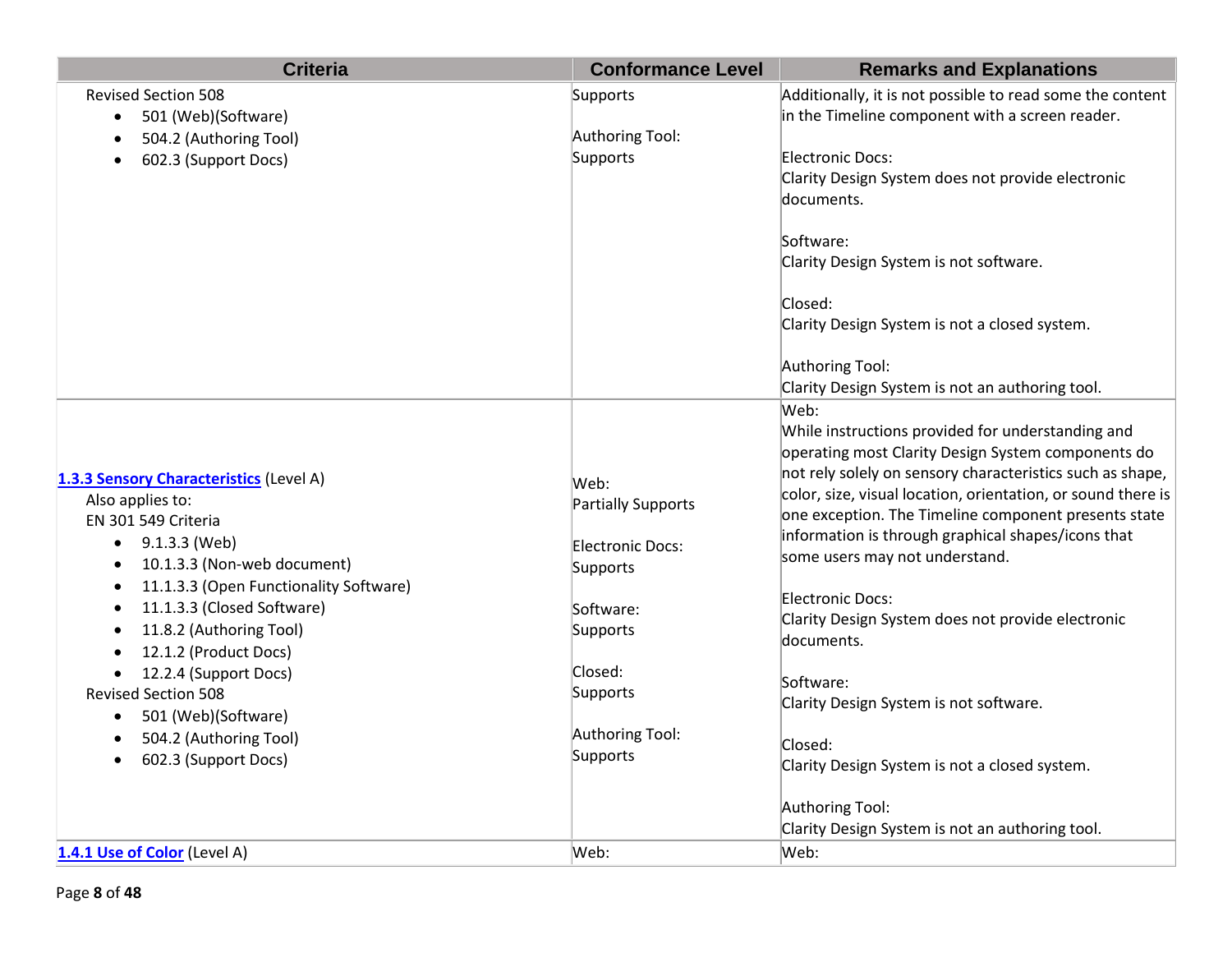| <b>Criteria</b>                                                            | <b>Conformance Level</b> | <b>Remarks and Explanations</b>                                              |
|----------------------------------------------------------------------------|--------------------------|------------------------------------------------------------------------------|
| Also applies to:                                                           | Supports                 | Clarity Design System does not use color as the only                         |
| EN 301 549 Criteria                                                        | Electronic Docs:         | visual means of conveying information, indicating an                         |
| $\bullet$ 9.1.4.1 (Web)                                                    | Supports                 | action, prompting a response, or distinguishing a visual<br>element.         |
| 10.1.4.1 (Non-web document)<br>$\bullet$                                   |                          |                                                                              |
| 11.1.4.1 (Open Functionality Software)<br>$\bullet$                        | Software:                | <b>Electronic Docs:</b>                                                      |
| 11.1.4.1 (Closed Software)<br>$\bullet$                                    | Supports                 | Clarity Design System does not provide electronic                            |
| 11.8.2 (Authoring Tool)<br>$\bullet$<br>12.1.2 (Product Docs)<br>$\bullet$ |                          | documents.                                                                   |
| 12.2.4 (Support Docs)<br>$\bullet$                                         | Closed:                  |                                                                              |
| <b>Revised Section 508</b>                                                 | Supports                 | Software:                                                                    |
| 501 (Web)(Software)<br>٠                                                   |                          | Clarity Design System is not software.                                       |
| 504.2 (Authoring Tool)<br>$\bullet$                                        | Authoring Tool:          |                                                                              |
| 602.3 (Support Docs)<br>$\bullet$                                          | Supports                 | Closed:                                                                      |
|                                                                            |                          | Clarity Design System is not a closed system.                                |
|                                                                            |                          | Authoring Tool:                                                              |
|                                                                            |                          | Clarity Design System is not an authoring tool.                              |
|                                                                            |                          |                                                                              |
| 1.4.2 Audio Control (Level A)                                              | Web:                     | Web:                                                                         |
| Also applies to:                                                           | Supports                 | Clarity Design System components do not play audio.                          |
| EN 301 549 Criteria                                                        |                          |                                                                              |
| 9.1.4.2 (Web)                                                              | <b>Electronic Docs:</b>  | <b>Electronic Docs:</b><br>Clarity Design System does not provide electronic |
| 10.1.4.2 (Non-web document)                                                | Supports                 | documents.                                                                   |
| 11.1.4.2 (Open Functionality Software)                                     |                          |                                                                              |
| 11.1.4.2 (Closed Software)                                                 | Software:                | Software:                                                                    |
| 11.8.2 (Authoring Tool)                                                    | Supports                 | Clarity Design System is not software.                                       |
| 12.1.2 (Product Docs)                                                      |                          |                                                                              |
| 12.2.4 (Support Docs)                                                      | Closed:                  | Closed:                                                                      |
| <b>Revised Section 508</b>                                                 | Supports                 | Clarity Design System is not a closed system.                                |
| 501 (Web)(Software)                                                        | Authoring Tool:          |                                                                              |
| 504.2 (Authoring Tool)                                                     | Supports                 | Authoring Tool:                                                              |
| 602.3 (Support Docs)<br>$\bullet$                                          |                          | Clarity Design System is not an authoring tool.                              |
| 2.1.1 Keyboard (Level A)                                                   | Web:                     | Web:                                                                         |
| Also applies to:                                                           | Partially Supports       | While many Clarity Design System components are                              |
| EN 301 549 Criteria                                                        |                          | operable through a keyboard interface there are several                      |
| $\bullet$ 9.2.1.1 (Web)                                                    | <b>Electronic Docs:</b>  | features that are not.                                                       |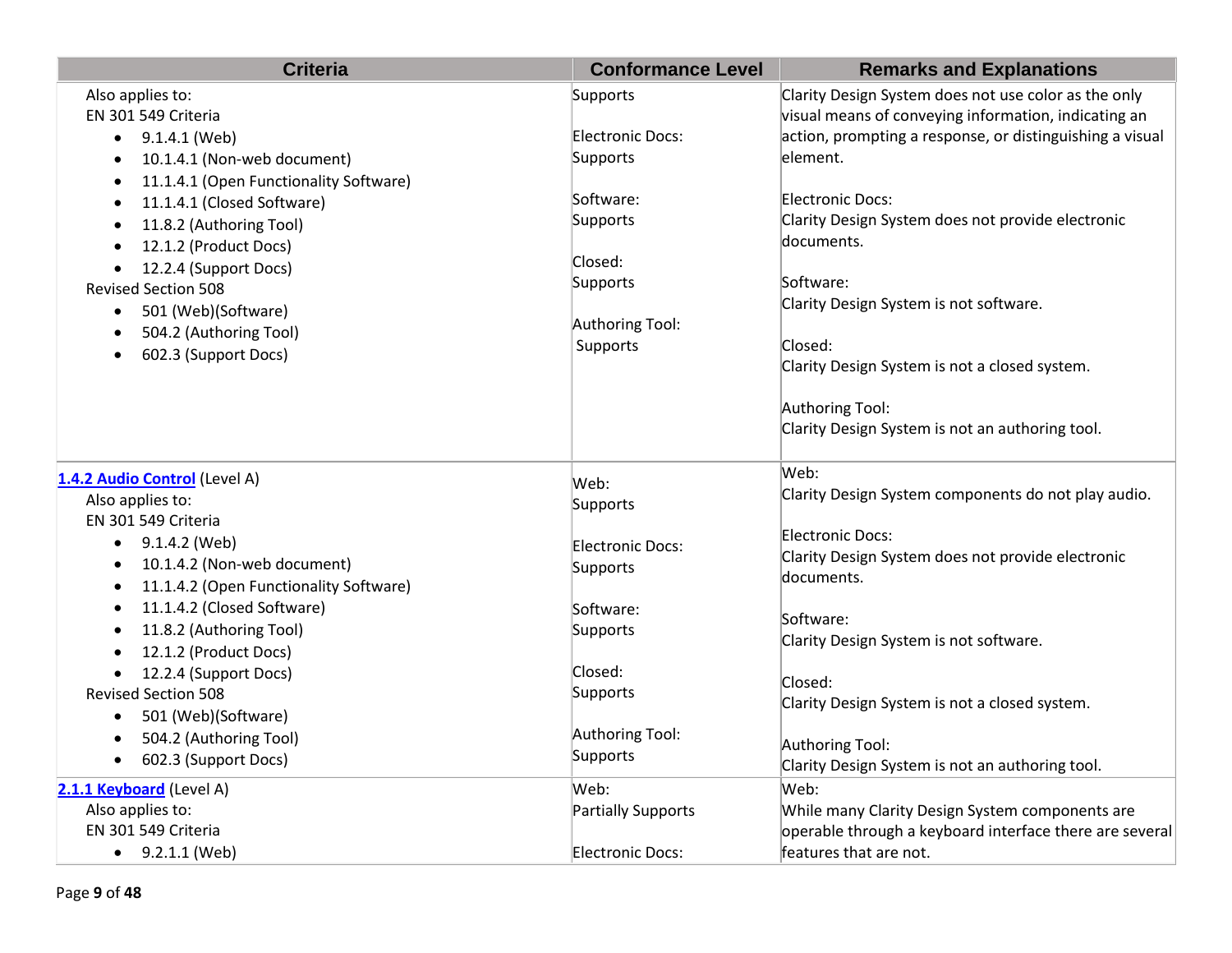| <b>Criteria</b>                                                          | <b>Conformance Level</b> | <b>Remarks and Explanations</b>                                                                                                                                              |
|--------------------------------------------------------------------------|--------------------------|------------------------------------------------------------------------------------------------------------------------------------------------------------------------------|
| 10.2.1.1 (Non-web document)<br>$\bullet$                                 | Supports                 |                                                                                                                                                                              |
| 11.2.1.1.1 (Open Functionality Software)<br>$\bullet$                    |                          | First, the columns in the Datagrid component cannot be                                                                                                                       |
| 11.2.1.1.2 (Closed Software)<br>$\bullet$                                | Software:                | resized using the keyboard alone.                                                                                                                                            |
| 11.8.2 (Authoring Tool)<br>$\bullet$                                     | Supports                 |                                                                                                                                                                              |
| 12.1.2 (Product Docs)                                                    | Closed:                  | Next, the Datagrid component does not support arrow                                                                                                                          |
| 12.2.4 (Support Docs)                                                    | Supports                 | key navigation                                                                                                                                                               |
| <b>Revised Section 508</b>                                               |                          | Next, Datagrid - the options in the favorite color filter of                                                                                                                 |
| 501 (Web)(Software)<br>$\bullet$                                         | Authoring Tool:          | the Datagrid component do not receive keyboard                                                                                                                               |
| 504.2 (Authoring Tool)<br>$\bullet$<br>602.3 (Support Docs)<br>$\bullet$ | Supports                 | focus.                                                                                                                                                                       |
|                                                                          |                          |                                                                                                                                                                              |
|                                                                          |                          | Next, when using the fixed-height version of the<br>Datagrid component, it is not possible to scroll up/down<br>using keyboard commands or MacOS Switch's scroll<br>feature. |
|                                                                          |                          | Next, when using the custom triggers version of the<br>Datagrid component with a switch testing it is not<br>possible to focus the trigger icon.                             |
|                                                                          |                          | Next, it is not possible to use the Spacebar key to<br>activate checkboxes in the Datagrid component when<br>using the keyboard or a switch.                                 |
|                                                                          |                          | Next, switch users are unable to expand/collapse the<br>Stack View component because it is not accessible via<br>keyboard.                                                   |
|                                                                          |                          | Next, when using the Dropdown component, screen<br>reader users are auto switched to browse mode when<br>focus is moved on to a Sub Menu button in a dropdown.               |
|                                                                          |                          | Next, when using the Wizard component with a switch<br>testing it is not possible to select any of the options<br>provided.                                                  |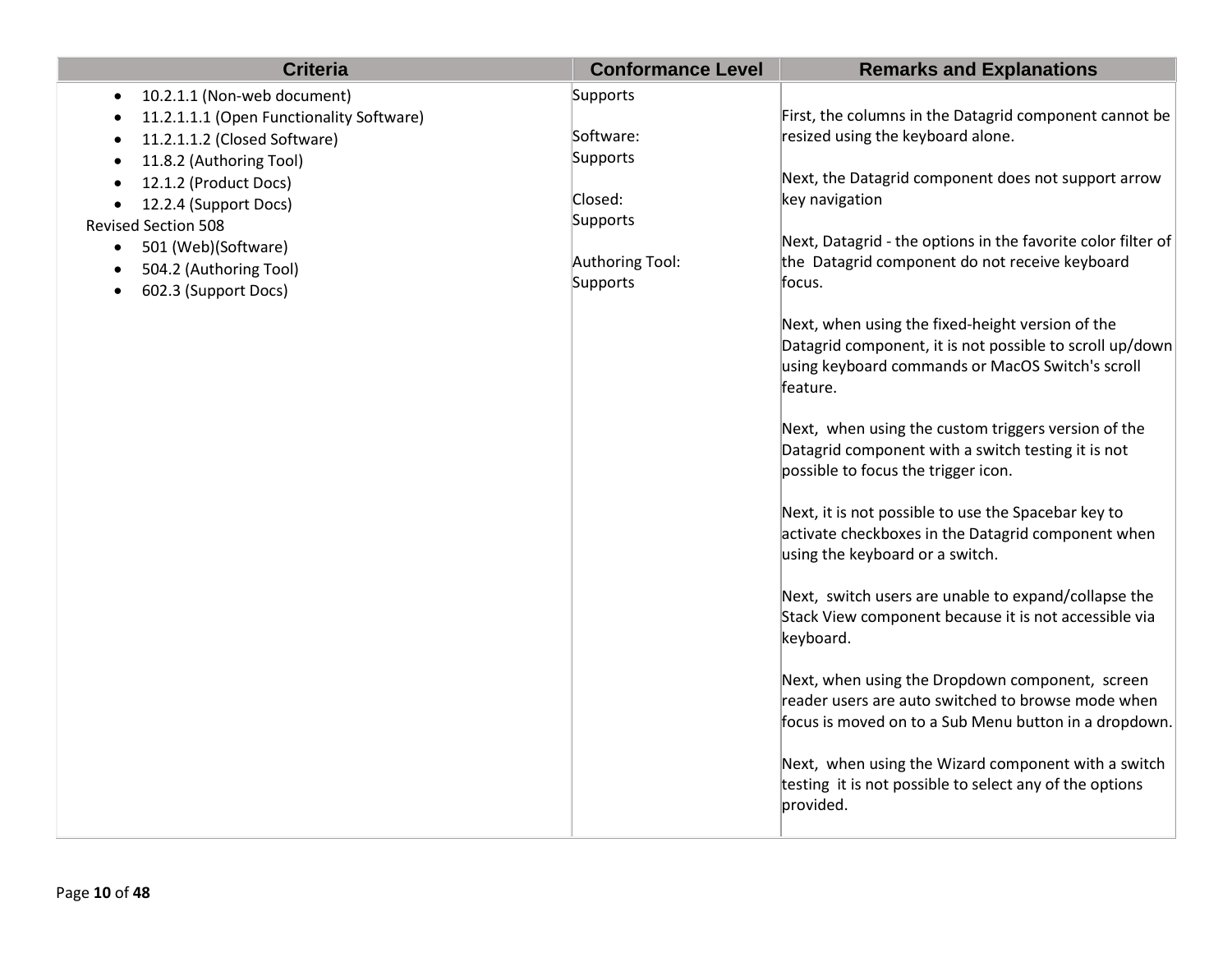| <b>Criteria</b>                  | <b>Conformance Level</b> | <b>Remarks and Explanations</b>                                                                                                                    |
|----------------------------------|--------------------------|----------------------------------------------------------------------------------------------------------------------------------------------------|
|                                  |                          | Next, the Tree View component lacks type-ahead<br>functionality as required by ARIA 1.1 authoring<br>practices.                                    |
|                                  |                          | Next, the nodes in the Tree View component cannot be<br>activated with the Space or Enter key as required by<br>ARIA 1.1 authoring practices.      |
|                                  |                          | Next, all of the radio buttons in a group fall under tab<br>order navigation.                                                                      |
|                                  |                          | Next, in the Button Group component, the list items<br>provided under expanded button are not reachable with<br>keyboard navigation.               |
|                                  |                          | Next, the Sidenav component contains a collapsible<br>control that cannot be focused with the keyboard.                                            |
|                                  |                          | Finally, the Button components that are implemented<br>with icons alone are not reachable with arrow key<br>navigation when using a screen reader. |
|                                  |                          | Electronic Docs:<br>Clarity Design System does not provide electronic<br>documents.                                                                |
|                                  |                          | Software:<br>Clarity Design System is not software.                                                                                                |
|                                  |                          | Closed:<br>Clarity Design System is not a closed system.                                                                                           |
|                                  |                          | Authoring Tool:<br>Clarity Design System is not an authoring tool.                                                                                 |
| 2.1.2 No Keyboard Trap (Level A) | Web:                     | Web:                                                                                                                                               |
| Also applies to:                 | Supports                 | Clarity Design System ensures that if keyboard focus can                                                                                           |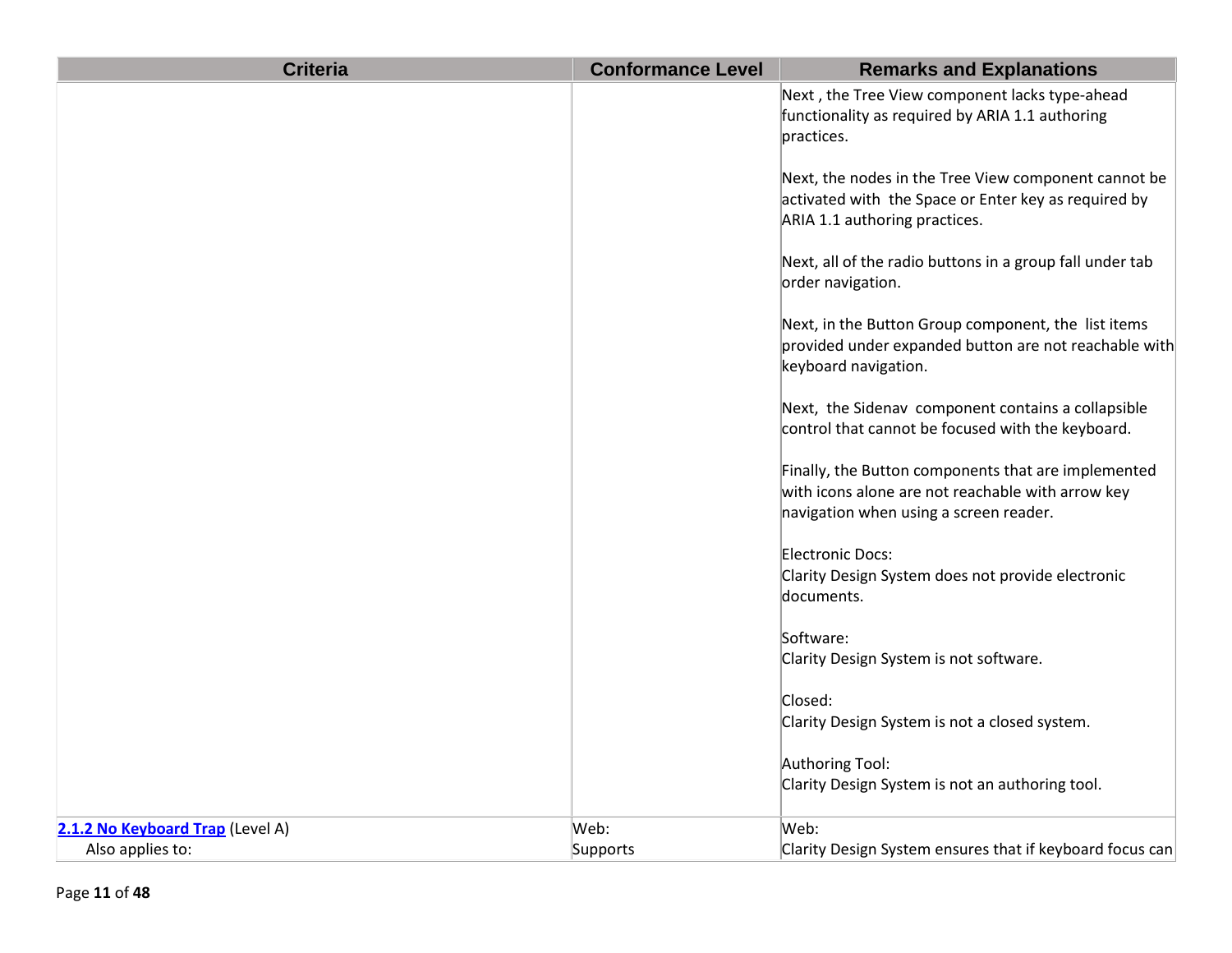| <b>Criteria</b>                                     | <b>Conformance Level</b> | <b>Remarks and Explanations</b>                          |
|-----------------------------------------------------|--------------------------|----------------------------------------------------------|
| EN 301 549 Criteria                                 |                          | be moved to a component of the page using a keyboard     |
| 9.2.1.2 (Web)<br>$\bullet$                          | Electronic Docs:         | interface, then focus can be moved away from that        |
| 10.2.1.2 (Non-web document)<br>$\bullet$            | Supports                 | component using only a keyboard interface with           |
| 11.2.1.2 (Open Functionality Software)<br>$\bullet$ |                          | standard exit methods.                                   |
| 11.2.1.2 (Closed Software)<br>$\bullet$             | Software:                |                                                          |
| 11.8.2 (Authoring Tool)<br>$\bullet$                | Supports                 | Electronic Docs:                                         |
| 12.1.2 (Product Docs)<br>$\bullet$                  |                          | Clarity Design System does not provide electronic        |
| 12.2.4 (Support Docs)<br>$\bullet$                  | Closed:                  | documents.                                               |
| <b>Revised Section 508</b>                          | Supports                 | Software:                                                |
| 501 (Web)(Software)<br>$\bullet$                    | Authoring Tool:          | Clarity Design System is not software.                   |
| 504.2 (Authoring Tool)<br>$\bullet$                 | Supports                 |                                                          |
| 602.3 (Support Docs)<br>$\bullet$                   |                          | Closed:                                                  |
|                                                     |                          | Clarity Design System is not a closed system.            |
|                                                     |                          |                                                          |
|                                                     |                          | Authoring Tool:                                          |
|                                                     |                          | Clarity Design System is not an authoring tool.          |
|                                                     |                          | Web:                                                     |
|                                                     |                          | Clarity Design System does not provide keyboard          |
|                                                     | Web:<br>Supports         | shortcuts using only letter, punctuation, number, or     |
| 2.1.4 Character Key Shortcuts (Level A 2.1 only)    |                          | symbol characters.                                       |
| Also applies to:                                    | <b>Electronic Docs:</b>  |                                                          |
| EN 301 549 Criteria                                 | Supports                 | Electronic Docs:                                         |
| 9.2.1.4 (Web)                                       |                          | Clarity Design System does not provide electronic        |
| 10.2.1.4 (Non-web document)                         | Software:                | documents.                                               |
| 11.2.1.4.1 (Open Functionality Software)            | Supports                 |                                                          |
| 11.2.1.4.2 (Closed Software)                        |                          | Software:                                                |
| 11.8.2 (Authoring Tool)                             | Closed:                  | Clarity Design System is not software.                   |
| 12.1.2 (Product Docs)                               | Supports                 |                                                          |
| 12.2.4 (Support Docs)                               |                          | Closed:<br>Clarity Design System is not a closed system. |
| Revised Section 508 - Does not apply                | Authoring Tool:          |                                                          |
|                                                     | Supports                 | Authoring Tool:                                          |
|                                                     |                          | Clarity Design System is not an authoring tool.          |
| 2.2.1 Timing Adjustable (Level A)                   | Web:                     | Web:                                                     |
| Also applies to:                                    | Supports                 | Clarity Design System does not set time limits           |
| EN 301 549 Criteria                                 |                          |                                                          |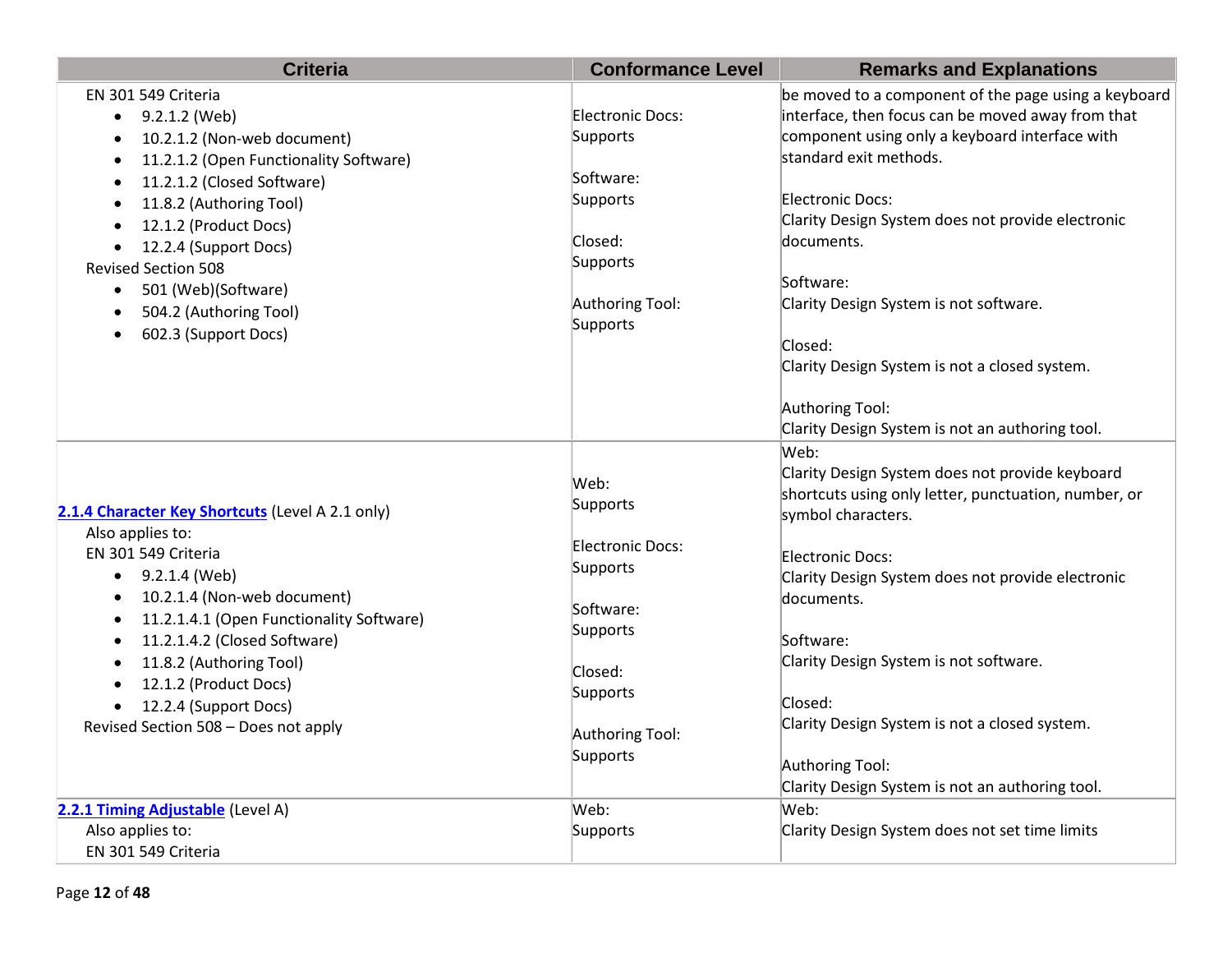| Electronic Docs:<br>Electronic Docs:<br>9.2.2.1 (Web)<br>Clarity Design System does not provide electronic<br>Supports<br>10.2.2.1 (Non-web document)<br>documents.<br>11.2.2.1 (Open Functionality Software)<br>Software:<br>11.2.2.1 (Closed Software)<br>Supports<br>Software:<br>11.8.2 (Authoring Tool)<br>Clarity Design System is not software.<br>12.1.2 (Product Docs)<br>Closed:<br>12.2.4 (Support Docs)<br>Supports<br>Closed:<br><b>Revised Section 508</b><br>Clarity Design System is not a closed system.<br>501 (Web)(Software)<br>$\bullet$<br>Authoring Tool:<br>504.2 (Authoring Tool)<br>Supports<br>Authoring Tool:<br>602.3 (Support Docs)<br>Clarity Design System is not an authoring tool.<br>Web:<br>Clarity Design System does not offer moving, blinking, | <b>Criteria</b> | <b>Conformance Level</b> | <b>Remarks and Explanations</b>                             |
|----------------------------------------------------------------------------------------------------------------------------------------------------------------------------------------------------------------------------------------------------------------------------------------------------------------------------------------------------------------------------------------------------------------------------------------------------------------------------------------------------------------------------------------------------------------------------------------------------------------------------------------------------------------------------------------------------------------------------------------------------------------------------------------|-----------------|--------------------------|-------------------------------------------------------------|
|                                                                                                                                                                                                                                                                                                                                                                                                                                                                                                                                                                                                                                                                                                                                                                                        |                 |                          |                                                             |
|                                                                                                                                                                                                                                                                                                                                                                                                                                                                                                                                                                                                                                                                                                                                                                                        |                 |                          |                                                             |
|                                                                                                                                                                                                                                                                                                                                                                                                                                                                                                                                                                                                                                                                                                                                                                                        |                 |                          |                                                             |
|                                                                                                                                                                                                                                                                                                                                                                                                                                                                                                                                                                                                                                                                                                                                                                                        |                 |                          |                                                             |
|                                                                                                                                                                                                                                                                                                                                                                                                                                                                                                                                                                                                                                                                                                                                                                                        |                 |                          |                                                             |
|                                                                                                                                                                                                                                                                                                                                                                                                                                                                                                                                                                                                                                                                                                                                                                                        |                 |                          |                                                             |
|                                                                                                                                                                                                                                                                                                                                                                                                                                                                                                                                                                                                                                                                                                                                                                                        |                 |                          |                                                             |
|                                                                                                                                                                                                                                                                                                                                                                                                                                                                                                                                                                                                                                                                                                                                                                                        |                 |                          |                                                             |
|                                                                                                                                                                                                                                                                                                                                                                                                                                                                                                                                                                                                                                                                                                                                                                                        |                 |                          |                                                             |
|                                                                                                                                                                                                                                                                                                                                                                                                                                                                                                                                                                                                                                                                                                                                                                                        |                 |                          |                                                             |
|                                                                                                                                                                                                                                                                                                                                                                                                                                                                                                                                                                                                                                                                                                                                                                                        |                 |                          |                                                             |
|                                                                                                                                                                                                                                                                                                                                                                                                                                                                                                                                                                                                                                                                                                                                                                                        |                 |                          |                                                             |
|                                                                                                                                                                                                                                                                                                                                                                                                                                                                                                                                                                                                                                                                                                                                                                                        |                 |                          |                                                             |
| lor                                                                                                                                                                                                                                                                                                                                                                                                                                                                                                                                                                                                                                                                                                                                                                                    |                 |                          |                                                             |
|                                                                                                                                                                                                                                                                                                                                                                                                                                                                                                                                                                                                                                                                                                                                                                                        |                 |                          | scrolling content that starts automatically, lasts more     |
|                                                                                                                                                                                                                                                                                                                                                                                                                                                                                                                                                                                                                                                                                                                                                                                        |                 |                          | than five seconds, and is presented in parallel with        |
| other                                                                                                                                                                                                                                                                                                                                                                                                                                                                                                                                                                                                                                                                                                                                                                                  |                 |                          |                                                             |
| 2.2.2 Pause, Stop, Hide (Level A)<br>Web:                                                                                                                                                                                                                                                                                                                                                                                                                                                                                                                                                                                                                                                                                                                                              |                 |                          | content. Any automatically updating content that lasts      |
| Also applies to:<br>Supports<br>EN 301 549 Criteria                                                                                                                                                                                                                                                                                                                                                                                                                                                                                                                                                                                                                                                                                                                                    |                 |                          | for longer than five seconds is part of an activity where   |
| it                                                                                                                                                                                                                                                                                                                                                                                                                                                                                                                                                                                                                                                                                                                                                                                     |                 |                          |                                                             |
| 9.2.2.2 (Web)<br>$\bullet$<br>Electronic Docs:<br>10.2.2.2 (Non-web document)                                                                                                                                                                                                                                                                                                                                                                                                                                                                                                                                                                                                                                                                                                          |                 |                          | is essential (such as a spinner). Therefore, Clarity Design |
| Supports<br>11.2.2.2 (Open Functionality Software)                                                                                                                                                                                                                                                                                                                                                                                                                                                                                                                                                                                                                                                                                                                                     |                 |                          | System does not need to provide a mechanism for the         |
| 11.2.2.2 (Closed Software)                                                                                                                                                                                                                                                                                                                                                                                                                                                                                                                                                                                                                                                                                                                                                             |                 |                          | user to pause, stop, hide or control the frequency of the   |
| Software:<br>update.                                                                                                                                                                                                                                                                                                                                                                                                                                                                                                                                                                                                                                                                                                                                                                   |                 |                          |                                                             |
| 11.8.2 (Authoring Tool)<br>Supports                                                                                                                                                                                                                                                                                                                                                                                                                                                                                                                                                                                                                                                                                                                                                    |                 |                          |                                                             |
| 12.1.2 (Product Docs)<br>Electronic Docs:<br>Closed:                                                                                                                                                                                                                                                                                                                                                                                                                                                                                                                                                                                                                                                                                                                                   |                 |                          |                                                             |
| 12.2.4 (Support Docs)<br>Clarity Design System does not provide electronic<br><b>Revised Section 508</b><br>Supports                                                                                                                                                                                                                                                                                                                                                                                                                                                                                                                                                                                                                                                                   |                 |                          |                                                             |
| documents.<br>501 (Web)(Software)                                                                                                                                                                                                                                                                                                                                                                                                                                                                                                                                                                                                                                                                                                                                                      |                 |                          |                                                             |
| ٠<br>Authoring Tool:<br>504.2 (Authoring Tool)                                                                                                                                                                                                                                                                                                                                                                                                                                                                                                                                                                                                                                                                                                                                         |                 |                          |                                                             |
| Software:<br>Supports                                                                                                                                                                                                                                                                                                                                                                                                                                                                                                                                                                                                                                                                                                                                                                  |                 |                          |                                                             |
| 602.3 (Support Docs)<br>Clarity Design System is not software.                                                                                                                                                                                                                                                                                                                                                                                                                                                                                                                                                                                                                                                                                                                         |                 |                          |                                                             |
| Closed:                                                                                                                                                                                                                                                                                                                                                                                                                                                                                                                                                                                                                                                                                                                                                                                |                 |                          |                                                             |
| Clarity Design System is not a closed system.                                                                                                                                                                                                                                                                                                                                                                                                                                                                                                                                                                                                                                                                                                                                          |                 |                          |                                                             |
| Authoring Tool:                                                                                                                                                                                                                                                                                                                                                                                                                                                                                                                                                                                                                                                                                                                                                                        |                 |                          |                                                             |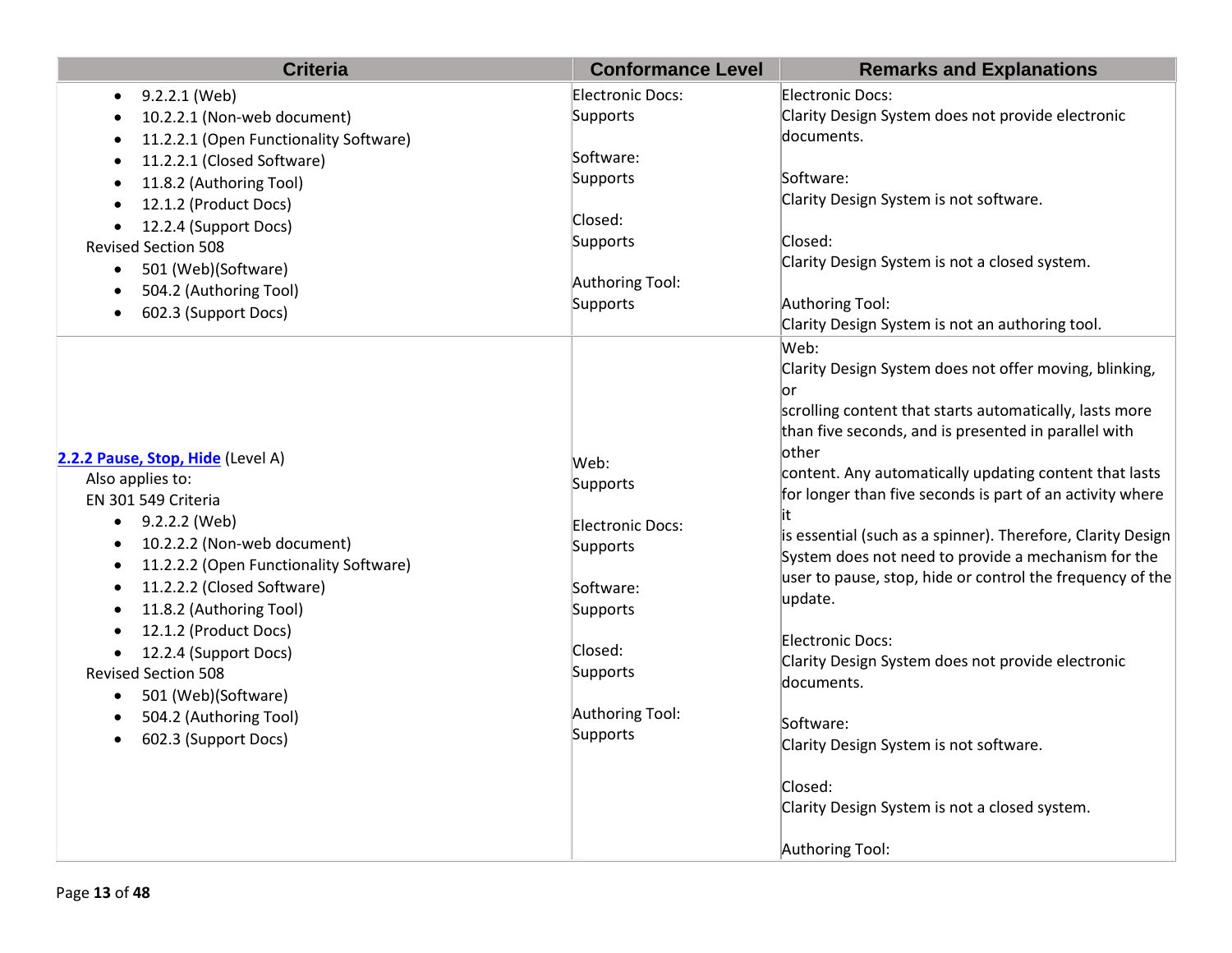| <b>Criteria</b>                                                                                                                                                                                                                                                                                                                                                                                                                                                                                                                                                                | <b>Conformance Level</b>                                                                                                        | <b>Remarks and Explanations</b>                                                                                                                                                                                                                                                                                                                                                                                                                                                                                                                                                                                                                                                                                                                                                                 |
|--------------------------------------------------------------------------------------------------------------------------------------------------------------------------------------------------------------------------------------------------------------------------------------------------------------------------------------------------------------------------------------------------------------------------------------------------------------------------------------------------------------------------------------------------------------------------------|---------------------------------------------------------------------------------------------------------------------------------|-------------------------------------------------------------------------------------------------------------------------------------------------------------------------------------------------------------------------------------------------------------------------------------------------------------------------------------------------------------------------------------------------------------------------------------------------------------------------------------------------------------------------------------------------------------------------------------------------------------------------------------------------------------------------------------------------------------------------------------------------------------------------------------------------|
|                                                                                                                                                                                                                                                                                                                                                                                                                                                                                                                                                                                |                                                                                                                                 | Clarity Design System is not an authoring tool.                                                                                                                                                                                                                                                                                                                                                                                                                                                                                                                                                                                                                                                                                                                                                 |
| 2.3.1 Three Flashes or Below Threshold (Level A)<br>Also applies to:<br>EN 301 549 Criteria                                                                                                                                                                                                                                                                                                                                                                                                                                                                                    | Web:<br>Supports                                                                                                                | Web:<br>Clarity Design System does provide any flashing content.                                                                                                                                                                                                                                                                                                                                                                                                                                                                                                                                                                                                                                                                                                                                |
| 9.2.3.1 (Web)<br>$\bullet$<br>10.2.3.1 (Non-web document)<br>11.2.3.1 (Open Functionality Software)<br>11.2.3.1 (Closed Software)<br>$\bullet$<br>11.8.2 (Authoring Tool)                                                                                                                                                                                                                                                                                                                                                                                                      | Electronic Docs:<br>Supports<br>Software:<br>Supports                                                                           | Electronic Docs:<br>Clarity Design System does not provide electronic<br>documents.<br>Software:<br>Clarity Design System is not software.                                                                                                                                                                                                                                                                                                                                                                                                                                                                                                                                                                                                                                                      |
| 12.1.2 (Product Docs)<br>12.2.4 (Support Docs)<br><b>Revised Section 508</b><br>501 (Web)(Software)<br>504.2 (Authoring Tool)<br>602.3 (Support Docs)<br>$\bullet$                                                                                                                                                                                                                                                                                                                                                                                                             | Closed:<br>Supports<br>Authoring Tool:<br>Supports                                                                              | Closed:<br>Clarity Design System is not a closed system.<br>Authoring Tool:<br>Clarity Design System is not an authoring tool.                                                                                                                                                                                                                                                                                                                                                                                                                                                                                                                                                                                                                                                                  |
| 2.4.1 Bypass Blocks (Level A)<br>Also applies to:<br>EN 301 549 Criteria<br>9.2.4.1 (Web)<br>$\bullet$<br>10.2.4.1 (Non-web document) - Does not apply<br>$\bullet$<br>11.2.4.1 (Open Functionality Software) - Does not apply<br>$\bullet$<br>11.2.4.1 (Closed Software) - Does not apply<br>$\bullet$<br>11.8.2 (Authoring Tool)<br>$\bullet$<br>12.1.2 (Product Docs)<br>12.2.4 (Support Docs)<br><b>Revised Section 508</b><br>501 (Web)(Software) - Does not apply to non-web software<br>504.2 (Authoring Tool)<br>602.3 (Support Docs) - Does not apply to non-web docs | Web:<br>Supports<br>Electronic Docs:<br>Supports<br>Software:<br>Supports<br>Closed:<br>Supports<br>Authoring Tool:<br>Supports | Web:<br>Clarity Design System does not provide blocks of<br>content that are repeated on multiple Web pages.<br>Therefore, it does not need to provide a mechanism for<br>skipping such content. Clarity Design System provides a<br>starting point to implement a web application and does<br>not control all the content in the consuming application.<br>While there may repeating blocks of content in the<br>consuming application, this content does not come<br>from Clarity Design System and Clarity Design System<br>does not have to provide a mechanism for bypassing it.<br>Electronic Docs:<br>Clarity Design System does not provide electronic<br>documents.<br>Software:<br>Clarity Design System is not software.<br>Closed:<br>Clarity Design System is not a closed system. |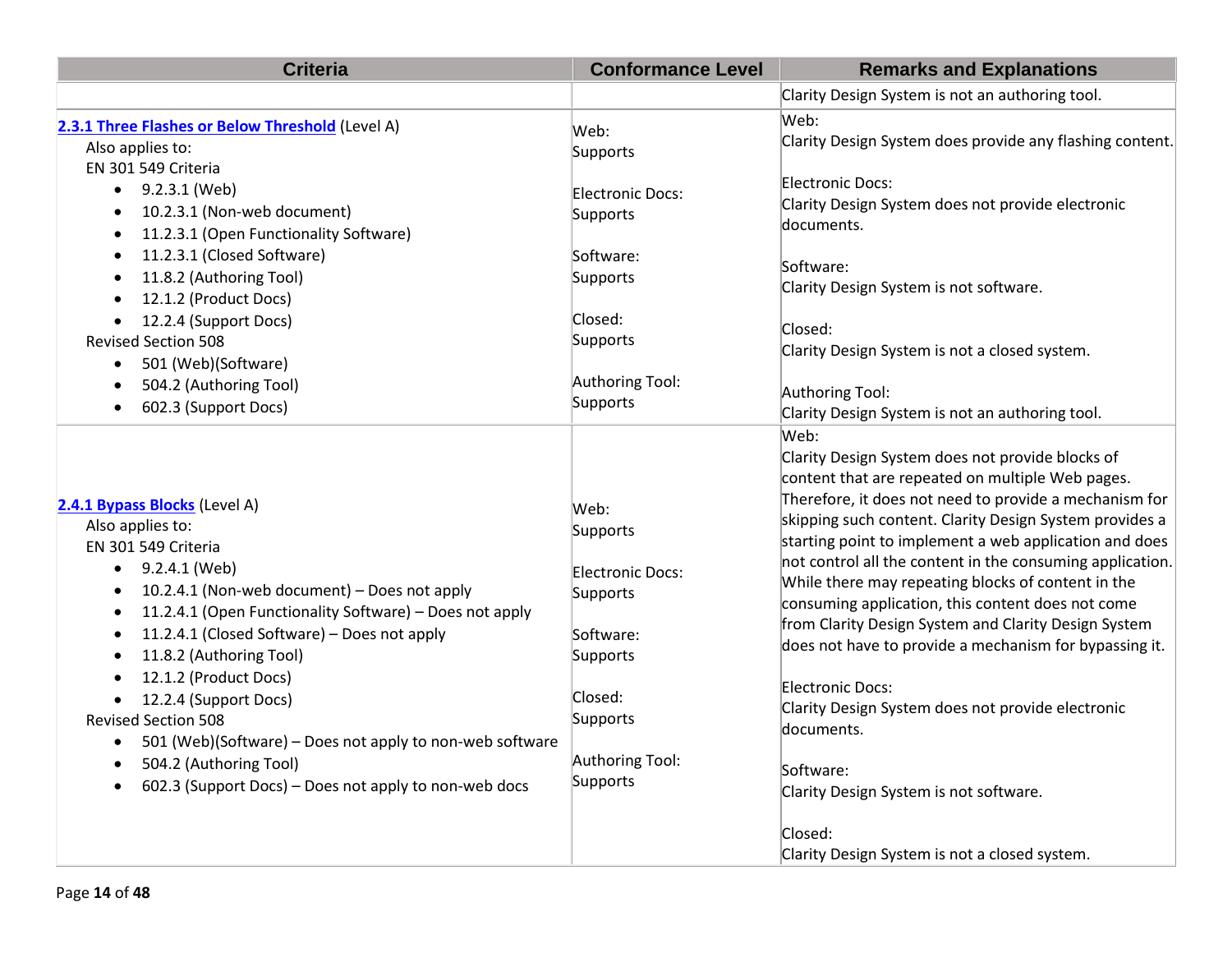| <b>Criteria</b>                                                                                                           | <b>Conformance Level</b>     | <b>Remarks and Explanations</b>                                                                                           |
|---------------------------------------------------------------------------------------------------------------------------|------------------------------|---------------------------------------------------------------------------------------------------------------------------|
|                                                                                                                           |                              | Authoring Tool:<br>Clarity Design System is not an authoring tool.                                                        |
|                                                                                                                           |                              | Web:<br>Clarity Design System components do not have access<br>to                                                         |
| 2.4.2 Page Titled (Level A)<br>Also applies to:<br>EN 301 549 Criteria                                                    | Web:<br>Supports             | the page titles of the applications that consume them.<br>Therefore,<br>it is the responsibility of the applications that |
| 9.2.4.2 (Web)<br>$\bullet$<br>10.2.4.2 (Non-web document)<br>11.2.4.2 (Open Functionality Software) - Does not apply<br>٠ | Electronic Docs:<br>Supports | consume Clarity Design System components to provide<br>page titles.                                                       |
| 11.2.4.2 (Closed Software) - Does not apply<br>$\bullet$<br>11.8.2 (Authoring Tool)<br>12.1.2 (Product Docs)              | Software:<br>Supports        | <b>Electronic Docs:</b><br>Clarity Design System does not provide electronic<br>documents.                                |
| 12.2.4 (Support Docs)<br>$\bullet$<br><b>Revised Section 508</b><br>501 (Web)(Software)<br>٠                              | Closed:<br>Supports          | Software:<br>Clarity Design System is not software.                                                                       |
| 504.2 (Authoring Tool)<br>602.3 (Support Docs)                                                                            | Authoring Tool:<br>Supports  | Closed:<br>Clarity Design System is not a closed system.                                                                  |
|                                                                                                                           |                              | Authoring Tool:<br>Clarity Design System is not an authoring tool.                                                        |
| 2.4.3 Focus Order (Level A)                                                                                               | Web:                         | Web:                                                                                                                      |
| Also applies to:<br>EN 301 549 Criteria                                                                                   | Partially Supports           | Most Clarity Design System components contain<br>controls that receive focus in an order that preserves                   |
| 9.2.4.3 (Web)<br>$\bullet$<br>10.2.4.3 (Non-web document)                                                                 | Electronic Docs:<br>Supports | meaning and operability but there are some exceptions.                                                                    |
| 11.2.4.3 (Open Functionality Software)<br>11.2.4.3 (Closed Software)                                                      | Software:                    | First, focus is lost after closing Alert components.                                                                      |
| 11.8.2 (Authoring Tool)                                                                                                   | Supports                     | Next, when using the Date Picker component, screen                                                                        |
| 12.1.2 (Product Docs)<br>٠                                                                                                |                              | reader users do not hear anything after activating the                                                                    |
| 12.2.4 (Support Docs)<br>$\bullet$                                                                                        | Closed:                      | next and previous month, year and decade buttons                                                                          |
| <b>Revised Section 508</b>                                                                                                | Supports                     |                                                                                                                           |
| 501 (Web)(Software)<br>504.2 (Authoring Tool)<br>$\bullet$                                                                | Authoring Tool:              | Next, when using the Datagrid component, it is not<br>possible to use Shift +Tab when focus is on the first               |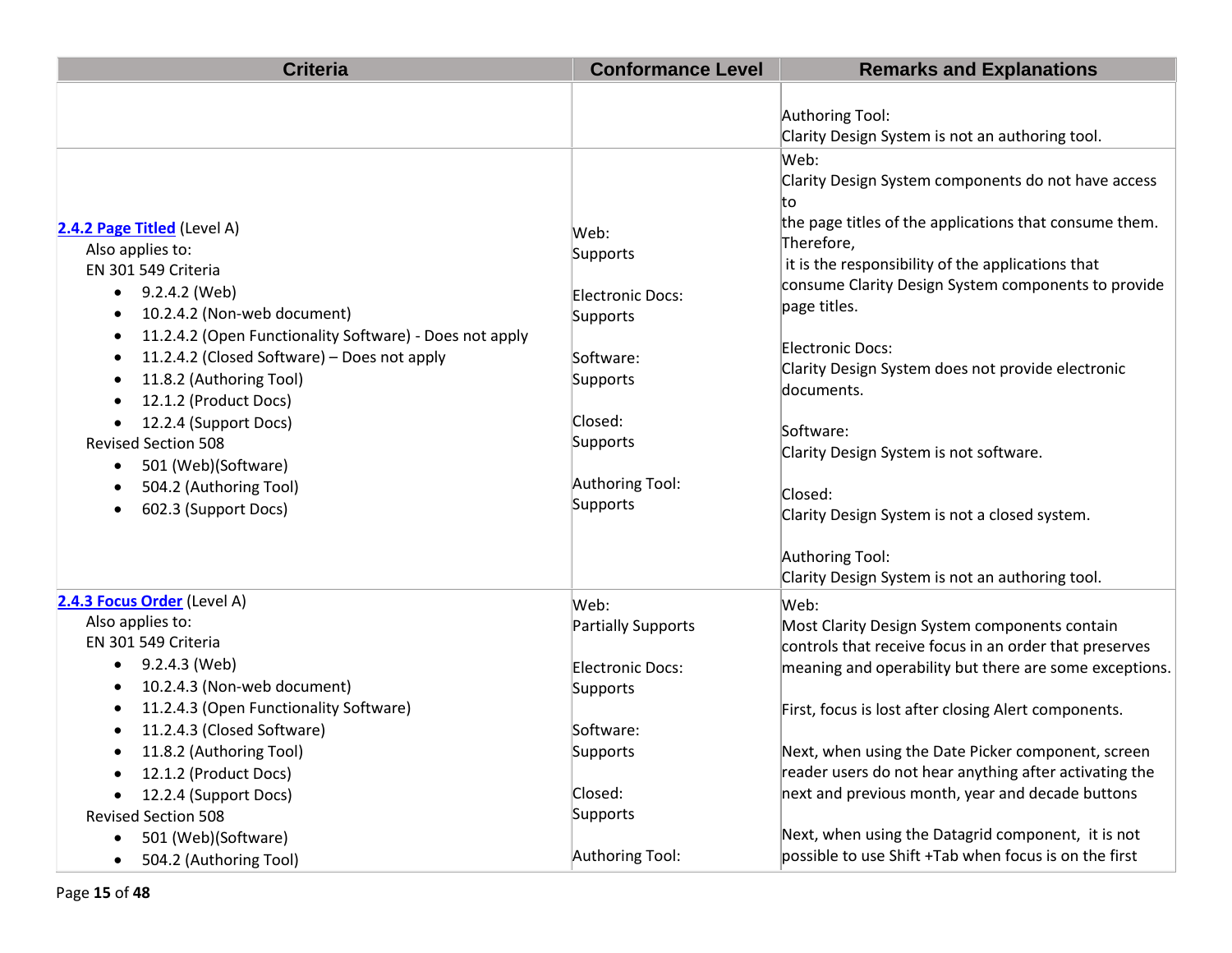| <b>Criteria</b>      | <b>Conformance Level</b> | <b>Remarks and Explanations</b>                                                                                                                                                                                                                  |
|----------------------|--------------------------|--------------------------------------------------------------------------------------------------------------------------------------------------------------------------------------------------------------------------------------------------|
| 602.3 (Support Docs) | Supports                 | focusable element to move focus to the last focusable<br>element.                                                                                                                                                                                |
|                      |                          | Next, - when closing the Modal component, focus does<br>not return properly.                                                                                                                                                                     |
|                      |                          | Next, when using the details pane feature of the<br>Datagrid component does not trap keyboard focus<br>when using Shift + Tab as needed to provide a logical<br>focus order.                                                                     |
|                      |                          | Next, when using a Modal component, when the user<br>tabs through the modal dialog for the first time, focus<br>goes out of the dialog to the Show Modal button and<br>it's announced to the user. This is not a logical way to<br>manage focus. |
|                      |                          | Next, when closing a Modal component, focus doesn't<br>return correctly.                                                                                                                                                                         |
|                      |                          | Next, when using a Modal component, Initial focus is<br>not visible when the Modal is opened, and the focus<br>order is not same as the visual order.                                                                                            |
|                      |                          | Next, when using a switch testing to launch a Wizard,<br>focus doesn't move to Wizard dialogue as expected.                                                                                                                                      |
|                      |                          | Next, when using the Stack View component - Multiple<br>focus events occur on the same element.                                                                                                                                                  |
|                      |                          | Next, when using the Checkbox components- Multiple<br>focus events occur on the same element.                                                                                                                                                    |
|                      |                          | Next, when using the Signpost component, the custom<br>trigger icon is not reachable with tab key navigation.                                                                                                                                    |
|                      |                          | Finally, when using the Stepper component, Multiple<br>focus events occur on the same element.                                                                                                                                                   |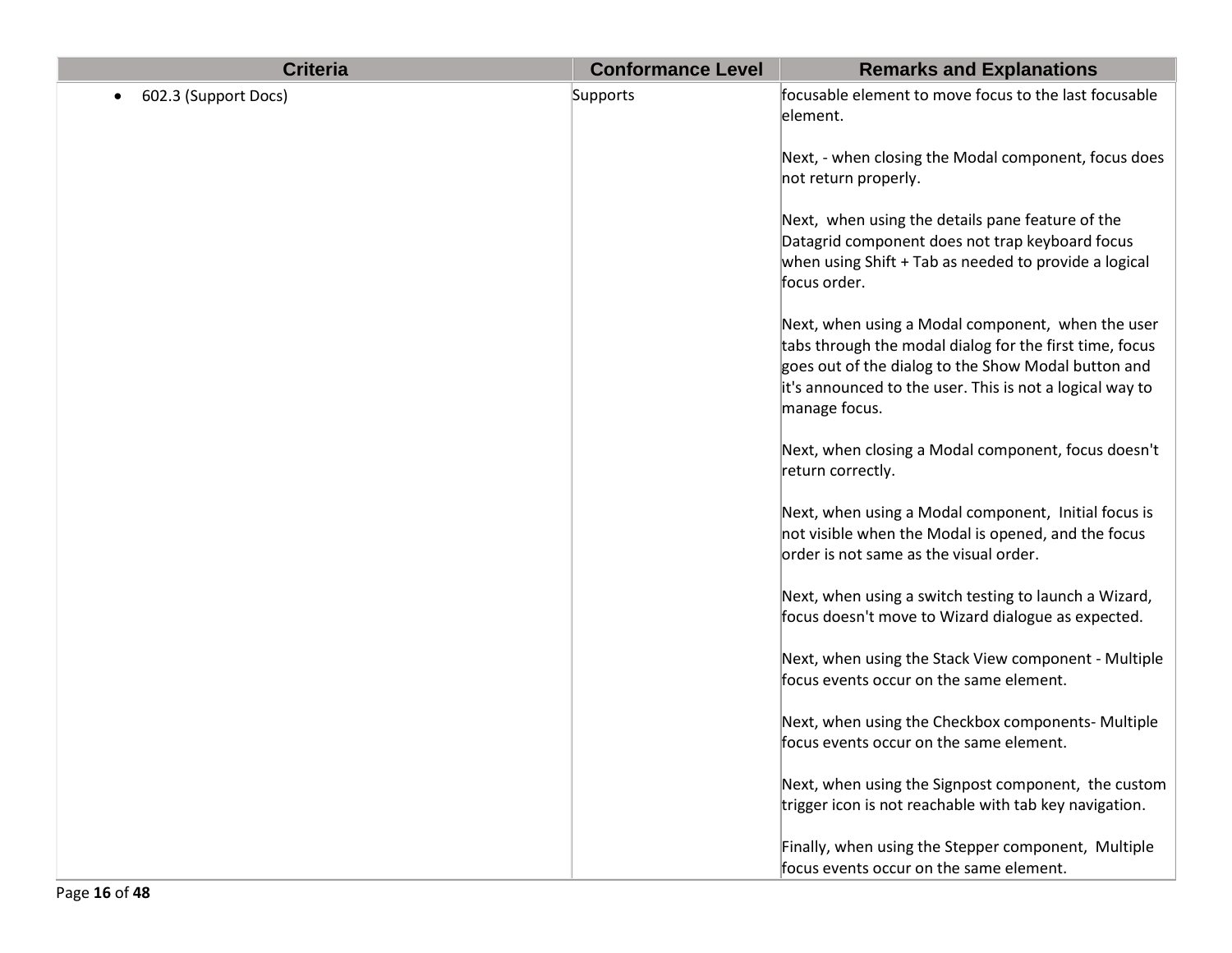| <b>Criteria</b>                                                                                                                                                                                                                                                                            | <b>Conformance Level</b>                                                  | <b>Remarks and Explanations</b>                                                                                                                                                                                                                                                                                                                                                              |
|--------------------------------------------------------------------------------------------------------------------------------------------------------------------------------------------------------------------------------------------------------------------------------------------|---------------------------------------------------------------------------|----------------------------------------------------------------------------------------------------------------------------------------------------------------------------------------------------------------------------------------------------------------------------------------------------------------------------------------------------------------------------------------------|
|                                                                                                                                                                                                                                                                                            |                                                                           | Electronic Docs:<br>Clarity Design System does not provide electronic<br>documents.<br>Software:<br>Clarity Design System is not software.<br>Closed:<br>Clarity Design System is not a closed system.<br>Authoring Tool:                                                                                                                                                                    |
| 2.4.4 Link Purpose (In Context) (Level A)<br>Also applies to:<br>EN 301 549 Criteria<br>9.2.4.4 (Web)<br>$\bullet$<br>10.2.4.4 (Non-web document)<br>$\bullet$<br>11.2.4.4 (Open Functionality Software)<br>$\bullet$<br>11.2.4.4 (Closed Software<br>$\bullet$<br>11.8.2 (Authoring Tool) | Web:<br>Supports<br>Electronic Docs:<br>Supports<br>Software:<br>Supports | Clarity Design System is not an authoring tool.<br>Web:<br>Clarity Design System ensures that the purpose of each<br>link that is part of one of its components can be<br>determined from the link text alone or from the link text<br>together with its programmatically determined link<br>context.<br>Electronic Docs:<br>Clarity Design System does not provide electronic<br>documents. |
| 12.1.2 (Product Docs)<br>12.2.4 (Support Docs)<br><b>Revised Section 508</b><br>501 (Web)(Software)<br>$\bullet$<br>504.2 (Authoring Tool)<br>602.3 (Support Docs)<br>$\bullet$                                                                                                            | Closed:<br>Supports<br>Authoring Tool:<br>Supports                        | Software:<br>Clarity Design System is not software.<br>Closed:<br>Clarity Design System is not a closed system.<br>Authoring Tool:<br>Clarity Design System is not an authoring tool.                                                                                                                                                                                                        |
| 2.5.1 Pointer Gestures (Level A 2.1 only)<br>Also applies to:<br>EN 301 549 Criteria<br>9.2.5.1 (Web)<br>10.2.5.1 (Non-web document)<br>$\bullet$                                                                                                                                          | Web:<br>Supports<br>Electronic Docs:                                      | Web:<br>The operation of Clarity Design System components<br>does not require users to perform multipoint or path-<br>based gestures.                                                                                                                                                                                                                                                        |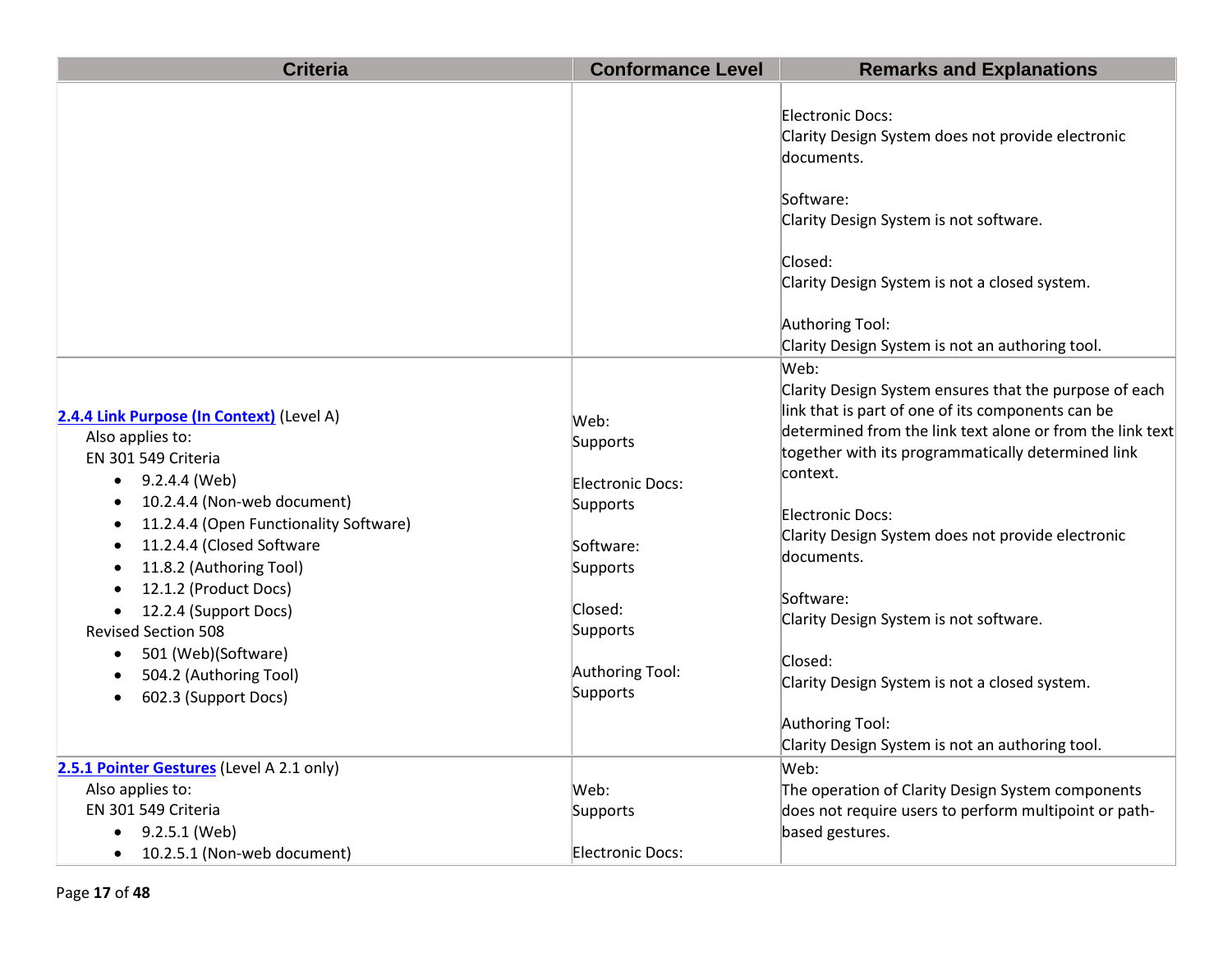| <b>Criteria</b>                                                                                                                                                                                                                                                                                                                          | <b>Conformance Level</b>                                                                                                        | <b>Remarks and Explanations</b>                                                                                                                                                                                                                                                                                                                                                                                       |
|------------------------------------------------------------------------------------------------------------------------------------------------------------------------------------------------------------------------------------------------------------------------------------------------------------------------------------------|---------------------------------------------------------------------------------------------------------------------------------|-----------------------------------------------------------------------------------------------------------------------------------------------------------------------------------------------------------------------------------------------------------------------------------------------------------------------------------------------------------------------------------------------------------------------|
| 11.2.5.1 (Open Functionality Software)<br>$\bullet$<br>11.2.5.1 (Closed Software)<br>11.8.2 (Authoring Tool)<br>12.1.2 (Product Docs)<br>12.2.4 (Support Docs)<br>Revised Section 508 - Does not apply                                                                                                                                   | Supports<br>Software:<br>Supports<br>Closed:<br>Supports<br>Authoring Tool:<br>Supports                                         | Electronic Docs:<br>Clarity Design System does not provide electronic<br>documents.<br>Software:<br>Clarity Design System is not software.<br>Closed:<br>Clarity Design System is not a closed system.<br>Authoring Tool:<br>Clarity Design System is not an authoring tool.                                                                                                                                          |
| 2.5.2 Pointer Cancellation (Level A 2.1 only)<br>Also applies to:<br>EN 301 549 Criteria<br>$-9.2.5.2$ (Web)<br>10.2.5.2 (Non-web document)<br>11.2.5.2 (Open Functionality Software)<br>11.2.5.2 (Closed Software)<br>11.8.2 (Authoring Tool)<br>12.1.2 (Product Docs)<br>12.2.4 (Support Docs)<br>Revised Section 508 - Does not apply | Web:<br>Supports<br>Electronic Docs:<br>Supports<br>Software:<br>Supports<br>Closed:<br>Supports<br>Authoring Tool:<br>Supports | Web:<br>The operation of Clarity Design System components<br>does not require users to perform multipoint or path-<br>based gestures.<br>Electronic Docs:<br>Clarity Design System does not provide electronic<br>documents.<br>Software:<br>Clarity Design System is not software.<br>Closed:<br>Clarity Design System is not a closed system.<br>Authoring Tool:<br>Clarity Design System is not an authoring tool. |
| 2.5.3 Label in Name (Level A 2.1 only)<br>Also applies to:<br>EN 301 549 Criteria<br>$\bullet$ 9.2.5.3 (Web)<br>10.2.5.3 (Non-web document)<br>11.2.5.3.1 (Open Functionality Software)<br>11.2.5.3.2 (Closed Software)<br>$\bullet$                                                                                                     | Web:<br><b>Partially Supports</b><br>Electronic Docs:<br>Supports<br>Software:                                                  | Web:<br>Most Clarity Design System components are labelled<br>programmatically with words that are included in the<br>component's visual label. But there is one exception.<br>The Signpost component uses a button with a visible<br>label that is different from the programmatic label.                                                                                                                            |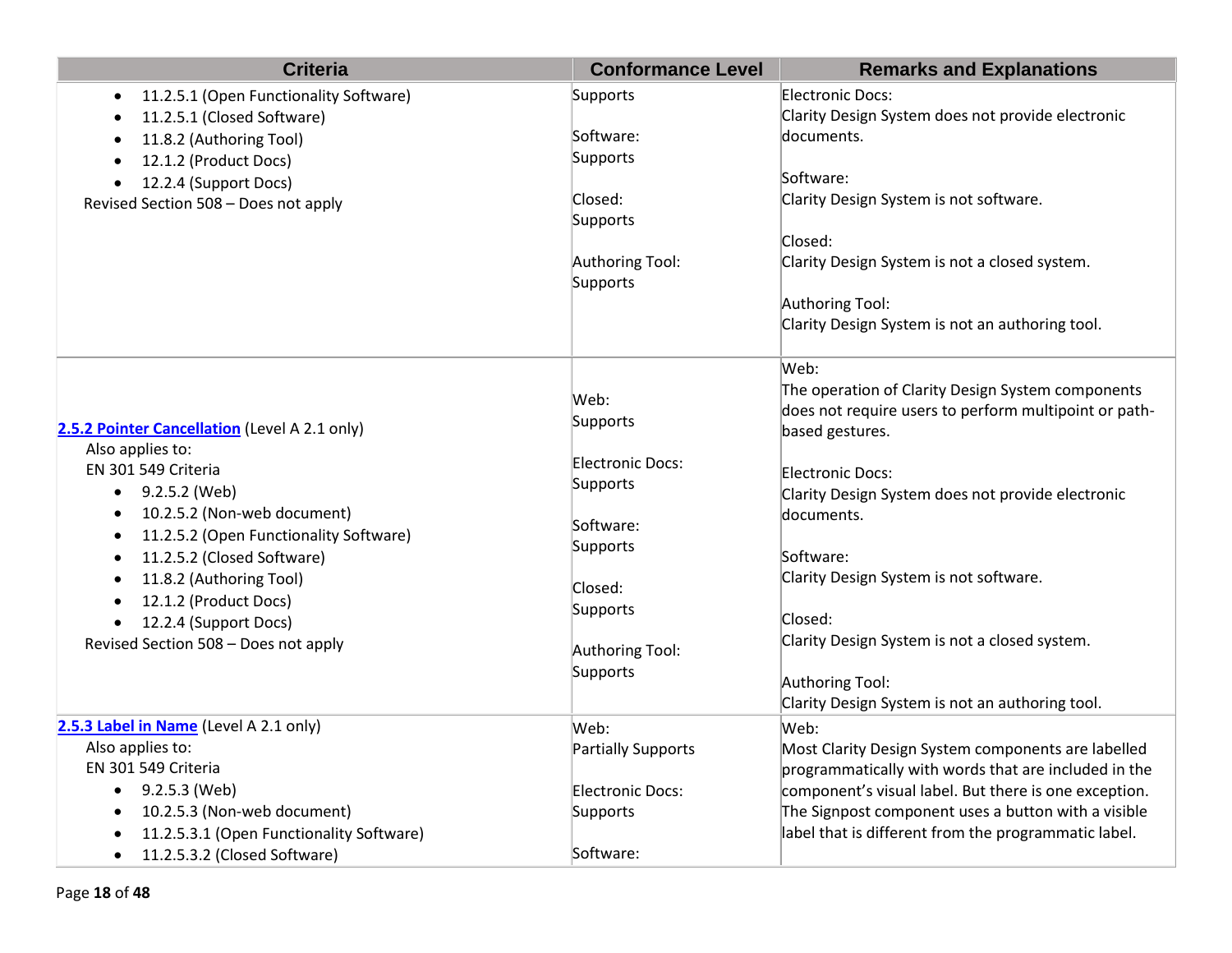| <b>Criteria</b>                                                                                                                                                                                                                                           | <b>Conformance Level</b>                                                     | <b>Remarks and Explanations</b>                                                                                                                                                                         |
|-----------------------------------------------------------------------------------------------------------------------------------------------------------------------------------------------------------------------------------------------------------|------------------------------------------------------------------------------|---------------------------------------------------------------------------------------------------------------------------------------------------------------------------------------------------------|
| 11.8.2 (Authoring Tool)<br>$\bullet$<br>12.1.2 (Product Docs)<br>12.2.4 (Support Docs)<br>$\bullet$<br>Revised Section 508 - Does not apply                                                                                                               | Supports<br>Closed:<br>Supports<br>Authoring Tool:<br>Supports               | Electronic Docs:<br>Clarity Design System does not provide electronic<br>documents.<br>Software:<br>Clarity Design System is not software.<br>Closed:<br>Clarity Design System is not a closed system.  |
| 2.5.4 Motion Actuation (Level A 2.1 only)                                                                                                                                                                                                                 | Web:<br>Supports                                                             | Authoring Tool:<br>Clarity Design System is not an authoring tool.<br>Web:<br>Clarity Design System components do not provide<br>functionality that can be operated by device motion or<br>user motion. |
| Also applies to:<br>EN 301 549 Criteria<br>9.2.5.4 (Web)<br>$\bullet$<br>10.2.5.4 (Non-web document)<br>11.2.5.4 (Open Functionality Software)<br>11.2.5.4 (Closed Software)<br>11.8.2 (Authoring Tool)<br>12.1.2 (Product Docs)<br>12.2.4 (Support Docs) | Electronic Docs:<br>Supports<br>Software:<br>Supports<br>Closed:<br>Supports | Electronic Docs:<br>Clarity Design System does not provide electronic<br>documents.<br>Software:<br>Clarity Design System is not software.<br>Closed:                                                   |
| Revised Section 508 - Does not apply                                                                                                                                                                                                                      | Authoring Tool:<br>Supports                                                  | Clarity Design System is not a closed system.<br>Authoring Tool:<br>Clarity Design System is not an authoring tool.                                                                                     |
| 3.1.1 Language of Page (Level A)<br>Also applies to:<br>EN 301 549 Criteria                                                                                                                                                                               | Web:<br>Supports                                                             | Web:<br>Clarity Design System components cannot access the<br>language of the applications that consume them.                                                                                           |
| 9.3.1.1 (Web)<br>$\bullet$<br>10.3.1.1 (Non-web document)<br>11.3.1.1.1 (Open Functionality Software)                                                                                                                                                     | Electronic Docs:<br>Supports                                                 | Therefore, it is the responsibility of the applications that<br>consume Clarity Design System components to<br>designate                                                                                |
| 11.3.1.1.2 (Closed Software)<br>11.8.2 (Authoring Tool)<br>$\bullet$                                                                                                                                                                                      | Software:<br>Supports                                                        | the language of a given page by using the "lang"<br>attribute in the HTML element at the beginning of the                                                                                               |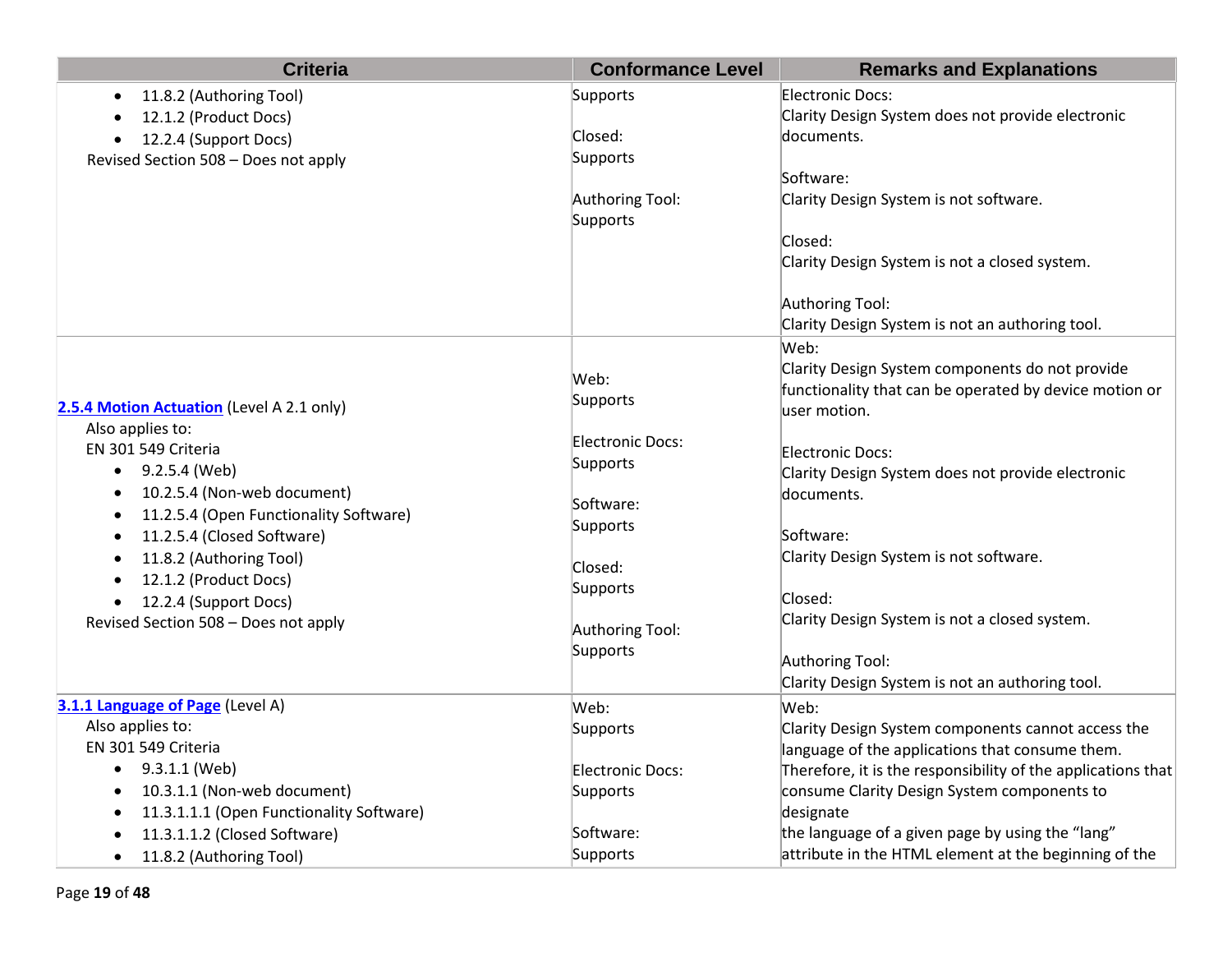| <b>Criteria</b>                                     | <b>Conformance Level</b> | <b>Remarks and Explanations</b>                       |
|-----------------------------------------------------|--------------------------|-------------------------------------------------------|
| 12.1.2 (Product Docs)<br>$\bullet$                  |                          | page.                                                 |
| 12.2.4 (Support Docs)<br>$\bullet$                  | Closed:                  |                                                       |
| <b>Revised Section 508</b>                          | Supports                 | Electronic Docs:                                      |
| 501 (Web)(Software)<br>$\bullet$                    |                          | Clarity Design System does not provide electronic     |
| 504.2 (Authoring Tool)<br>$\bullet$                 | Authoring Tool:          | documents.                                            |
| 602.3 (Support Docs)                                | Supports                 |                                                       |
|                                                     |                          | Software:                                             |
|                                                     |                          | Clarity Design System is not software.                |
|                                                     |                          | Closed:                                               |
|                                                     |                          | Clarity Design System is not a closed system.         |
|                                                     |                          | Authoring Tool:                                       |
|                                                     |                          | Clarity Design System is not an authoring tool.       |
|                                                     |                          | Web:                                                  |
| 3.2.1 On Focus (Level A)                            |                          | Clarity Design System components do not cause context |
| Also applies to:                                    | Web:                     | changes when they receive focus or when a descendant  |
| EN 301 549 Criteria                                 | Supports                 | receives focus.                                       |
| 9.3.2.1 (Web)<br>$\bullet$                          | Electronic Docs:         |                                                       |
| 10.3.2.1 (Non-web document)<br>$\bullet$            | Supports                 | <b>Electronic Docs:</b>                               |
| 11.3.2.1 (Open Functionality Software)<br>$\bullet$ |                          | Clarity Design System does not provide electronic     |
| 11.3.2.1 (Closed Software)<br>$\bullet$             | Software:                | documents.                                            |
| 11.8.2 (Authoring Tool)<br>$\bullet$                | Supports                 |                                                       |
| 12.1.2 (Product Docs)                               |                          | Software:                                             |
| 12.2.4 (Support Docs)<br>$\bullet$                  | Closed:                  | Clarity Design System is not software.                |
| <b>Revised Section 508</b>                          | Supports                 | Closed:                                               |
| 501 (Web)(Software)<br>$\bullet$                    |                          |                                                       |
| 504.2 (Authoring Tool)                              | Authoring Tool:          | Clarity Design System is not a closed system.         |
| 602.3 (Support Docs)<br>$\bullet$                   | Supports                 | Authoring Tool:                                       |
|                                                     |                          | Clarity Design System is not an authoring tool.       |
| 3.2.2 On Input (Level A)                            | Web:                     | Web:                                                  |
| Also applies to:                                    | Supports                 | For all user interface components that change context |
| EN 301 549 Criteria                                 |                          | when used, Clarity Design System provides accessible  |
| 9.3.2.2 (Web)<br>$\bullet$                          | Electronic Docs:         | names that inform users of assistive technology that  |
| 10.3.2.2 (Non-web document)<br>$\bullet$            | Supports                 | context changes will occur.                           |
| 11.3.2.2 (Open Functionality Software)<br>$\bullet$ |                          |                                                       |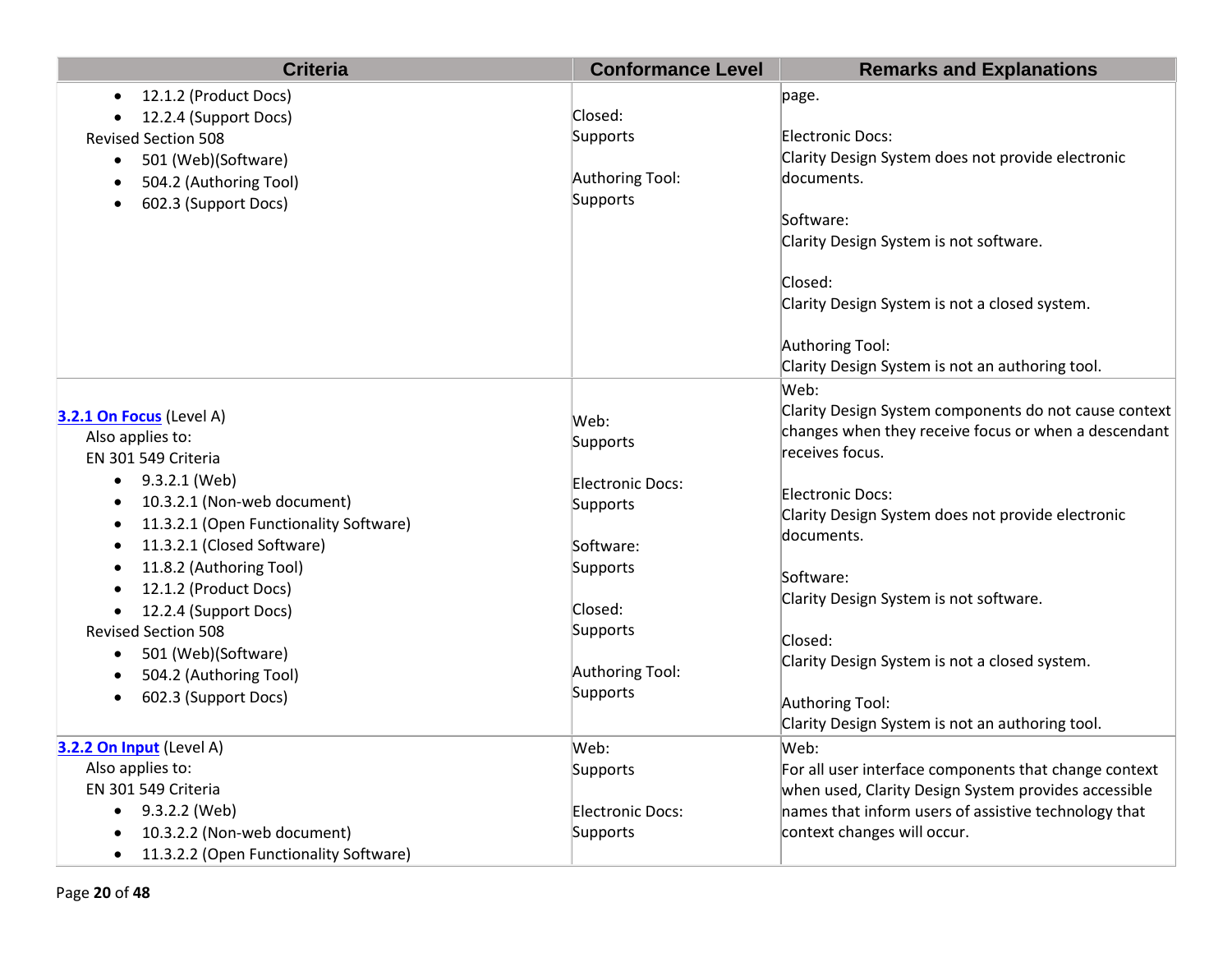| <b>Criteria</b>                                                                                                                                                                                                                                                                                                                                                                                                           | <b>Conformance Level</b>                                                                                                                         | <b>Remarks and Explanations</b>                                                                                                                                                                                                                                                                                                                                                                                                                                                                                                                                                                                                                                                                                                     |
|---------------------------------------------------------------------------------------------------------------------------------------------------------------------------------------------------------------------------------------------------------------------------------------------------------------------------------------------------------------------------------------------------------------------------|--------------------------------------------------------------------------------------------------------------------------------------------------|-------------------------------------------------------------------------------------------------------------------------------------------------------------------------------------------------------------------------------------------------------------------------------------------------------------------------------------------------------------------------------------------------------------------------------------------------------------------------------------------------------------------------------------------------------------------------------------------------------------------------------------------------------------------------------------------------------------------------------------|
| 11.3.2.2 (Closed Software)<br>$\bullet$<br>11.8.2 (Authoring Tool)<br>12.1.2 (Product Docs)<br>12.2.4 (Support Docs)<br>$\bullet$<br><b>Revised Section 508</b><br>501 (Web)(Software)<br>$\bullet$<br>504.2 (Authoring Tool)<br>$\bullet$<br>602.3 (Support Docs)                                                                                                                                                        | Software:<br>Supports<br>Closed:<br>Supports<br>Authoring Tool:<br>Supports                                                                      | Electronic Docs:<br>Clarity Design System does not provide electronic<br>documents.<br>Software:<br>Clarity Design System is not software.<br>Closed:<br>Clarity Design System is not a closed system.<br>Authoring Tool:                                                                                                                                                                                                                                                                                                                                                                                                                                                                                                           |
| 3.3.1 Error Identification (Level A)<br>Also applies to:<br>EN 301 549 Criteria<br>9.3.3.1 (Web)<br>$\bullet$<br>10.3.3.1 (Non-web document)<br>11.3.3.1.1 (Open Functionality Software)<br>11.3.3.1.2 (Closed Software)<br>11.8.2 (Authoring Tool)<br>12.1.2 (Product Docs)<br>12.2.4 (Support Docs)<br><b>Revised Section 508</b><br>501 (Web)(Software)<br>$\bullet$<br>504.2 (Authoring Tool)<br>602.3 (Support Docs) | Web:<br><b>Partially Supports</b><br>Electronic Docs:<br>Supports<br>Software:<br>Supports<br>Closed:<br>Supports<br>Authoring Tool:<br>Supports | Clarity Design System is not an authoring tool.<br>Web:<br>Clarity Design System components use text to display<br>Most error messages. But there are exceptions.<br>First, in the Datagrid component, the Checkboxes in the<br>error state example are not programmatically<br>associated with the error message.<br>Then, In the Date Picker component, no error<br>validation is provided for manually entering values that<br>are out of range.<br>Electronic Docs:<br>Clarity Design System does not provide electronic<br>documents.<br>Software:<br>Clarity Design System is not software.<br>Closed:<br>Clarity Design System is not a closed system.<br>Authoring Tool:<br>Clarity Design System is not an authoring tool. |
| <b>3.3.2 Labels or Instructions (Level A)</b>                                                                                                                                                                                                                                                                                                                                                                             | Web:                                                                                                                                             | Web:                                                                                                                                                                                                                                                                                                                                                                                                                                                                                                                                                                                                                                                                                                                                |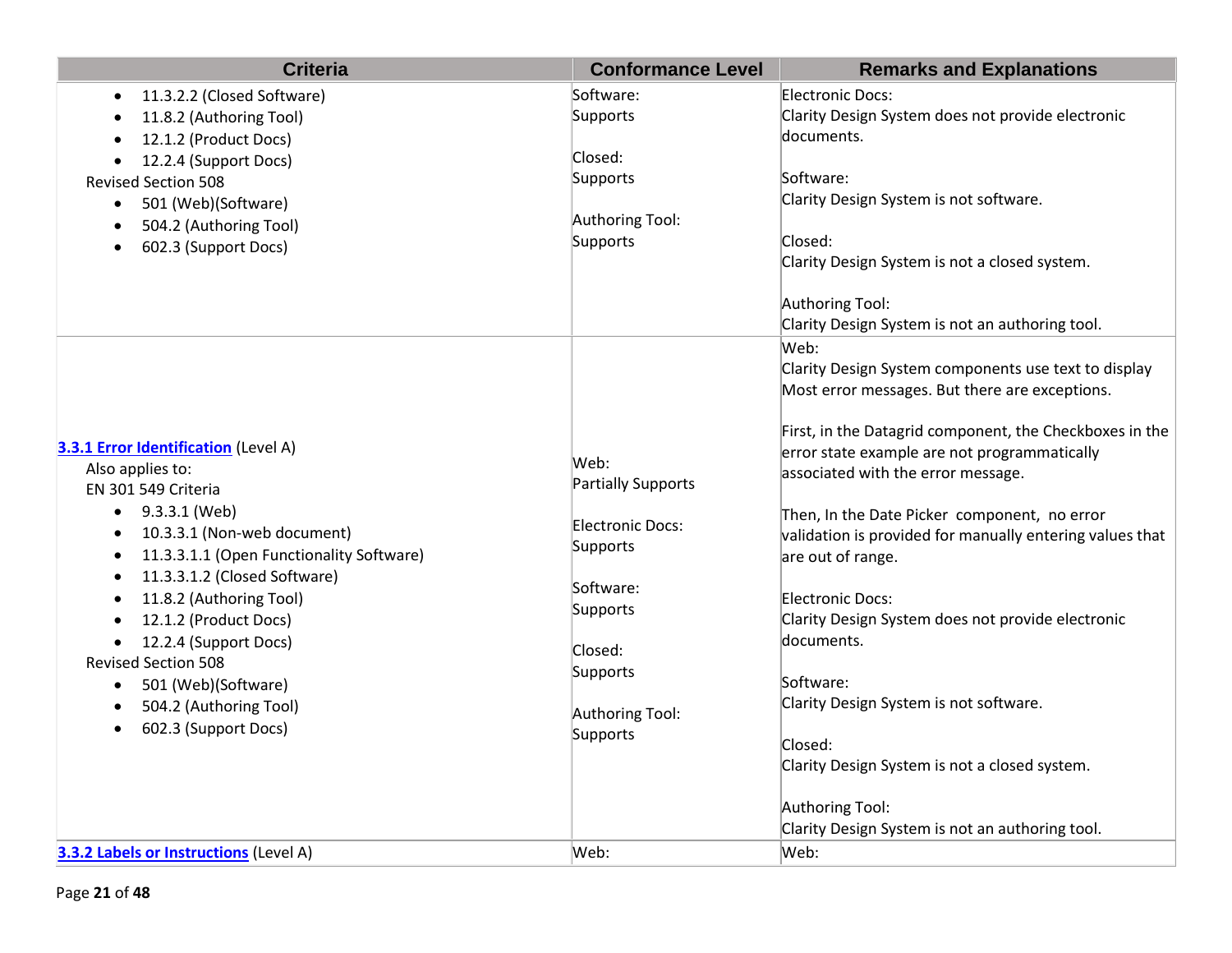| <b>Criteria</b>                                     | <b>Conformance Level</b>  | <b>Remarks and Explanations</b>                           |
|-----------------------------------------------------|---------------------------|-----------------------------------------------------------|
| Also applies to:                                    | <b>Partially Supports</b> | Clarity Design System components provide labels or        |
| EN 301 549 Criteria                                 |                           | instructions when content requires user input. But there  |
| $\bullet$ 9.3.3.2 (Web)                             | Electronic Docs:          | are some outstanding issues.                              |
| 10.3.3.2 (Non-web document)<br>$\bullet$            | Supports                  |                                                           |
| 11.3.3.2 (Open Functionality Software)<br>$\bullet$ |                           | First, when using a screen reader with the Alert or Stack |
| 11.3.3.2 (Closed Software)<br>$\bullet$             | Software:                 | View components, some labels are announced twice.         |
| 11.8.2 (Authoring Tool)<br>$\bullet$                | Supports                  |                                                           |
| 12.1.2 (Product Docs)                               |                           | Next, when the Vertical Nav component is in a -           |
| 12.2.4 (Support Docs)<br>$\bullet$                  | Closed:                   | collapsed state, there is no tooltip to provide           |
| <b>Revised Section 508</b>                          | Supports                  | instructions on how to expand it.                         |
| 501 (Web)(Software)<br>$\bullet$                    |                           |                                                           |
| 504.2 (Authoring Tool)<br>$\bullet$                 | Authoring Tool:           | Finally, the Login page component does not provide a      |
| 602.3 (Support Docs)<br>$\bullet$                   | Supports                  | visible label provided for the dropdown or persistent     |
|                                                     |                           | visual labels for the login fields.                       |
|                                                     |                           | Electronic Docs:                                          |
|                                                     |                           | Clarity Design System does not provide electronic         |
|                                                     |                           | documents.                                                |
|                                                     |                           |                                                           |
|                                                     |                           | Software:                                                 |
|                                                     |                           | Clarity Design System is not software.                    |
|                                                     |                           |                                                           |
|                                                     |                           | Closed:                                                   |
|                                                     |                           | Clarity Design System is not a closed system.             |
|                                                     |                           |                                                           |
|                                                     |                           | Authoring Tool:                                           |
|                                                     |                           | Clarity Design System is not an authoring tool.           |
|                                                     |                           |                                                           |
| 4.1.1 Parsing (Level A)                             |                           | Web:                                                      |
| Also applies to:                                    | Web:                      | Most Clarity Design System components are                 |
| EN 301 549 Criteria                                 | <b>Partially Supports</b> | implemented                                               |
| $\bullet$ 9.4.1.1 (Web)                             |                           | with .well-formed HTML that complies with HTML5           |
| 10.4.1.1 (Non-web document)<br>$\bullet$            | Electronic Docs:          | doctype.                                                  |
| 11.4.1.1.1 (Open Functionality Software)            | Supports                  |                                                           |
| 11.4.1.1.2 (Closed Software) - Does not apply       |                           | But there is an issue with the Modal component. While     |
| 11.8.2 (Authoring Tool)                             | Software:                 | auto reading content from dialog screen reader doesn't    |
| 12.1.2 (Product Docs)                               | Supports                  | tell user about the presence of close button.             |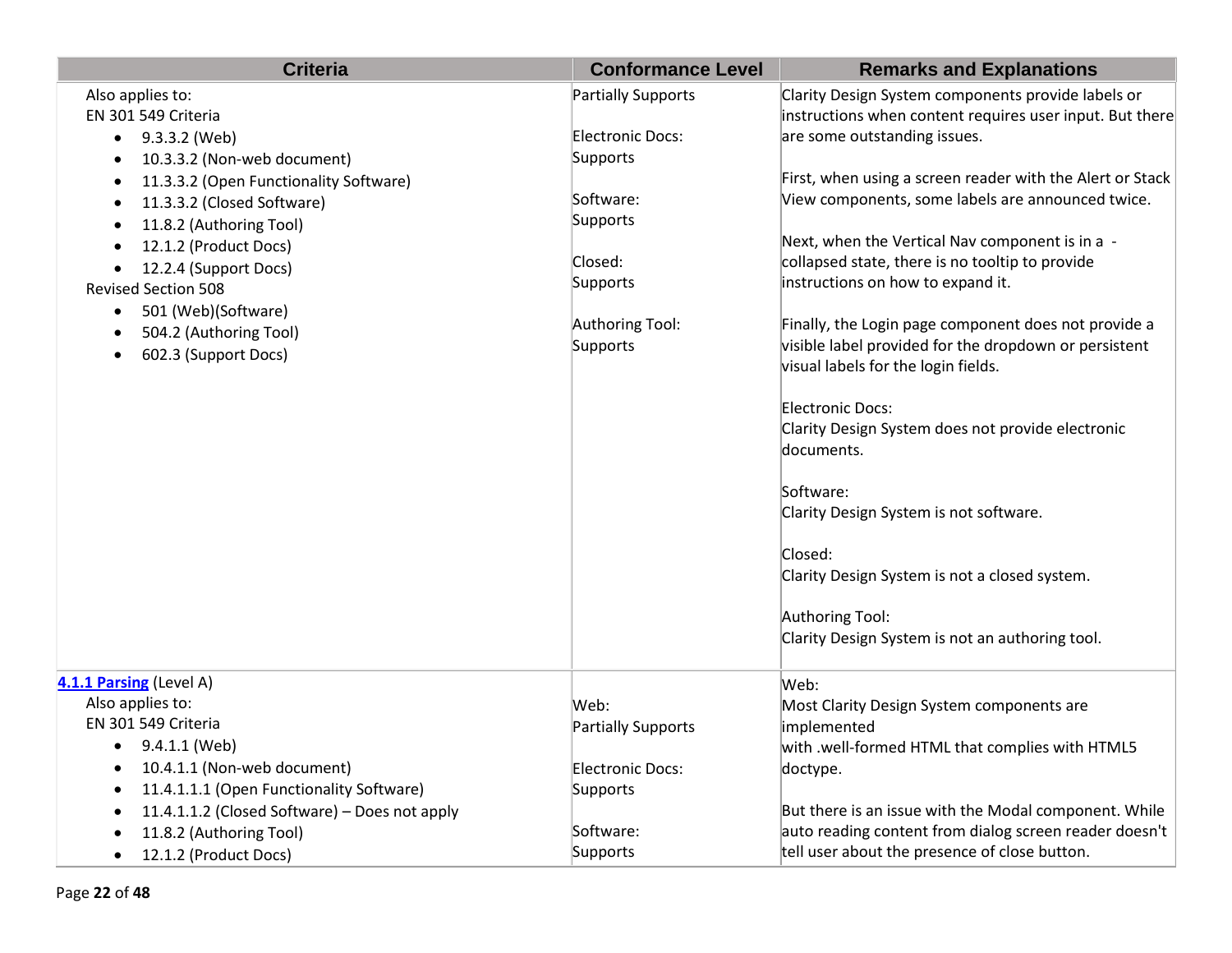| <b>Criteria</b>                             | <b>Conformance Level</b> | <b>Remarks and Explanations</b>                           |
|---------------------------------------------|--------------------------|-----------------------------------------------------------|
| 12.2.4 (Support Docs)<br>$\bullet$          |                          |                                                           |
| <b>Revised Section 508</b>                  | Closed:                  | Electronic Docs:                                          |
| 501 (Web)(Software)<br>$\bullet$            | Supports                 | Clarity Design System does not provide electronic         |
| 504.2 (Authoring Tool)                      |                          | documents.                                                |
| 602.3 (Support Docs)                        | Authoring Tool:          |                                                           |
|                                             | Supports                 | Software:                                                 |
|                                             |                          | Clarity Design System is not software.                    |
|                                             |                          | Closed:                                                   |
|                                             |                          | Clarity Design System is not a closed system.             |
|                                             |                          | Authoring Tool:                                           |
|                                             |                          | Clarity Design System is not an authoring tool.           |
|                                             |                          | Web:                                                      |
|                                             |                          | Most components offered by Clarity Design System          |
|                                             |                          | have programmatically defined states, properties, and     |
|                                             |                          | values which are available to assistive technologies. But |
| 4.1.2 Name, Role, Value (Level A)           |                          | here are exceptions.                                      |
| Also applies to:                            | Web:                     |                                                           |
| EN 301 549 Criteria                         | Partially Supports       | First, the entire Card component can be clickable. When   |
| 9.4.1.2 (Web)<br>٠                          |                          | cards contain other interactive controls, users of        |
| 10.4.1.2 (Non-web document)                 | Electronic Docs:         | assistive technologies may not be able to understand      |
| 11.4.1.2.1 (Open Functionality Software)    | Supports                 | the name, role and value of the Card component.           |
| 11.4.1.2.2 (Closed Software) - Not required | Software:                | Next, in the Header component, - the Subnav does not      |
| 11.8.2 (Authoring Tool)                     | Supports                 | programmatically identify the current link.               |
| 12.1.2 (Product Docs)                       |                          |                                                           |
| 12.2.4 (Support Docs)<br>$\bullet$          | Closed:                  | The Datagrid component has several issues. The Radio      |
| <b>Revised Section 508</b>                  | Supports                 | buttons in the Selection (Single) Datagrid lack unique    |
| 501 (Web)(Software)<br>$\bullet$            |                          | accessible names. Next, the sorting and filter status of  |
| 504.2 (Authoring Tool)                      | Authoring Tool:          | columns is not communicated to the screen reader          |
| 602.3 (Support Docs)                        | Supports                 | users. Next, the values set by the spinner button are not |
|                                             |                          | announced when screen reader users change them.           |
|                                             |                          | The Date Picker component has a couple of issues. First,  |
|                                             |                          | the "Days" row is not set as table header. Additionally,  |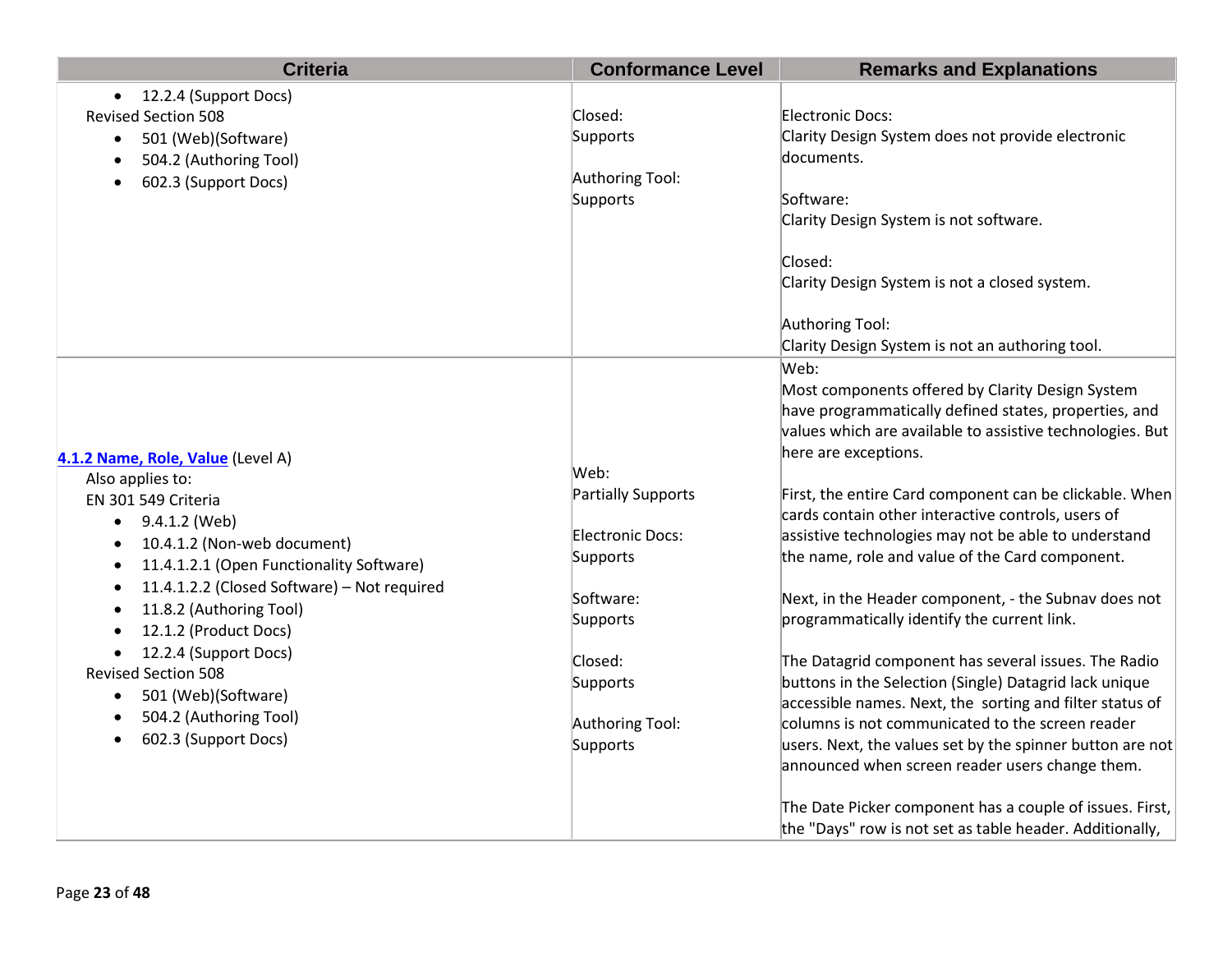| <b>Criteria</b> | <b>Conformance Level</b> | <b>Remarks and Explanations</b>                                                                                                                                                                                             |
|-----------------|--------------------------|-----------------------------------------------------------------------------------------------------------------------------------------------------------------------------------------------------------------------------|
|                 |                          | screen reader users are unable to differentiate the<br>current date and previously selected date.                                                                                                                           |
|                 |                          | Next, regarding the Dropdown component, when a<br>screen reader user selects the first item with the Down<br>Arrow key, no announcement is made.                                                                            |
|                 |                          | Regarding the List component, un-styled lists are not<br>recognized by iOS/VoiceOver. Additionally, list-style-<br>type:none can make it difficult for screen reader users<br>to differentiate list items from one another. |
|                 |                          | Regarding the Tree View component, the selected state<br>of tree-node is not announced by screen readers.                                                                                                                   |
|                 |                          | Regarding the Stack View component, sub content<br>under the collapsed button is getting announced in<br>collapsed state.                                                                                                   |
|                 |                          | Regarding the Vertical Nav component, the label and<br>state and of the menu and submenu are communicated<br>appropriately to assistive technologies.                                                                       |
|                 |                          | Regarding the Checkbox component, screen readers<br>announce the message "invalid entry" before the user<br>has interacted with the control.                                                                                |
|                 |                          | Finally, when using the Signpost components - screen<br>reader users do not hear the expected name, role and<br>value of the control.                                                                                       |
|                 |                          | Electronic Docs:<br>Clarity Design System does not provide electronic<br>documents.                                                                                                                                         |
|                 |                          | Software:<br>Clarity Design System is not software.                                                                                                                                                                         |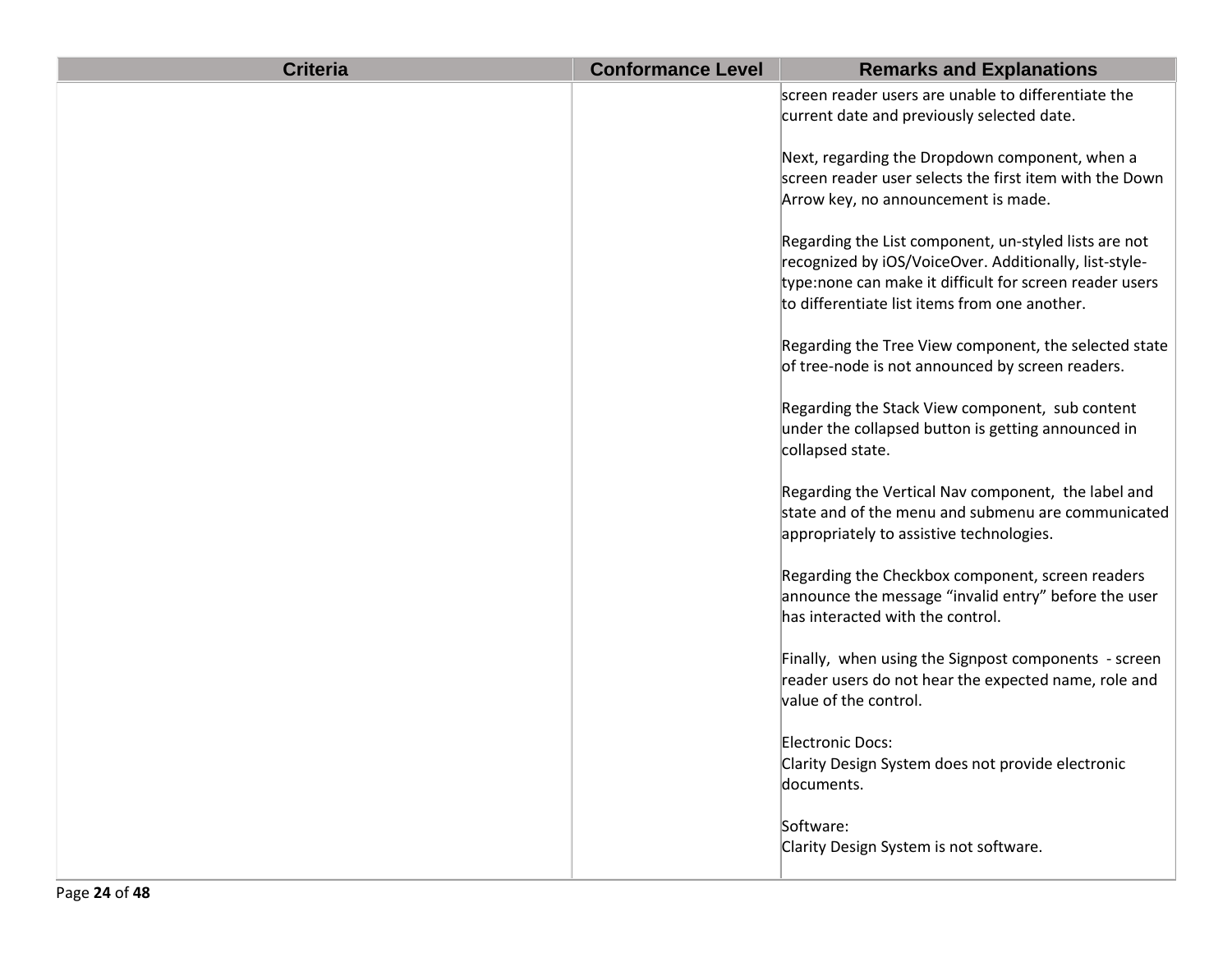| <b>Criteria</b> | <b>Conformance Level</b> | <b>Remarks and Explanations</b>                 |
|-----------------|--------------------------|-------------------------------------------------|
|                 |                          | Closed:                                         |
|                 |                          | Clarity Design System is not a closed system.   |
|                 |                          |                                                 |
|                 |                          | Authoring Tool:                                 |
|                 |                          | Clarity Design System is not an authoring tool. |

## **Table 2: Success Criteria, Level AA**

| <b>Criteria</b>                                     | <b>Conformance Level</b> | <b>Remarks and Explanations</b>                    |
|-----------------------------------------------------|--------------------------|----------------------------------------------------|
|                                                     |                          | Web:                                               |
| 1.2.4 Captions (Live) (Level AA)                    | Web:                     | Clarity Design System does not provide live audio  |
| Also applies to:                                    | Supports                 | content in synchronized media.                     |
| EN 301 549 Criteria                                 |                          |                                                    |
| 9.1.2.4 (Web)<br>$\bullet$                          | <b>Electronic Docs:</b>  | Electronic Docs:                                   |
| 10.1.2.4 (Non-web document)<br>$\bullet$            | Supports                 | Clarity Design System does not provide electronic  |
| 11.1.2.4 (Open Functionality Software)<br>$\bullet$ |                          | documents.                                         |
| 11.1.2.4 (Closed Software)<br>$\bullet$             | Software:                |                                                    |
| 11.8.2 (Authoring Tool)<br>$\bullet$                | Supports                 | Software:                                          |
| 12.1.2 (Product Docs)<br>$\bullet$                  |                          | Clarity Design System is not software.             |
| 12.2.4 (Support Docs)                               | Closed:                  |                                                    |
| <b>Revised Section 508</b>                          | Supports                 | Closed:                                            |
| 501 (Web)(Software)<br>$\bullet$                    |                          | Clarity Design System is not a closed system.      |
| 504.2 (Authoring Tool)<br>$\bullet$                 | Authoring Tool:          |                                                    |
| 602.3 (Support Docs)<br>$\bullet$                   | Supports                 | Authoring Tool:                                    |
|                                                     |                          | Clarity Design System is not an authoring tool.    |
| 1.2.5 Audio Description (Prerecorded) (Level AA)    | Web:                     | Web:                                               |
| Also applies to:                                    | Supports                 | Clarity Design System does not provide any         |
| EN 301 549 Criteria                                 |                          | synchronized media. Therefore, there is no related |
| 9.1.2.5 (Web)<br>$\bullet$                          | <b>Electronic Docs:</b>  | audio to caption.                                  |
| 10.1.2.5 (Non-web document)<br>$\bullet$            | Supports                 |                                                    |
| 11.1.2.5 (Open Functionality Software)<br>$\bullet$ |                          | Electronic Docs:                                   |
| 11.1.2.5 (Closed Software)<br>٠                     | Software:                | Clarity Design System does not provide electronic  |
| 11.8.2 (Authoring Tool)<br>$\bullet$                | Supports                 | documents.                                         |
| 12.1.2 (Product Docs)<br>$\bullet$                  |                          |                                                    |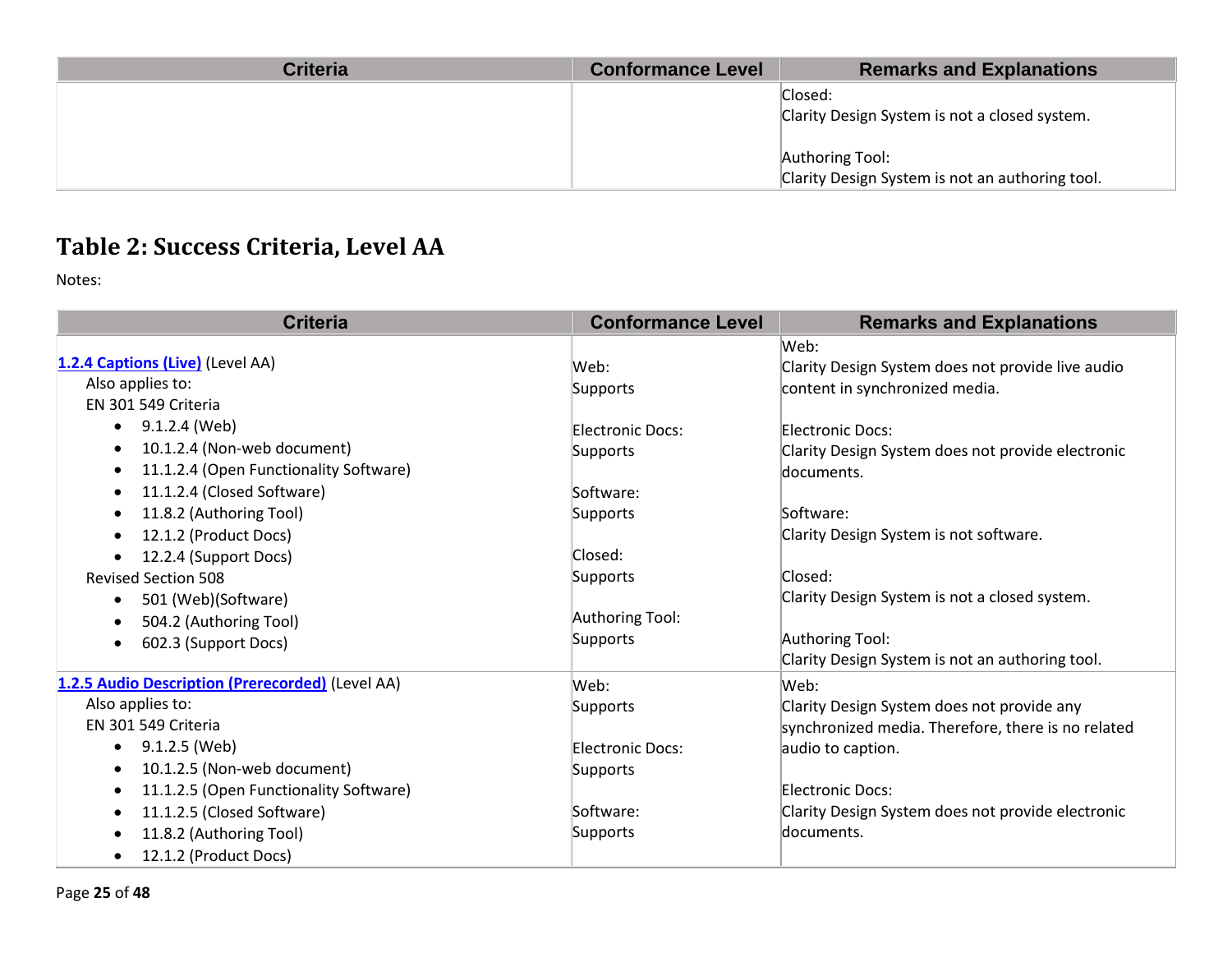| <b>Criteria</b>                                       | <b>Conformance Level</b> | <b>Remarks and Explanations</b>                            |
|-------------------------------------------------------|--------------------------|------------------------------------------------------------|
| 12.2.4 (Support Docs)<br>$\bullet$                    | Closed:                  | Software:                                                  |
| <b>Revised Section 508</b>                            | Supports                 | Clarity Design System is not software.                     |
| 501 (Web)(Software)<br>$\bullet$                      |                          |                                                            |
| 504.2 (Authoring Tool)                                | Authoring Tool:          | Closed:                                                    |
| 602.3 (Support Docs)<br>$\bullet$                     | Supports                 | Clarity Design System is not a closed system.              |
|                                                       |                          |                                                            |
|                                                       |                          | Authoring Tool:                                            |
|                                                       |                          | Clarity Design System is not an authoring tool.            |
|                                                       |                          | Web:                                                       |
|                                                       | Web:                     | When the Clarity Design System presents content, it        |
|                                                       | Supports                 | does not restrict its view and operation to a single       |
| 1.3.4 Orientation (Level AA 2.1 only)                 |                          | display orientation, such as portrait or landscape, unless |
| Also applies to:                                      | Electronic Docs:         | a specific display orientation is essential.               |
| EN 301 549 Criteria                                   | Supports                 |                                                            |
| 9.1.3.4 (Web)<br>$\bullet$                            |                          | Electronic Docs:                                           |
| 10.1.3.4 (Non-web document)                           | Software:                | Clarity Design System does not provide electronic          |
| 11.1.3.4 (Open Functionality Software)<br>$\bullet$   | Supports                 | documents.                                                 |
| 11.1.3.4 (Closed Software)                            |                          | Software:                                                  |
| 11.8.2 (Authoring Tool)                               | Closed:                  | Clarity Design System is not software.                     |
| 12.1.2 (Product Docs)                                 | Supports                 |                                                            |
| 12.2.4 (Support Docs)                                 |                          | Closed:                                                    |
| Revised Section 508 - Does not apply                  | Authoring Tool:          | Clarity Design System is not a closed system.              |
|                                                       | Supports                 |                                                            |
|                                                       |                          | Authoring Tool:                                            |
|                                                       |                          | Clarity Design System is not an authoring tool.            |
| 1.3.5 Identify Input Purpose (Level AA 2.1 only)      | Web:                     | Web:                                                       |
| Also applies to:                                      | Supports                 | The purpose of inputs in Clarity Design System             |
| EN 301 549 Criteria                                   |                          | components is determined by the consuming                  |
| $\bullet$ 9.1.3.5 (Web)                               | Electronic Docs:         | application. Developers using Clarity Design System are    |
| 10.1.3.5 (Non-web document)<br>$\bullet$              | Supports                 | not prevented from using the HTML autocomplete             |
| 11.1.3.5.1 (Open Functionality Software)<br>$\bullet$ |                          | attribute when the input's purpose matches one of the      |
| 11.1.3.5.2 (Closed Software)<br>$\bullet$             | Software:                | fixed values that this attribute supports.                 |
| 11.8.2 (Authoring Tool)<br>$\bullet$                  | Supports                 | <b>Electronic Docs:</b>                                    |
| 12.1.2 (Product Docs)<br>$\bullet$                    |                          | Clarity Design System does not provide electronic          |
| 12.2.4 (Support Docs)                                 | Closed:                  | documents.                                                 |
| Revised Section 508 - Does not apply                  | Supports                 |                                                            |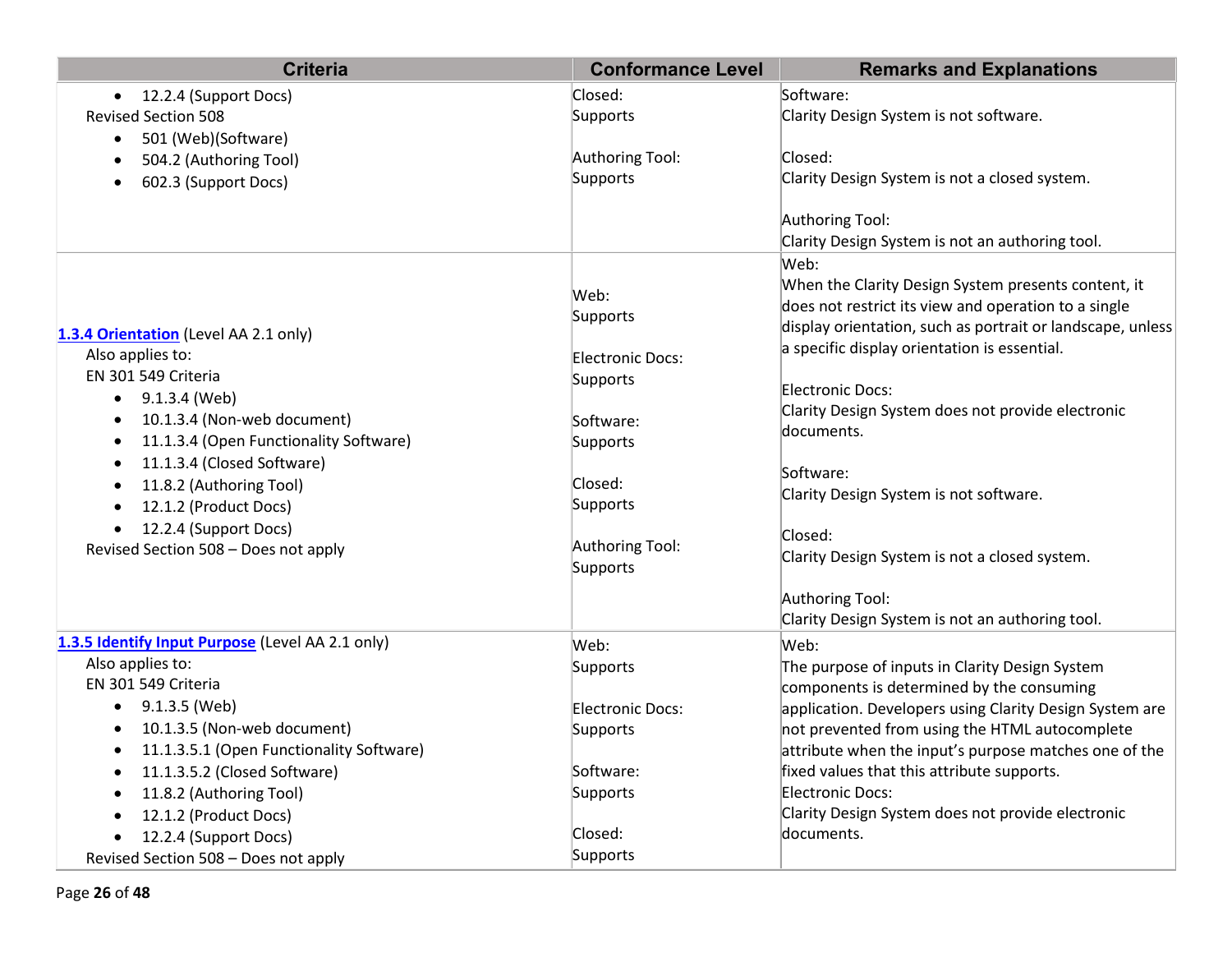| <b>Criteria</b>                                                                                                                                                                                                                                                                                                                                                                                                                                                                                    | <b>Conformance Level</b>                                                                                                                                | <b>Remarks and Explanations</b>                                                                                                                                                                                                                                                                                                                                                                                                                                                                                                                                                                                                                                    |
|----------------------------------------------------------------------------------------------------------------------------------------------------------------------------------------------------------------------------------------------------------------------------------------------------------------------------------------------------------------------------------------------------------------------------------------------------------------------------------------------------|---------------------------------------------------------------------------------------------------------------------------------------------------------|--------------------------------------------------------------------------------------------------------------------------------------------------------------------------------------------------------------------------------------------------------------------------------------------------------------------------------------------------------------------------------------------------------------------------------------------------------------------------------------------------------------------------------------------------------------------------------------------------------------------------------------------------------------------|
|                                                                                                                                                                                                                                                                                                                                                                                                                                                                                                    | Authoring Tool:<br>Supports                                                                                                                             | Electronic Docs:<br>Clarity Design System does not provide electronic<br>documents.<br>Software:<br>Clarity Design System is not software.                                                                                                                                                                                                                                                                                                                                                                                                                                                                                                                         |
|                                                                                                                                                                                                                                                                                                                                                                                                                                                                                                    |                                                                                                                                                         | Closed:<br>Clarity Design System is not a closed system.<br>Authoring Tool:<br>Clarity Design System is not an authoring tool.                                                                                                                                                                                                                                                                                                                                                                                                                                                                                                                                     |
|                                                                                                                                                                                                                                                                                                                                                                                                                                                                                                    |                                                                                                                                                         | Web:<br>Clarity Design System presents most text and images of<br>text with proper contrast but there are some<br>exceptions.                                                                                                                                                                                                                                                                                                                                                                                                                                                                                                                                      |
| 1.4.3 Contrast (Minimum) (Level AA)<br>Also applies to:<br>EN 301 549 Criteria<br>9.1.4.3 (Web)<br>$\bullet$<br>10.1.4.3 (Non-web document)<br>$\bullet$<br>11.1.4.3 (Open Functionality Software)<br>$\bullet$<br>11.1.4.3 (Closed Software)<br>$\bullet$<br>11.8.2 (Authoring Tool)<br>$\bullet$<br>12.1.2 (Product Docs)<br>12.2.4 (Support Docs)<br><b>Revised Section 508</b><br>501 (Web)(Software)<br>$\bullet$<br>504.2 (Authoring Tool)<br>$\bullet$<br>602.3 (Support Docs)<br>$\bullet$ | Web:<br><b>Partially Supports</b><br><b>Electronic Docs:</b><br>Supports<br>Software:<br>Supports<br>Closed:<br>Supports<br>Authoring Tool:<br>Supports | The Datagrid component does not provide enough<br>contrast for it buttons that filter and toggle the display<br>of content and its placeholder text.<br>When viewing the Forms component, the contrast of<br>the dropdown arrow is low. Additionally, the dropdown<br>arrow is not visible in high contrast mode.<br>Next, some of the Progress bar components are not<br>visible in high contrast mode<br>Next, the Tabs component has insufficient contrast<br>when it is not selected.<br>The Disabled Toggle Switch component's helper text has<br>poor contrast due to reduced opacity.<br>The Checkbox component's helper text has insufficient<br>contrast. |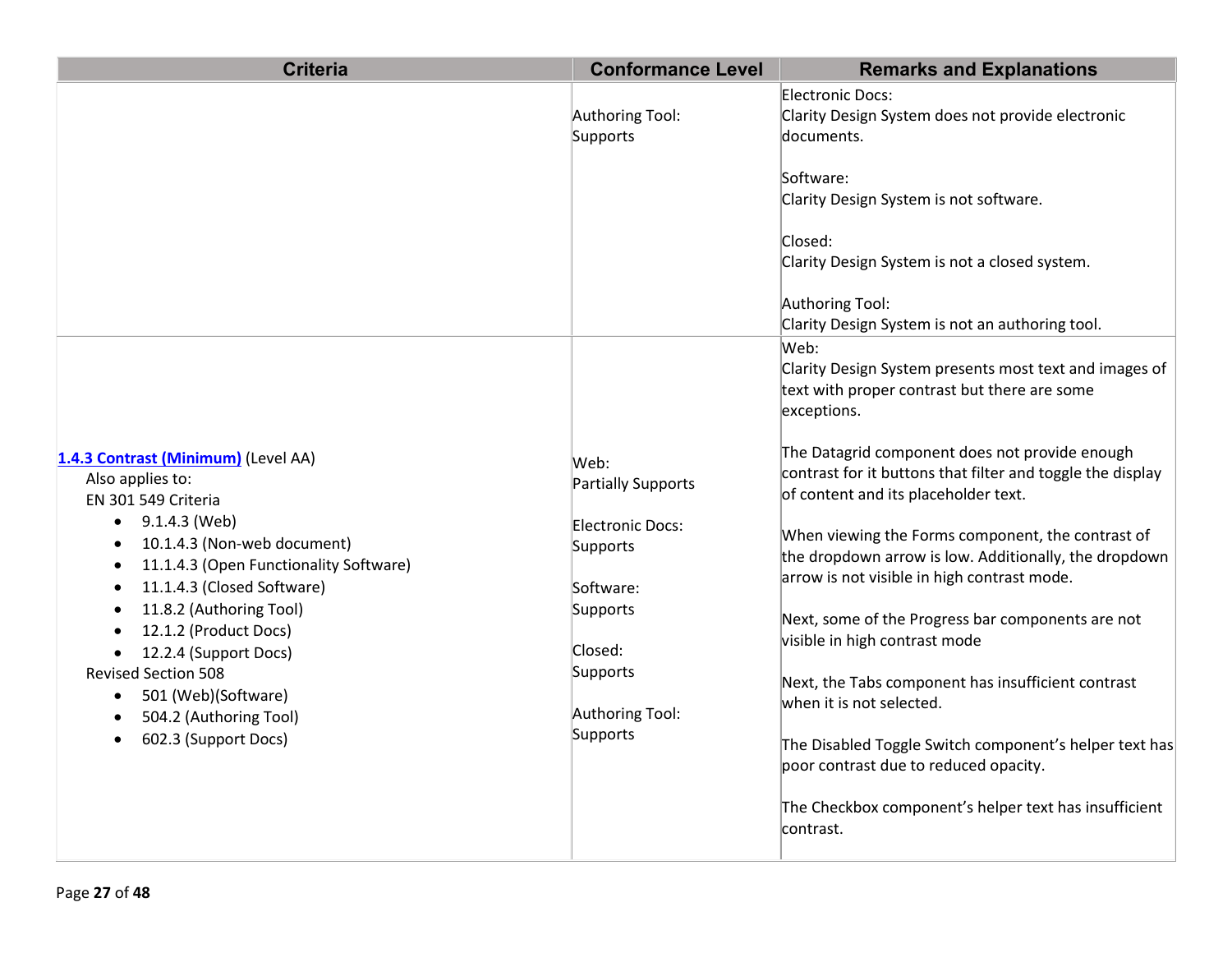| <b>Criteria</b>                                                                                    | <b>Conformance Level</b>     | <b>Remarks and Explanations</b>                                                                                                                           |
|----------------------------------------------------------------------------------------------------|------------------------------|-----------------------------------------------------------------------------------------------------------------------------------------------------------|
|                                                                                                    |                              | The Range (Slider) component's helper text does not<br>provide enough contrast and it's slider controls are not<br>clearly visible in high contrast mode. |
|                                                                                                    |                              | The Datalist form input's text inputs fields are not<br>perceivable in high contrast mode.                                                                |
|                                                                                                    |                              | Finally, the time information in Timeline component has<br>insufficient contrast.                                                                         |
|                                                                                                    |                              | Electronic Docs:<br>Clarity Design System does not provide electronic<br>documents.                                                                       |
|                                                                                                    |                              | Software:<br>Clarity Design System is not software.                                                                                                       |
|                                                                                                    |                              | Closed:<br>Clarity Design System is not a closed system.                                                                                                  |
|                                                                                                    |                              | Authoring Tool:<br>Clarity Design System is not an authoring tool.                                                                                        |
| 1.4.4 Resize text (Level AA)                                                                       | Web:                         | Web:                                                                                                                                                      |
| Also applies to:                                                                                   | Supports                     | The text in Clarity Design System components can be                                                                                                       |
| EN 301 549 Criteria<br>9.1.4.4 (Web)<br>$\bullet$                                                  | Electronic Docs:<br>Supports | resized to 200 percent without loss of content or<br>functionality.                                                                                       |
| 10.1.4.4 (Non-web document)<br>$\bullet$                                                           |                              | Electronic Docs:                                                                                                                                          |
| 11.1.4.4.1 (Open Functionality Software)<br>$\bullet$<br>11.1.4.4.2 (Closed Software)<br>$\bullet$ | Software:                    | Clarity Design System does not provide electronic                                                                                                         |
| 11.8.2 (Authoring Tool)<br>$\bullet$                                                               | Supports                     | documents.                                                                                                                                                |
| 12.1.2 (Product Docs)                                                                              | Closed:                      | Software:                                                                                                                                                 |
| 12.2.4 (Support Docs)<br>$\bullet$                                                                 | Supports                     | Clarity Design System is not software.                                                                                                                    |
| <b>Revised Section 508</b>                                                                         |                              |                                                                                                                                                           |
| 501 (Web)(Software)<br>$\bullet$<br>504.2 (Authoring Tool)                                         | Authoring Tool:              | Closed:                                                                                                                                                   |
| 602.3 (Support Docs)<br>$\bullet$                                                                  | Supports                     | Clarity Design System is not a closed system.                                                                                                             |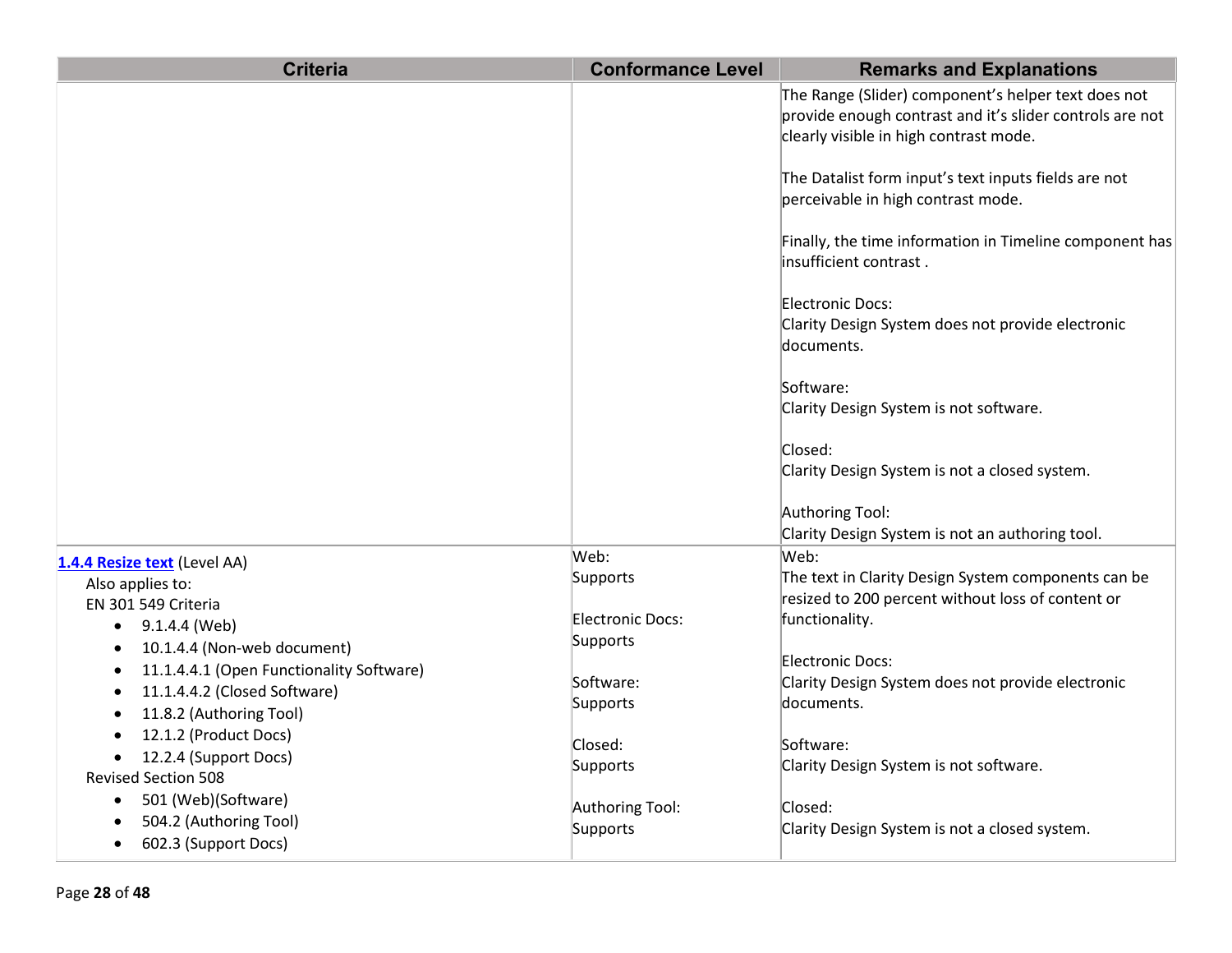| <b>Criteria</b>                                      | <b>Conformance Level</b> | <b>Remarks and Explanations</b>                            |
|------------------------------------------------------|--------------------------|------------------------------------------------------------|
|                                                      |                          | Authoring Tool:                                            |
|                                                      |                          | Clarity Design System is not an authoring tool.            |
|                                                      |                          | Web:                                                       |
| 1.4.5 Images of Text (Level AA)                      | Web:                     | Clarity Design System components do not contain            |
| Also applies to:                                     | Supports                 | images of text.                                            |
| EN 301 549 Criteria                                  |                          |                                                            |
| $\bullet$ 9.1.4.5 (Web)                              | <b>Electronic Docs:</b>  | Electronic Docs:                                           |
| 10.1.4.5 (Non-web document)                          | Supports                 | Clarity Design System does not provide electronic          |
| 11.1.4.5.1 (Open Functionality Software)             |                          | documents.                                                 |
| 11.1.4.5.2 (Closed Software) - Does not apply        | Software:                |                                                            |
| 11.8.2 (Authoring Tool)                              | Supports                 | Software:                                                  |
| 12.1.2 (Product Docs)                                |                          | Clarity Design System is not software.                     |
| 12.2.4 (Support Docs)                                | Closed:                  |                                                            |
| <b>Revised Section 508</b>                           | Supports                 | Closed:                                                    |
| 501 (Web)(Software)<br>$\bullet$                     |                          | Clarity Design System is not a closed system.              |
| 504.2 (Authoring Tool)                               | Authoring Tool:          |                                                            |
| 602.3 (Support Docs)                                 | Supports                 | Authoring Tool:                                            |
|                                                      |                          | Clarity Design System is not an authoring tool.            |
|                                                      |                          | Web:                                                       |
|                                                      |                          | Most of the content presented by Clarity Design system     |
|                                                      | Web:                     | is presented without the loss of information or            |
| 1.4.10 Reflow (Level AA 2.1 only)                    | Supports                 | functionality and without requiring scrolling in two       |
| Also applies to:                                     |                          | dimensions. But the Datagrid component requires both       |
| EN 301 549 Criteria                                  | <b>Electronic Docs:</b>  | horizontal and vertical scrolling, but in this case a two- |
| $\bullet$ 9.1.4.10 (Web)                             | Supports                 | dimensional layout is essential for using and              |
| 10.1.4.10 (Non-web document)<br>$\bullet$            |                          | understanding grid content.                                |
| 11.1.4.10 (Open Functionality Software)<br>$\bullet$ | Software:                |                                                            |
| 11.1.4.10 (Closed Software)<br>$\bullet$             | Supports                 | Clarity Design System does not provide electronic          |
| 11.8.2 (Authoring Tool)                              |                          | documents.                                                 |
| 12.1.2 (Product Docs)                                | Closed:                  |                                                            |
| 12.2.4 (Support Docs)<br>$\bullet$                   | Supports                 | Software:                                                  |
| Revised Section 508 - Does not apply                 |                          | Clarity Design System is not software.                     |
|                                                      | Authoring Tool:          | Closed:                                                    |
|                                                      | Supports                 | Clarity Design System is not a closed system.              |
|                                                      |                          |                                                            |
|                                                      |                          |                                                            |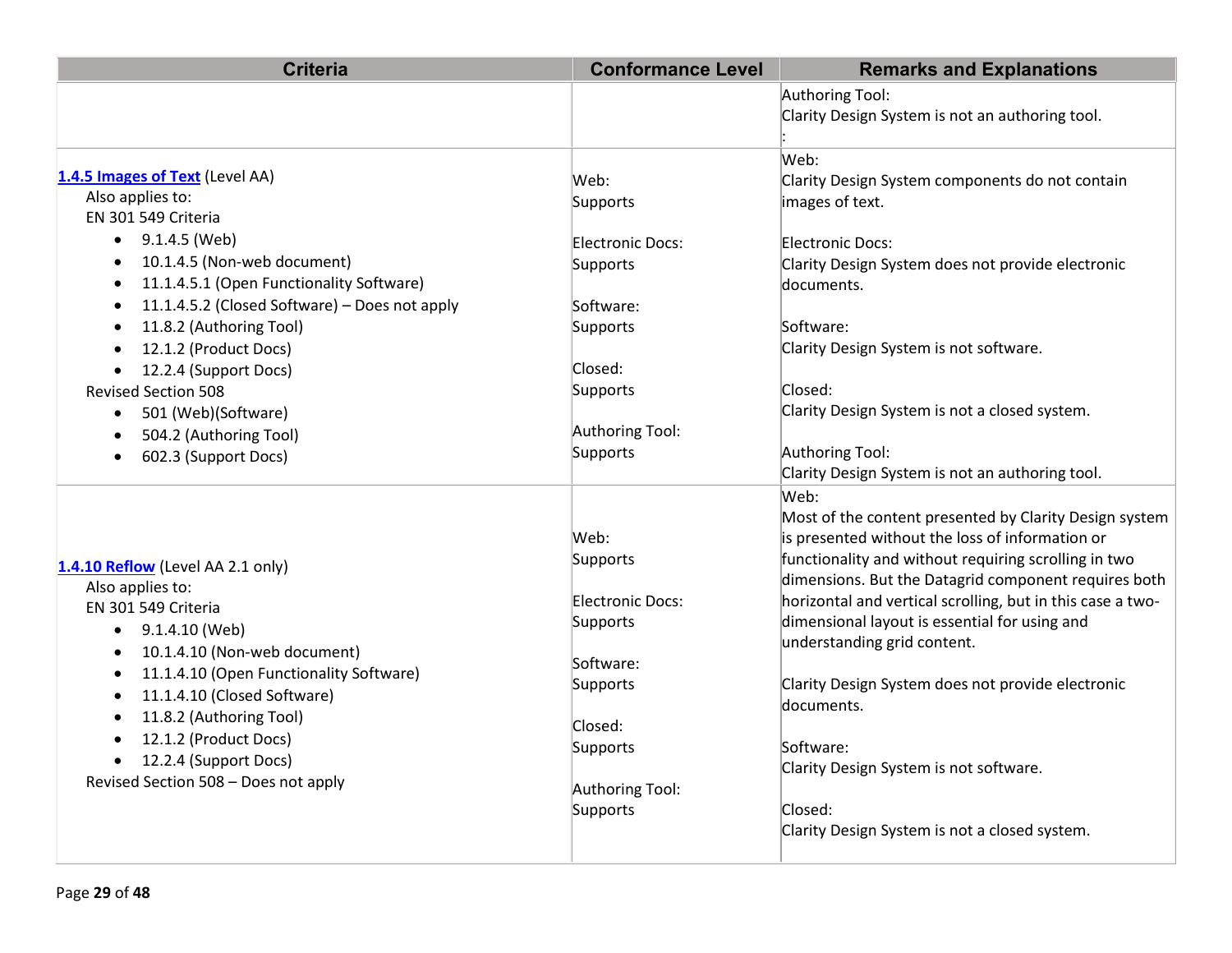| <b>Criteria</b>                                                                                                                                                                                                                                                                                                                                                                                                                     | <b>Conformance Level</b>                                                                                                                  | <b>Remarks and Explanations</b>                                                                                                                                                                                                                                                                                                                                                                                                                                                                                                                                    |
|-------------------------------------------------------------------------------------------------------------------------------------------------------------------------------------------------------------------------------------------------------------------------------------------------------------------------------------------------------------------------------------------------------------------------------------|-------------------------------------------------------------------------------------------------------------------------------------------|--------------------------------------------------------------------------------------------------------------------------------------------------------------------------------------------------------------------------------------------------------------------------------------------------------------------------------------------------------------------------------------------------------------------------------------------------------------------------------------------------------------------------------------------------------------------|
|                                                                                                                                                                                                                                                                                                                                                                                                                                     |                                                                                                                                           | Authoring Tool:                                                                                                                                                                                                                                                                                                                                                                                                                                                                                                                                                    |
|                                                                                                                                                                                                                                                                                                                                                                                                                                     |                                                                                                                                           | Clarity Design System is not an authoring tool.                                                                                                                                                                                                                                                                                                                                                                                                                                                                                                                    |
| 1.4.11 Non-text Contrast (Level AA 2.1 only)<br>Also applies to:<br>EN 301 549 Criteria<br>9.1.4.11 (Web)<br>$\bullet$<br>10.1.4.11 (Non-web document)<br>$\bullet$<br>11.1.4.11 (Open Functionality Software)<br>$\bullet$<br>11.1.4.11 (Closed Software)<br>$\bullet$<br>11.8.2 (Authoring Tool)<br>$\bullet$<br>12.1.2 (Product Docs)<br>$\bullet$<br>12.2.4 (Support Docs)<br>$\bullet$<br>Revised Section 508 - Does not apply | Web:<br>Partially Supports<br>Electronic Docs:<br>Supports<br>Software:<br>Supports<br>Closed:<br>Supports<br>Authoring Tool:<br>Supports | Web:<br>Most, non-text user interface components offered by<br>Clarity Design System have a contrast ratio of at least<br>3:1 against adjacent colors. But in the Datagrid<br>component, the radio button borders do not provide<br>sufficient contrast.<br><b>Electronic Docs:</b><br>Clarity Design System does not provide electronic<br>documents.<br>Software:<br>Clarity Design System is not software.<br>Closed:<br>Clarity Design System is not a closed system.<br>Authoring Tool:<br>Clarity Design System is not an authoring tool.<br>Authoring Tool: |
| 1.4.12 Text Spacing (Level AA 2.1 only)<br>Also applies to:<br>EN 301 549 Criteria<br>9.1.4.12 (Web)<br>$\bullet$<br>10.1.4.12 (Non-web document)<br>$\bullet$<br>11.1.4.12 (Open Functionality Software)<br>$\bullet$<br>11.1.4.12 (Closed Software)<br>$\bullet$<br>11.8.2 (Authoring Tool)<br>$\bullet$<br>12.1.2 (Product Docs)<br>$\bullet$<br>12.2.4 (Support Docs)<br>$\bullet$<br>Revised Section 508 - Does not apply      | Web:<br>Supports<br><b>Electronic Docs:</b><br>Supports<br>Software:<br>Supports<br>Closed:<br>Supports<br>Authoring Tool:<br>Supports    | Web:<br>Clarity Design System components supports increased<br>line height, paragraph spacing, letter spacing, word<br>spacing without loss of content or functionality.<br>Electronic Docs:<br>Clarity Design System does not provide electronic<br>documents.<br>Software:<br>Clarity Design System is not software.<br>Closed:<br>Clarity Design System is not a closed system.                                                                                                                                                                                 |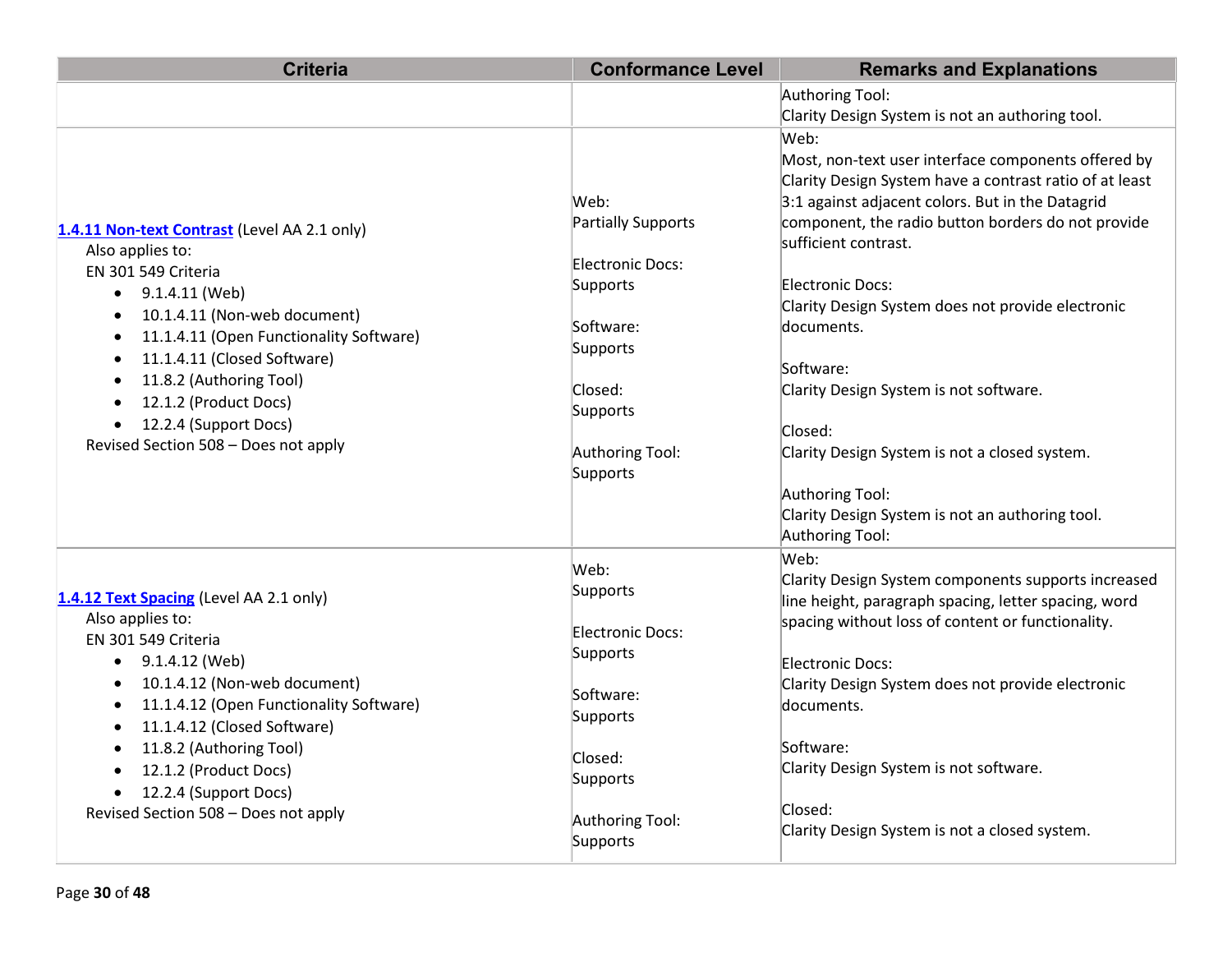| <b>Criteria</b><br><b>Conformance Level</b>                                                                                                                                                                                                                                                                                                                   |                                                                                                                                                  | <b>Remarks and Explanations</b>                                                                                                                                                                                                                                                                                                                                                                                                                                                                                                                                                                                                                                                  |  |
|---------------------------------------------------------------------------------------------------------------------------------------------------------------------------------------------------------------------------------------------------------------------------------------------------------------------------------------------------------------|--------------------------------------------------------------------------------------------------------------------------------------------------|----------------------------------------------------------------------------------------------------------------------------------------------------------------------------------------------------------------------------------------------------------------------------------------------------------------------------------------------------------------------------------------------------------------------------------------------------------------------------------------------------------------------------------------------------------------------------------------------------------------------------------------------------------------------------------|--|
|                                                                                                                                                                                                                                                                                                                                                               |                                                                                                                                                  | Authoring Tool:                                                                                                                                                                                                                                                                                                                                                                                                                                                                                                                                                                                                                                                                  |  |
|                                                                                                                                                                                                                                                                                                                                                               |                                                                                                                                                  | Clarity Design System is not an authoring tool.                                                                                                                                                                                                                                                                                                                                                                                                                                                                                                                                                                                                                                  |  |
| 1.4.13 Content on Hover or Focus (Level AA 2.1 only)<br>Also applies to:<br>EN 301 549 Criteria<br>9.1.4.13 (Web)<br>$\bullet$<br>10.1.4.13 (Non-web document)<br>11.1.4.13 (Open Functionality Software)<br>11.1.4.13 (Closed Software)<br>11.8.2 (Authoring Tool)<br>12.1.2 (Product Docs)<br>12.2.4 (Support Docs)<br>Revised Section 508 - Does not apply | Web:<br><b>Partially Supports</b><br>Electronic Docs:<br>Supports<br>Software:<br>Supports<br>Closed:<br>Supports<br>Authoring Tool:<br>Supports | Web:<br>When Clarity Design System components trigger<br>additional content to become visible and then hidden as<br>a result of pointer hover or keyboard focus, the content<br>is dismissible, hoverable and persistent, but there are<br>exceptions.<br>First, the tooltips found in the Alerts components are<br>not displayed with keyboard navigation.<br>Additionally, the Tooltip components disappear when<br>they are hovered over.<br><b>Electronic Docs:</b><br>Clarity Design System does not provide electronic<br>documents.<br>Software:<br>Clarity Design System is not software.<br>Closed:<br>Clarity Design System is not a closed system.<br>Authoring Tool: |  |
|                                                                                                                                                                                                                                                                                                                                                               |                                                                                                                                                  | Clarity Design System is not an authoring tool.                                                                                                                                                                                                                                                                                                                                                                                                                                                                                                                                                                                                                                  |  |
| 2.4.5 Multiple Ways (Level AA)                                                                                                                                                                                                                                                                                                                                | Web:                                                                                                                                             | Web:                                                                                                                                                                                                                                                                                                                                                                                                                                                                                                                                                                                                                                                                             |  |
| Also applies to:                                                                                                                                                                                                                                                                                                                                              | Supports                                                                                                                                         | Clarity Design System does not prevent consuming                                                                                                                                                                                                                                                                                                                                                                                                                                                                                                                                                                                                                                 |  |
| EN 301 549 Criteria                                                                                                                                                                                                                                                                                                                                           |                                                                                                                                                  | applications from presenting multiple ways locate a                                                                                                                                                                                                                                                                                                                                                                                                                                                                                                                                                                                                                              |  |
| 9.2.4.5 (Web)                                                                                                                                                                                                                                                                                                                                                 | Electronic Docs:                                                                                                                                 | Web page within a set of Web pages.                                                                                                                                                                                                                                                                                                                                                                                                                                                                                                                                                                                                                                              |  |
| 10.2.4.5 (Non-web document) – Does not apply                                                                                                                                                                                                                                                                                                                  | Supports                                                                                                                                         |                                                                                                                                                                                                                                                                                                                                                                                                                                                                                                                                                                                                                                                                                  |  |
| 11.2.4.5 (Open Functionality Software) - Does not apply                                                                                                                                                                                                                                                                                                       |                                                                                                                                                  | <b>Electronic Docs:</b>                                                                                                                                                                                                                                                                                                                                                                                                                                                                                                                                                                                                                                                          |  |
| 11.2.4.5 (Closed Software) – Does not apply                                                                                                                                                                                                                                                                                                                   | Software:                                                                                                                                        | Clarity Design System does not provide electronic                                                                                                                                                                                                                                                                                                                                                                                                                                                                                                                                                                                                                                |  |
| 11.8.2 (Authoring Tool)                                                                                                                                                                                                                                                                                                                                       | Supports                                                                                                                                         | documents.                                                                                                                                                                                                                                                                                                                                                                                                                                                                                                                                                                                                                                                                       |  |
| 12.1.2 (Product Docs)<br>12.2.4 (Support Docs)                                                                                                                                                                                                                                                                                                                | Closed:                                                                                                                                          | Software:                                                                                                                                                                                                                                                                                                                                                                                                                                                                                                                                                                                                                                                                        |  |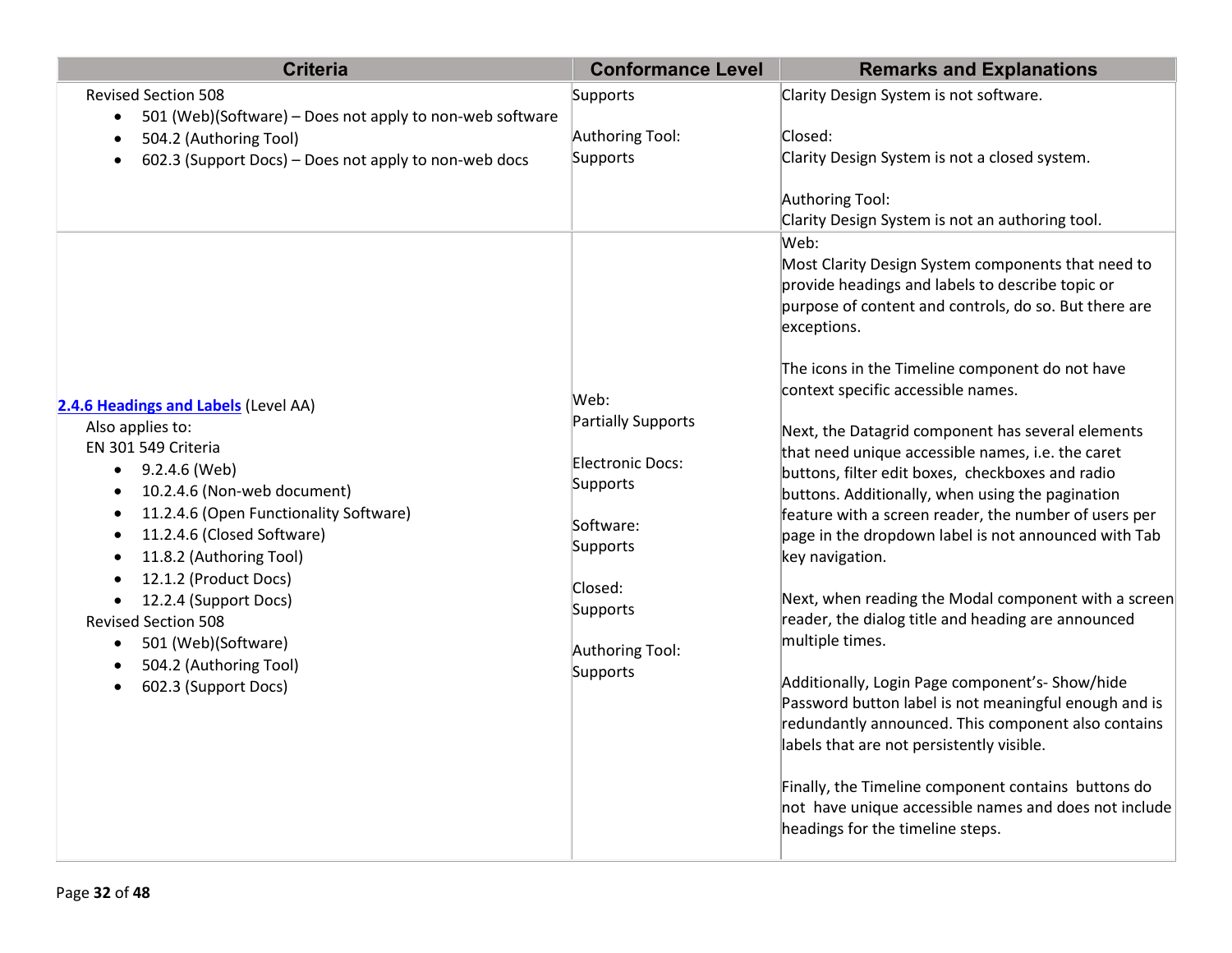| <b>Criteria</b>                                                                                                                                                                                                                                                                                                                                                                                                                           | <b>Conformance Level</b>                                                                                                                  | <b>Remarks and Explanations</b>                                                                                                                                                                                                                                                                                                                                                                                                                                                                                                                            |
|-------------------------------------------------------------------------------------------------------------------------------------------------------------------------------------------------------------------------------------------------------------------------------------------------------------------------------------------------------------------------------------------------------------------------------------------|-------------------------------------------------------------------------------------------------------------------------------------------|------------------------------------------------------------------------------------------------------------------------------------------------------------------------------------------------------------------------------------------------------------------------------------------------------------------------------------------------------------------------------------------------------------------------------------------------------------------------------------------------------------------------------------------------------------|
|                                                                                                                                                                                                                                                                                                                                                                                                                                           |                                                                                                                                           | Electronic Docs:<br>Clarity Design System does not provide electronic<br>documents.                                                                                                                                                                                                                                                                                                                                                                                                                                                                        |
|                                                                                                                                                                                                                                                                                                                                                                                                                                           |                                                                                                                                           | Software:<br>Clarity Design System is not software.                                                                                                                                                                                                                                                                                                                                                                                                                                                                                                        |
|                                                                                                                                                                                                                                                                                                                                                                                                                                           |                                                                                                                                           | Closed:<br>Clarity Design System is not a closed system.                                                                                                                                                                                                                                                                                                                                                                                                                                                                                                   |
|                                                                                                                                                                                                                                                                                                                                                                                                                                           |                                                                                                                                           | Authoring Tool:<br>Clarity Design System is not an authoring tool.                                                                                                                                                                                                                                                                                                                                                                                                                                                                                         |
| 2.4.7 Focus Visible (Level AA)<br>Also applies to:<br>EN 301 549 Criteria<br>9.2.4.7 (Web)<br>$\bullet$<br>10.2.4.7 (Non-web document)<br>11.2.4.7 (Open Functionality Software)<br>11.2.4.7 (Closed Software)<br>11.8.2 (Authoring Tool)<br>12.1.2 (Product Docs)<br>12.2.4 (Support Docs)<br>$\bullet$<br><b>Revised Section 508</b><br>501 (Web)(Software)<br>$\bullet$<br>504.2 (Authoring Tool)<br>602.3 (Support Docs)<br>$\bullet$ | Web:<br>Partially Supports<br>Electronic Docs:<br>Supports<br>Software:<br>Supports<br>Closed:<br>Supports<br>Authoring Tool:<br>Supports | Web:<br>Clarity Design Systems components provide visible<br>keyboard focus indication but it some cases this<br>indication is not visible. The Datagrid and Modal<br>components contain Button components that do not<br>provide visible focus indication due to styling.<br>Electronic Docs:<br>Clarity Design System does not provide electronic<br>documents.<br>Software:<br>Clarity Design System is not software.<br>Closed:<br>Clarity Design System is not a closed system.<br>Authoring Tool:<br>Clarity Design System is not an authoring tool. |
| 3.1.2 Language of Parts (Level AA)                                                                                                                                                                                                                                                                                                                                                                                                        | Web:                                                                                                                                      | Clarity Design System does not provide electronic                                                                                                                                                                                                                                                                                                                                                                                                                                                                                                          |
| Also applies to:<br>EN 301 549 Criteria                                                                                                                                                                                                                                                                                                                                                                                                   | Supports                                                                                                                                  | documents.                                                                                                                                                                                                                                                                                                                                                                                                                                                                                                                                                 |
| 9.3.1.2 (Web)<br>10.3.1.2 (Non-web document)<br>$\bullet$                                                                                                                                                                                                                                                                                                                                                                                 | Electronic Docs:<br>Supports                                                                                                              | Software:<br>Clarity Design System is not software.                                                                                                                                                                                                                                                                                                                                                                                                                                                                                                        |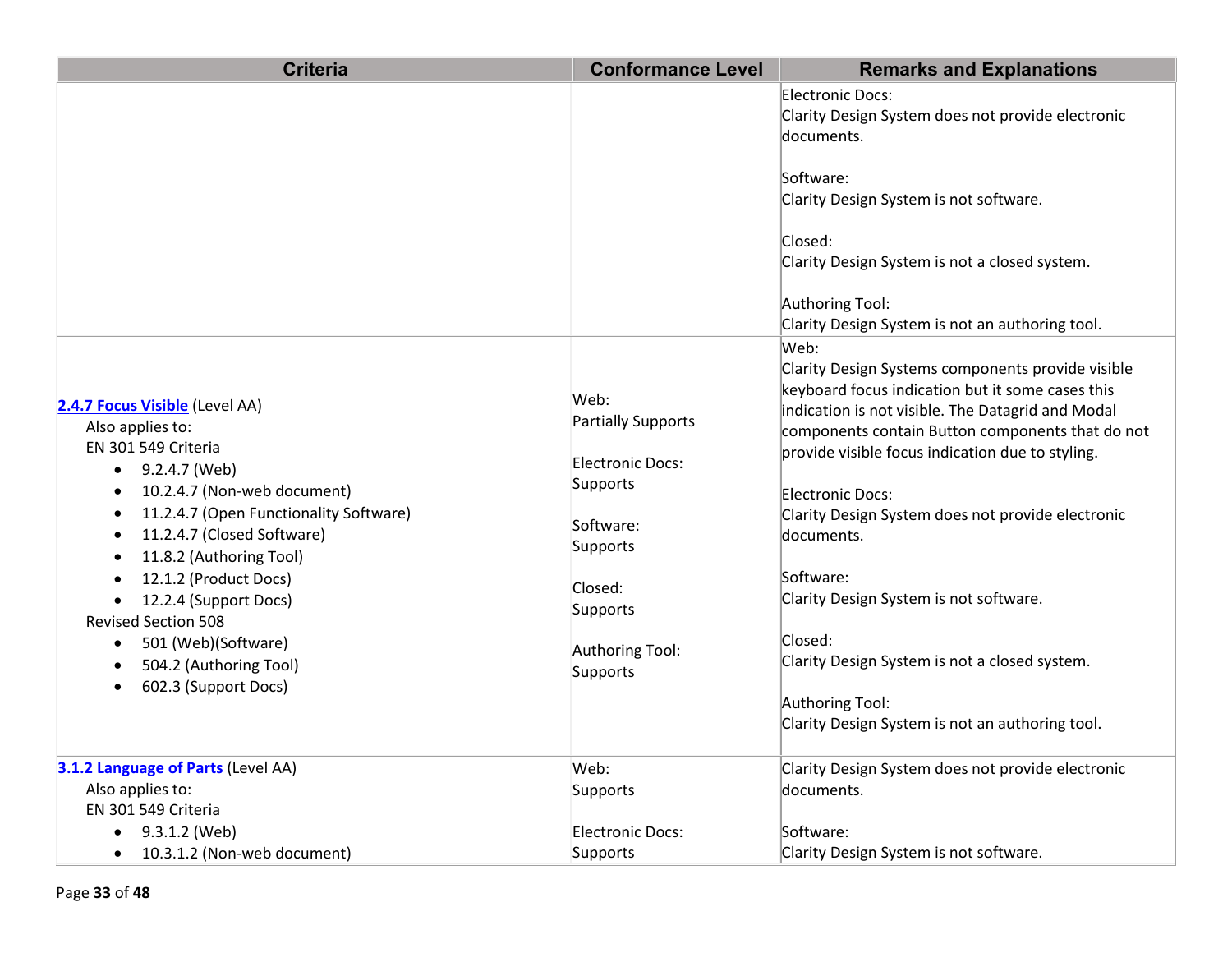| <b>Criteria</b>                                                      | <b>Conformance Level</b> | <b>Remarks and Explanations</b>                             |
|----------------------------------------------------------------------|--------------------------|-------------------------------------------------------------|
| 11.3.1.2 (Open Functionality Software) - Does not apply<br>$\bullet$ |                          |                                                             |
| 11.3.1.2 (Closed Software) - Does not apply                          | Software:                | Closed:                                                     |
| 11.8.2 (Authoring Tool)                                              | Supports                 | Clarity Design System is not a closed system.               |
| 12.1.2 (Product Docs)<br>٠                                           |                          |                                                             |
| 12.2.4 (Support Docs)                                                | Closed:                  | Authoring Tool:                                             |
| <b>Revised Section 508</b>                                           | Supports                 | Clarity Design System is not an authoring tool.             |
| 501 (Web)(Software)<br>٠                                             |                          |                                                             |
| 504.2 (Authoring Tool)                                               | Authoring Tool:          |                                                             |
| 602.3 (Support Docs)<br>٠                                            | Supports                 |                                                             |
|                                                                      |                          | Web:                                                        |
| <b>3.2.3 Consistent Navigation</b> (Level AA)                        | Web:                     | Clarity Design System offers navigation components          |
| Also applies to:                                                     | Supports                 | that can be used consistently by consuming                  |
| EN 301 549 Criteria                                                  |                          | applications.                                               |
| 9.3.2.3 (Web)<br>$\bullet$                                           | Electronic Docs:         |                                                             |
| 10.3.2.3 (Non-web document) - Does not apply<br>٠                    | Supports                 | <b>Electronic Docs:</b>                                     |
| 11.3.2.3 (Open Functionality Software) - Does not apply<br>٠         |                          | Clarity Design System does not provide electronic           |
| 11.3.2.3 (Closed Software) - Does not apply<br>٠                     | Software:                | documents.                                                  |
| 11.8.2 (Authoring Tool)<br>٠                                         | Supports                 | Software:                                                   |
| 12.1.2 (Product Docs)                                                |                          | Clarity Design System is not software.                      |
| 12.2.4 (Support Docs)<br>$\bullet$                                   | Closed:                  |                                                             |
| <b>Revised Section 508</b>                                           | Supports                 | Closed:                                                     |
| 501 (Web)(Software) – Does not apply to non-web software<br>٠        |                          | Clarity Design System is not a closed system.               |
| 504.2 (Authoring Tool)<br>٠                                          | Authoring Tool:          |                                                             |
| 602.3 (Support Docs) - Does not apply to non-web docs<br>$\bullet$   | Supports                 | Authoring Tool:                                             |
|                                                                      |                          | Clarity Design System is not an authoring tool.             |
| <b>3.2.4 Consistent Identification (Level AA)</b>                    | Web:                     | Web:                                                        |
| Also applies to:                                                     | Partially Supports       | Clarity Design System provides consistent identification    |
| EN 301 549 Criteria                                                  |                          | of components with the same functionality with the          |
| 9.3.2.4 (Web)<br>$\bullet$                                           | Electronic Docs:         | exception of Button Groups and Flat buttons. Button         |
| 10.3.2.4 (Non-web document) - Does not apply<br>$\bullet$            | Supports                 | Groups visually look like a single control rather than a    |
| 11.3.2.4 (Open Functionality Software) - Does not apply              |                          | group of controls. Additionally, Flat Buttons visually look |
| 11.3.2.4 (Closed Software) - Does not apply                          | Software:                | like static text rather than in interactive controls.       |
| 11.8.2 (Authoring Tool)                                              | Supports                 |                                                             |
| 12.1.2 (Product Docs)                                                |                          | <b>Electronic Docs:</b>                                     |
| 12.2.4 (Support Docs)<br>٠                                           | Closed:                  | Clarity Design System does not provide electronic           |
| <b>Revised Section 508</b>                                           | Supports                 | documents.                                                  |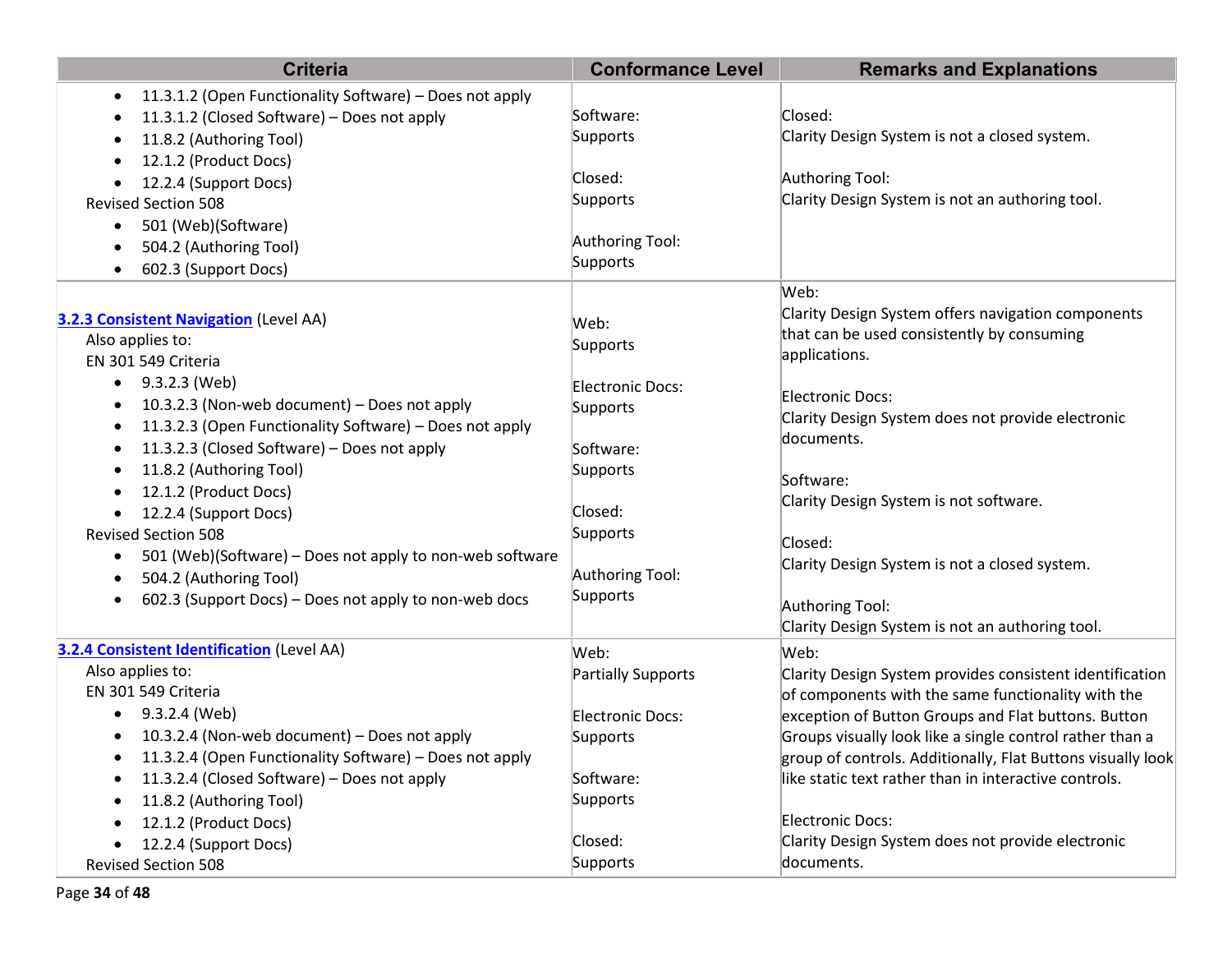| <b>Criteria</b>                                                                                                                             | <b>Conformance Level</b>            | <b>Remarks and Explanations</b>                                                                                                                                                              |
|---------------------------------------------------------------------------------------------------------------------------------------------|-------------------------------------|----------------------------------------------------------------------------------------------------------------------------------------------------------------------------------------------|
| 501 (Web)(Software) - Does not apply to non-web software<br>504.2 (Authoring Tool)<br>602.3 (Support Docs) - Does not apply to non-web docs | Authoring Tool:<br>Supports         | Software:<br>Clarity Design System is not software.                                                                                                                                          |
|                                                                                                                                             |                                     | Closed:<br>Clarity Design System is not a closed system.                                                                                                                                     |
|                                                                                                                                             |                                     | Authoring Tool:<br>Clarity Design System is not an authoring tool.                                                                                                                           |
| 3.3.3 Error Suggestion (Level AA)<br>Also applies to:                                                                                       | Web:<br>Supports                    | Web:<br>Clarity Design System<br>When an input error is automatically detected and<br>suggestions for correction are known, Clarity Design<br>System components provide content that suggest |
| EN 301 549 Criteria<br>$\bullet$ 9.3.3.3 (Web)<br>10.3.3.3 (Non-web document)<br>٠                                                          | Electronic Docs:<br>Supports        | solutions to the errors.<br>Electronic Docs:                                                                                                                                                 |
| 11.3.3.3 (Open Functionality Software)<br>$\bullet$<br>11.3.3.3 (Closed Software)<br>$\bullet$<br>11.8.2 (Authoring Tool)<br>$\bullet$      | Software:<br>Supports               | Clarity Design System does not provide electronic<br>documents.                                                                                                                              |
| 12.1.2 (Product Docs)<br>$\bullet$<br>12.2.4 (Support Docs)<br>$\bullet$<br><b>Revised Section 508</b>                                      | Closed:<br>Supports                 | Software:<br>Clarity Design System is not software.                                                                                                                                          |
| 501 (Web)(Software)<br>$\bullet$<br>504.2 (Authoring Tool)<br>$\bullet$<br>602.3 (Support Docs)<br>$\bullet$                                | Authoring Tool:<br>Supports         | Closed:<br>Clarity Design System is not a closed system.                                                                                                                                     |
|                                                                                                                                             |                                     | Authoring Tool:<br>Clarity Design System is not an authoring tool.                                                                                                                           |
| 3.3.4 Error Prevention (Legal, Financial, Data) (Level AA)                                                                                  | Web:                                | Web:                                                                                                                                                                                         |
| Also applies to:<br>EN 301 549 Criteria                                                                                                     | Supports                            | Clarity Design System components do not cause legal<br>commitments or financial transactions out of the box.                                                                                 |
| 9.3.3.4 (Web)<br>$\bullet$<br>10.3.3.4 (Non-web document)<br>11.3.3.4 (Open Functionality Software)                                         | <b>Electronic Docs:</b><br>Supports | Consuming applications that have this functionality<br>should (1) provide functionality<br>to reverse a submission, (2) check user input and                                                 |
| 11.3.3.4 (Closed Software)<br>$\bullet$                                                                                                     | Software:                           | providing the user with an opportunity to make                                                                                                                                               |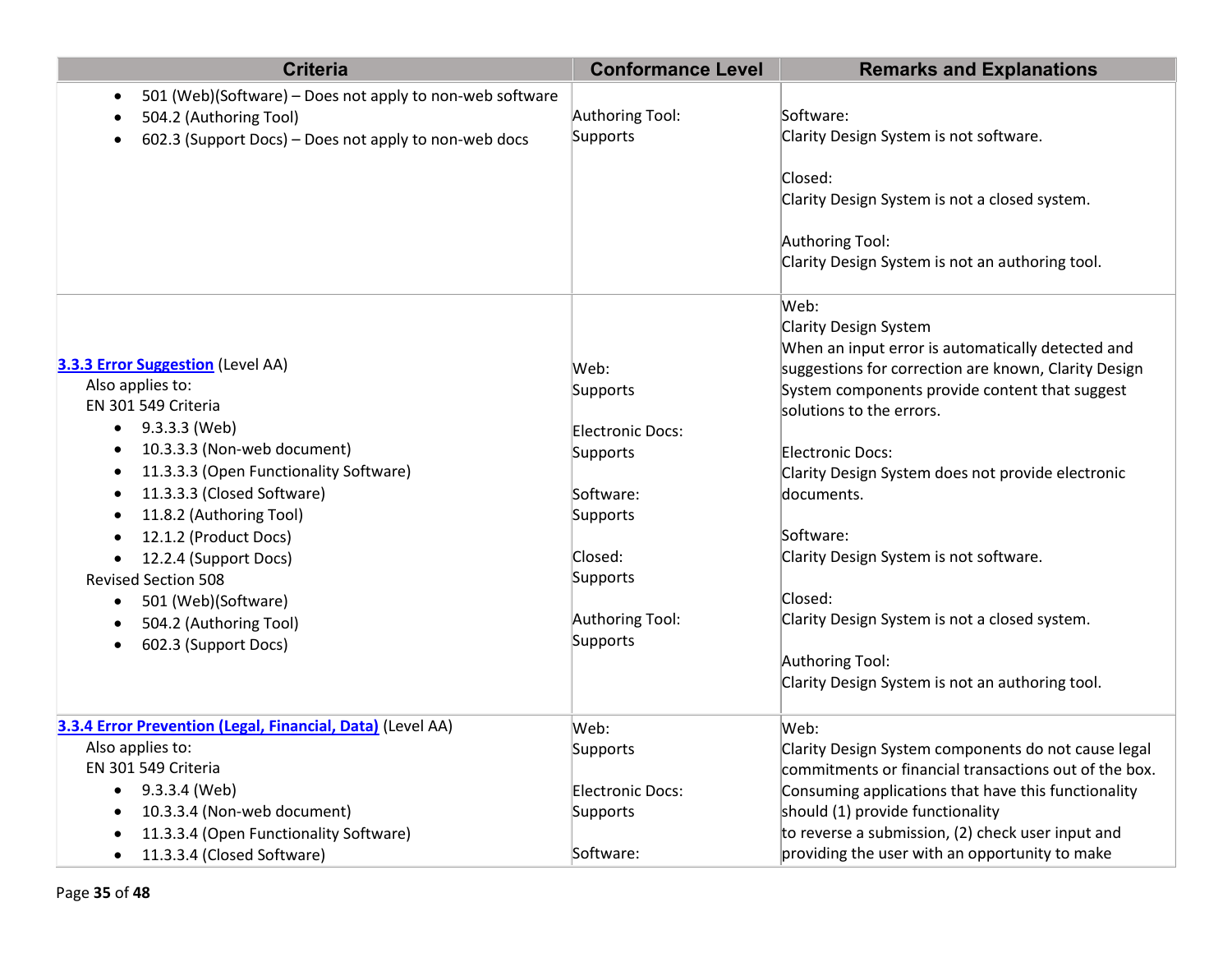| 11.8.2 (Authoring Tool)<br>Supports<br>$\bullet$                | corrections or (3) provide a mechanism to the user for                                                  |
|-----------------------------------------------------------------|---------------------------------------------------------------------------------------------------------|
|                                                                 |                                                                                                         |
| 12.1.2 (Product Docs)                                           | reviewing, confirming, and correcting information                                                       |
| Closed:<br>12.2.4 (Support Docs)                                | before finalizing the submission.                                                                       |
| Supports<br><b>Revised Section 508</b>                          |                                                                                                         |
| 501 (Web)(Software)<br>$\bullet$                                | <b>Electronic Docs:</b>                                                                                 |
| 504.2 (Authoring Tool)<br>$\bullet$<br>Supports                 | Authoring Tool:<br>Clarity Design System does not provide electronic<br>documents.                      |
| 602.3 (Support Docs)<br>$\bullet$                               |                                                                                                         |
|                                                                 | Software:                                                                                               |
|                                                                 | Clarity Design System is not software.                                                                  |
|                                                                 |                                                                                                         |
|                                                                 | Closed:                                                                                                 |
|                                                                 | Clarity Design System is not a closed system.                                                           |
|                                                                 |                                                                                                         |
|                                                                 | Authoring Tool:                                                                                         |
|                                                                 | Clarity Design System is not an authoring tool.                                                         |
|                                                                 | Web:                                                                                                    |
|                                                                 | In most cases, Clarity Design System presents status                                                    |
| Web:                                                            | messages to users of assistive technologies without<br>moving focus. But there are some cases no status |
|                                                                 | Partially Supports<br>updates are announced.                                                            |
| 4.1.3 Status Messages (Level AA 2.1 only)                       |                                                                                                         |
| Also applies to:                                                | Electronic Docs:<br>For example, the Datagrid does not provide status                                   |
| EN 301 549 Criteria<br>Supports                                 | updates for changes to any progress bars it contains or                                                 |
| 9.4.1.3 (Web)<br>$\bullet$                                      | confirmations of other actions which occur when using                                                   |
| 10.4.1.3 (Non-web document)<br>Software:<br>$\bullet$           | the Datagrid.                                                                                           |
| 11.4.1.3 (Open Functionality Software)<br>Supports<br>$\bullet$ |                                                                                                         |
| 11.4.1.3 (Closed Software) - Does not apply<br>$\bullet$        | Similarly, when using the Alerts component, no status                                                   |
| Closed:<br>11.8.2 (Authoring Tool)<br>$\bullet$                 | update occurs after pressing the next/previous buttons.                                                 |
| Supports<br>12.1.2 (Product Docs)<br>$\bullet$                  |                                                                                                         |
| 12.2.4 (Support Docs)<br>$\bullet$                              | Regarding the Vertical Nav component, a confirmation                                                    |
| Revised Section 508 - Does not apply<br>Supports                | status update for Lazy loading feature does not occur<br>Authoring Tool:                                |
|                                                                 | When using the Stepper component, error messages                                                        |
|                                                                 | are not announced by some screen reader/browser                                                         |
|                                                                 | combinations.                                                                                           |
|                                                                 |                                                                                                         |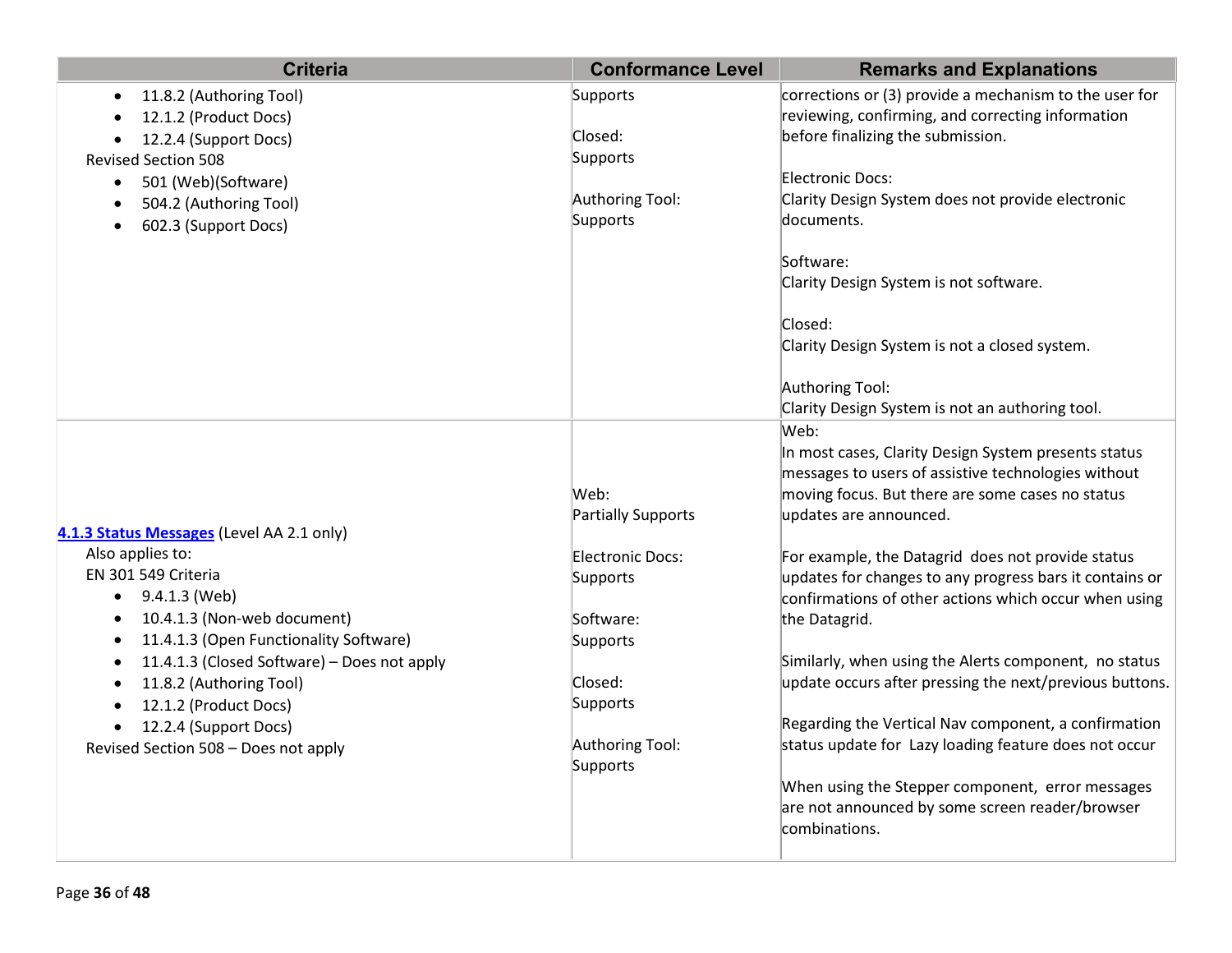| <b>Criteria</b> | <b>Conformance Level</b> | <b>Remarks and Explanations</b>                                                                                                          |
|-----------------|--------------------------|------------------------------------------------------------------------------------------------------------------------------------------|
|                 |                          | Finally, the status updates for the Spinner components<br>loading state are not working with some screen<br>reader/browser combinations. |
|                 |                          | Electronic Docs:<br>Clarity Design System does not provide electronic<br>documents.                                                      |
|                 |                          | Software:<br>Clarity Design System is not software.                                                                                      |
|                 |                          | Closed:<br>Clarity Design System is not a closed system.                                                                                 |
|                 |                          | Authoring Tool:<br>Clarity Design System is not an authoring tool.                                                                       |

#### **Table 3: Success Criteria, Level AAA**

Notes: Not included in report.

# **Revised Section 508 Report**

Notes:

#### **Chapter 3: [Functional Performance Criteria](https://www.access-board.gov/guidelines-and-standards/communications-and-it/about-the-ict-refresh/final-rule/text-of-the-standards-and-guidelines#302-functional-performance-criteria) (FPC)**

| Criteria             | <b>Conformance Level</b>  | <b>Remarks and Explanations</b>                |
|----------------------|---------------------------|------------------------------------------------|
| 302.1 Without Vision |                           | Clarity Design System has some                 |
|                      | <b>Partially Supports</b> | functionality that is difficult to use without |
|                      |                           | vision. See the following criteria from the    |
|                      |                           | MCAG 2.1 section:                              |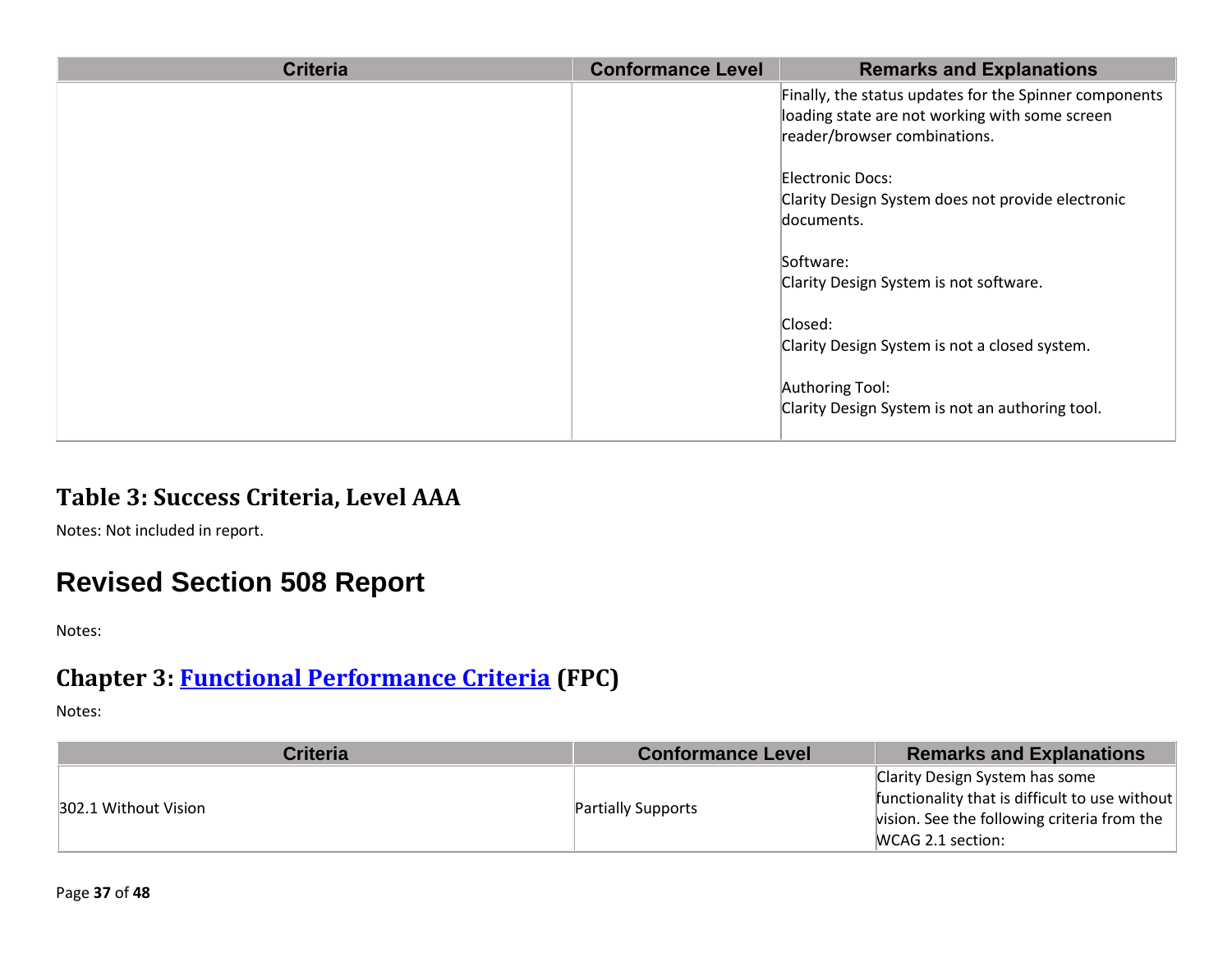| <b>Criteria</b>                                                | <b>Conformance Level</b> | <b>Remarks and Explanations</b>                                                                                                                                                                                                                                                                                                             |
|----------------------------------------------------------------|--------------------------|---------------------------------------------------------------------------------------------------------------------------------------------------------------------------------------------------------------------------------------------------------------------------------------------------------------------------------------------|
|                                                                |                          | 1.3.2 Meaningful Sequence, 2.1.1<br>Keyboard, 2.4.3 Focus Order, 3.3.2 Labels<br>or Instructions, 4.1.2 Name, Role, Value<br>and 4.1.3 Status Messages.                                                                                                                                                                                     |
| 302.2 With Limited Vision                                      | Partially Supports       | Clarity Design System has some<br>functionality that is difficult to use with<br>limited vision. See the following criteria<br>from the WCAG 2.1 section: 1.4.3 Contrast<br>(Minimum).                                                                                                                                                      |
| 302.3 Without Perception of Color                              | Supports                 | Clarity Design System components do not<br>require user perception of color for<br>operation.                                                                                                                                                                                                                                               |
| 302.4 Without Hearing                                          | Not Applicable           | Clarity Design System components do not<br>require user hearing for operation.                                                                                                                                                                                                                                                              |
| 302.5 With Limited Hearing                                     | Not Applicable           | Clarity Design System components do not<br>require user hearing for operation.                                                                                                                                                                                                                                                              |
| 302.6 Without Speech                                           | Not Applicable           | Clarity Design System components do not<br>offer a spoken mode of operation.                                                                                                                                                                                                                                                                |
| 302.7 With Limited Manipulation                                | Partially Supports       | Most Clarity Design System components<br>do not require fine motor control or<br>operation of more than one control at the<br>same time. However, the Datagrid<br>component requires the ability to use a<br>mouse to resize columns. See the criteria<br>from the WCAG 2.1 section for criteria<br>2.1.1 Keyboard in the WCAG 2.1 section. |
| 302.8 With Limited Reach and Strength                          | Supports                 | Clarity Design System components can be<br>operated with limited reach and limited                                                                                                                                                                                                                                                          |
| 302.9 With Limited Language, Cognitive, and Learning Abilities | Partially Supports       | Clarity Design System supports the<br>dyslexia related requirements of WCAG<br>2.1 section for criteria 1.4.12 Text Spacing.                                                                                                                                                                                                                |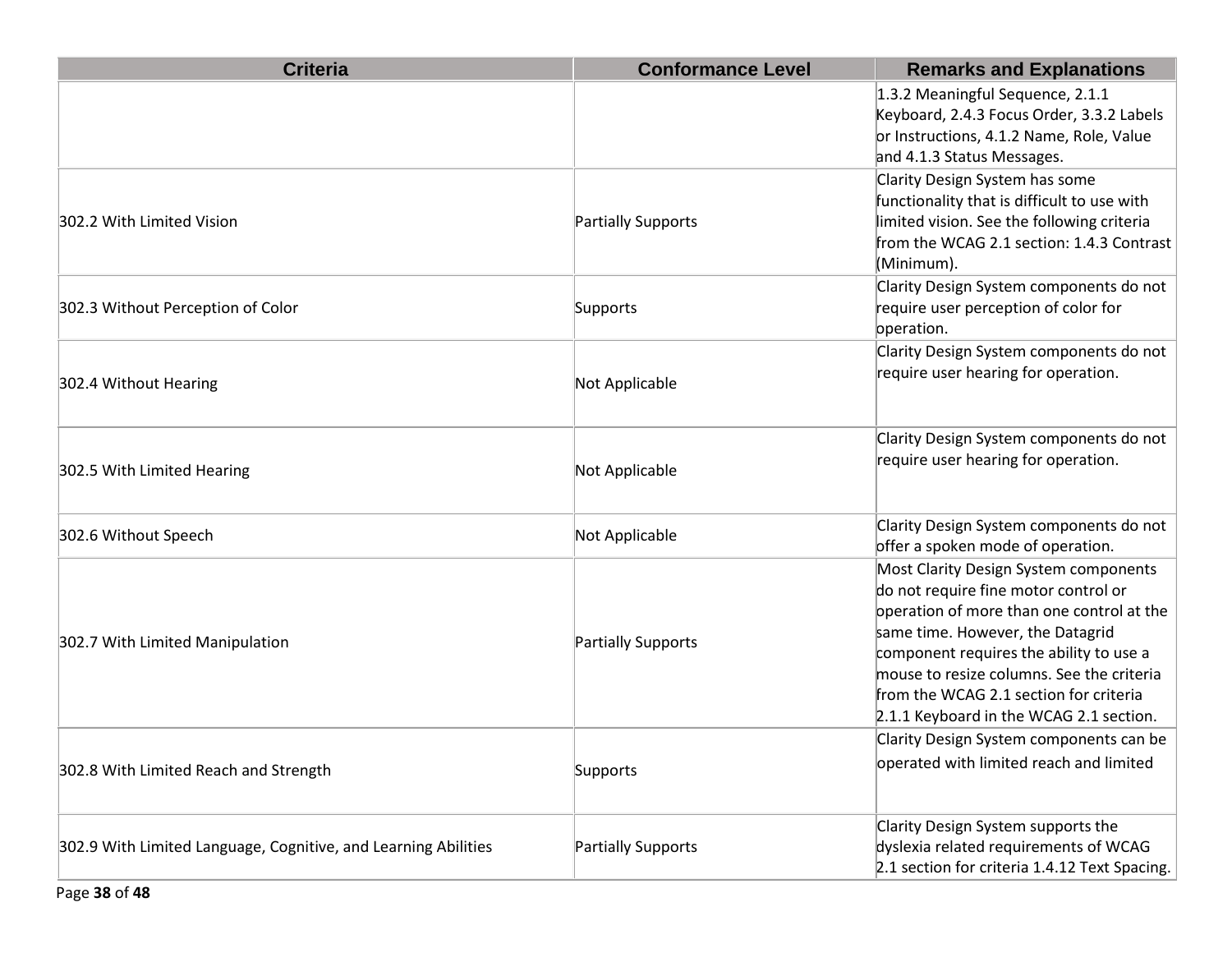| <b>Criteria</b> | <b>Conformance Level</b> | <b>Remarks and Explanations</b>             |
|-----------------|--------------------------|---------------------------------------------|
|                 |                          | However, Clarity Design System requires     |
|                 |                          | the ability to develop code using Angular   |
|                 |                          | and thus is not intended for use by people  |
|                 |                          | with limited language, cognitive or         |
|                 |                          | learning differences (other than dyslexia). |

## **Chapter 4: [Hardware](https://www.access-board.gov/guidelines-and-standards/communications-and-it/about-the-ict-refresh/final-rule/text-of-the-standards-and-guidelines#401-general)**

Notes: Not included in report.

### **Chapter 5: [Software](https://www.access-board.gov/guidelines-and-standards/communications-and-it/about-the-ict-refresh/final-rule/text-of-the-standards-and-guidelines#501-general)**

| <b>Criteria</b>                                       | <b>Conformance Level</b>            | <b>Remarks and Explanations</b>                                                                                                                                                                                       |
|-------------------------------------------------------|-------------------------------------|-----------------------------------------------------------------------------------------------------------------------------------------------------------------------------------------------------------------------|
| 501.1 Scope - Incorporation of WCAG 2.0 AA            | See WCAG 2.x section                | See information in WCAG 2.x section                                                                                                                                                                                   |
| <b>502 Interoperability with Assistive Technology</b> | Heading cell - no response required | Heading cell - no response required                                                                                                                                                                                   |
| 502.2.1 User Control of Accessibility Features        | Supports                            | Clarity Design System does not offer<br>accessibility specific features or<br>components. Instead it makes components<br>accessible via the users' choice of assistive<br>technology.                                 |
| 502.2.2 No Disruption of Accessibility Features       | Supports                            | Clarity Design System does not disrupt<br>platform accessibility features.                                                                                                                                            |
| <b>502.3 Accessibility Services</b>                   | Heading cell - no response required | Heading cell - no response required                                                                                                                                                                                   |
| 502.3.1 Object Information                            | <b>Partially Supports</b>           | Most components offered by Clarity<br>Design System programmatically expose<br>the required object information, but there<br>are some exceptions. See criteria 4.1.2<br>Name, Role, Value in the WCAG 2.1<br>section. |
| 502.3.2 Modification of Object Information            | Supports                            | Clarity Design System ensures that states<br>and properties that can be set by the user<br>are capable of being set programmatically<br>using assistive technology.                                                   |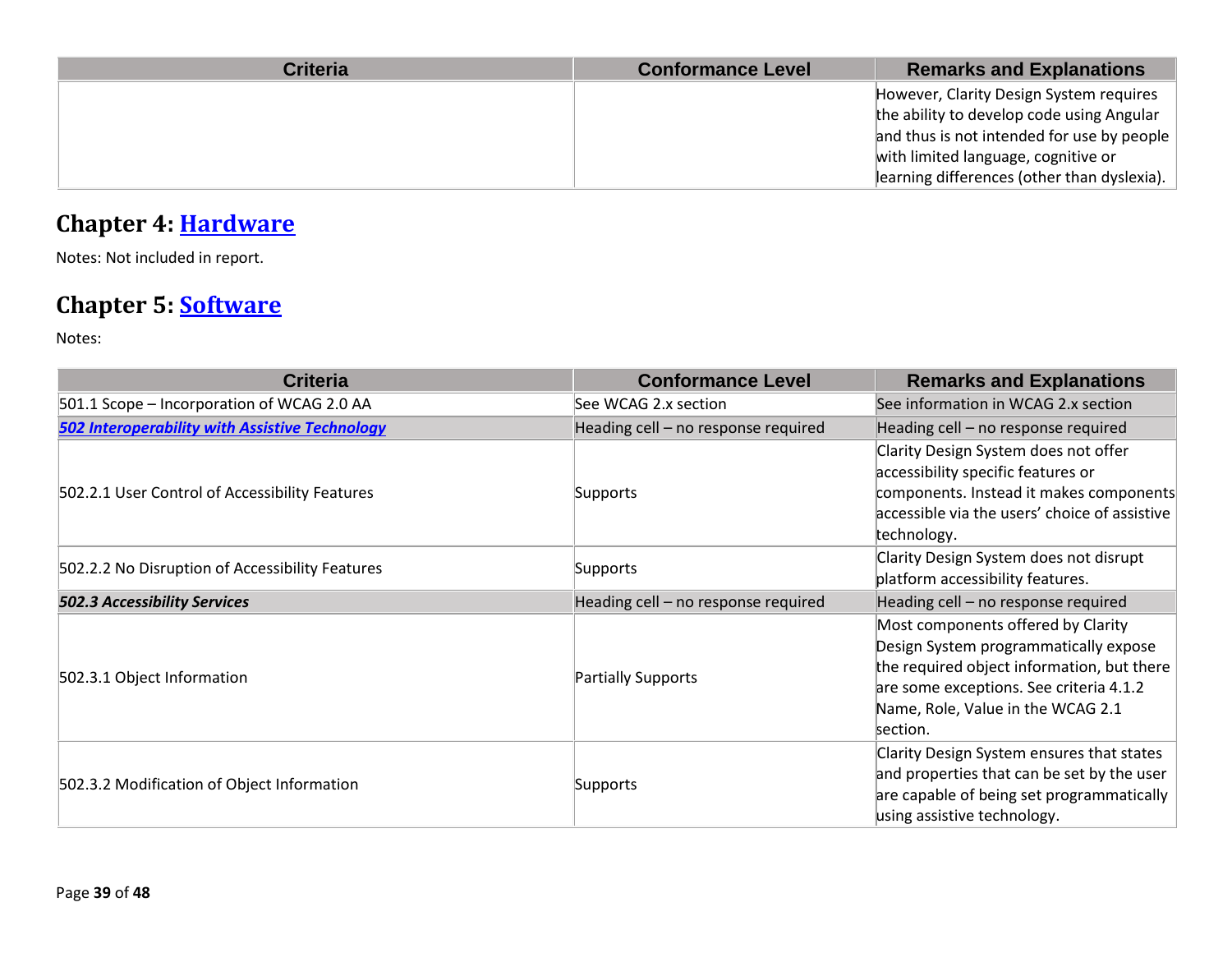| <b>Criteria</b>                       | <b>Conformance Level</b> | <b>Remarks and Explanations</b>                                                                                                                                                                   |
|---------------------------------------|--------------------------|---------------------------------------------------------------------------------------------------------------------------------------------------------------------------------------------------|
| 502.3.3 Row, Column, and Headers      | Partially Supports       | The Row Detail feature of the Datagrid<br>component does not have the correct<br>structure due to an empty header.                                                                                |
| 502.3.4 Values                        | Supports                 | Clarity Design System programmatically<br>exposes values, and if necessary, ranges of<br>values of input elements within its<br>components.                                                       |
| 502.3.5 Modification of Values        | Supports                 | Clarity Design System ensures that values<br>that can be set by the user are capable of<br>being set programmatically using assistive<br>technology.                                              |
| 502.3.6 Label Relationships           | Supports                 | Clarity Design System ensures that any<br>label relationships, whether direct or<br>indirect are programmatically defined.                                                                        |
| 502.3.7 Hierarchical Relationships    | Supports                 | Clarity Design System ensures that all<br>hierarchical relationships are<br>programmatically defined.                                                                                             |
| 502.3.8 Text                          | Supports                 | Clarity Design System ensures that the<br>content of text objects, text attributes,<br>and the boundary of text rendered to the<br>screen is programmatically determinable.                       |
| 502.3.9 Modification of Text          | Supports                 | Clarity Design System ensures that text<br>that can be set by the user is set<br>programmatically with assistive<br>technology.                                                                   |
| 502.3.10 List of Actions              | Supports                 | Clarity Design System's supports styled<br>lists of actions.                                                                                                                                      |
| 502.3.11 Actions on Objects           | Partially Supports       | Most Clarity Design System components<br>allow assistive technology to<br>programmatically execute available<br>actions, but it is not possible to use the<br>Stack View component with a switch. |
| 502.3.12 Focus Cursor                 | Supports                 | Clarity Design System components expose<br>information and mechanisms necessary to<br>track focus.                                                                                                |
| 502.3.13 Modification of Focus Cursor | Supports                 | Clarity Design System ensures that focus,<br>text insertion point, and selection                                                                                                                  |

Page **40** of **48**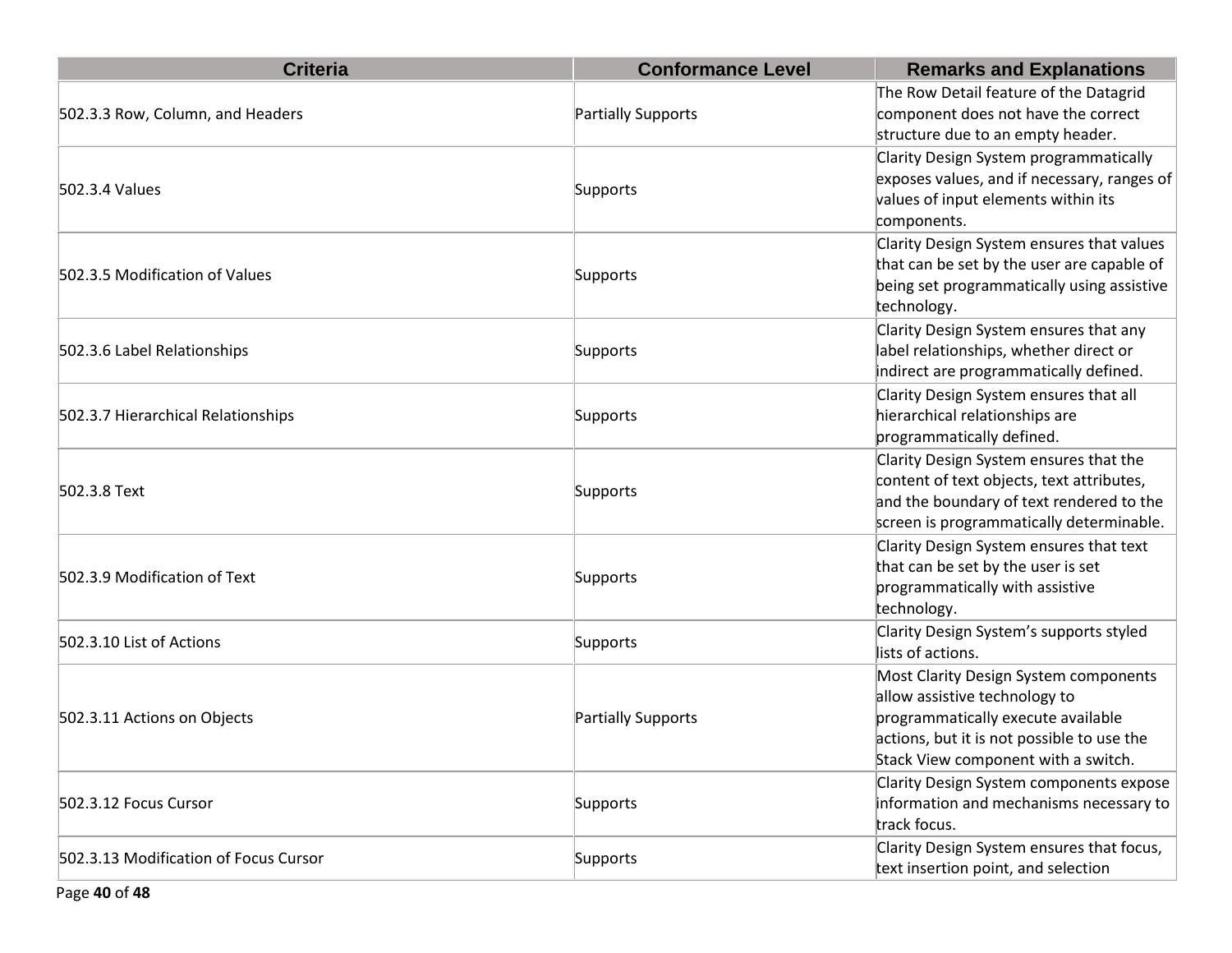| <b>Criteria</b>                                                                        | <b>Conformance Level</b>            | <b>Remarks and Explanations</b>                                                                                                                                                                                                                         |
|----------------------------------------------------------------------------------------|-------------------------------------|---------------------------------------------------------------------------------------------------------------------------------------------------------------------------------------------------------------------------------------------------------|
|                                                                                        |                                     | attributes that can be set by the user shall<br>be capable of being set programmatically,<br>including with assistive technology.                                                                                                                       |
| 502.3.14 Event Notification                                                            | Supports                            | Clarity Design System ensures that<br>notification of events relevant to user<br>interactions, including but not limited to<br>changes in the component's state(s),<br>value, name, description, or boundary, are<br>available to assistive technology. |
| 502.4 Platform Accessibility Features                                                  | Not Applicable                      | Clarity Design System is not a platform.                                                                                                                                                                                                                |
| <b>503 Applications</b>                                                                | Heading cell - no response required | Heading cell - no response required                                                                                                                                                                                                                     |
| 503.2 User Preferences                                                                 | Not Applicable                      | Clarity Design System is not an application<br>and does not need to provide functionality<br>to set user preferences.                                                                                                                                   |
| 503.3 Alternative User Interfaces                                                      | Not Applicable                      | Clarity Design System does not provide an<br>alternative user interface that functions as<br>assistive technology.                                                                                                                                      |
| 503.4 User Controls for Captions and Audio Description                                 | Heading cell - no response required | Heading cell - no response required                                                                                                                                                                                                                     |
| 503.4.1 Caption Controls                                                               | Not Applicable                      | See criteria 1.2.2 Captions (Prerecorded)<br>in the WCAG 2.1 section.                                                                                                                                                                                   |
| 503.4.2 Audio Description Controls                                                     | Not Applicable                      | See criteria 1.2.1 Audio-only and Video-<br>only (Prerecorded) in the WCAG 2.1<br>section.                                                                                                                                                              |
| <b>504 Authoring Tools</b>                                                             | Heading cell - no response required | Heading cell - no response required                                                                                                                                                                                                                     |
| 504.2 Content Creation or Editing (if not authoring tool, enter "not<br>applicable")   | See WCAG 2.x section                | See information in WCAG 2.x section                                                                                                                                                                                                                     |
| 504.2.1 Preservation of Information Provided for Accessibility in Format<br>Conversion | Not Applicable                      | Clarity Design System is not an authoring<br>tool.                                                                                                                                                                                                      |
| 504.2.2 PDF Export                                                                     | Not Applicable                      | Clarity Design System is not an authoring<br>tool.                                                                                                                                                                                                      |
| 504.3 Prompts                                                                          | Not Applicable                      | Clarity Design System is not an authoring<br>tool.                                                                                                                                                                                                      |
| 504.4 Templates                                                                        | Not Applicable                      | Clarity Design System is not an authoring<br>tool.                                                                                                                                                                                                      |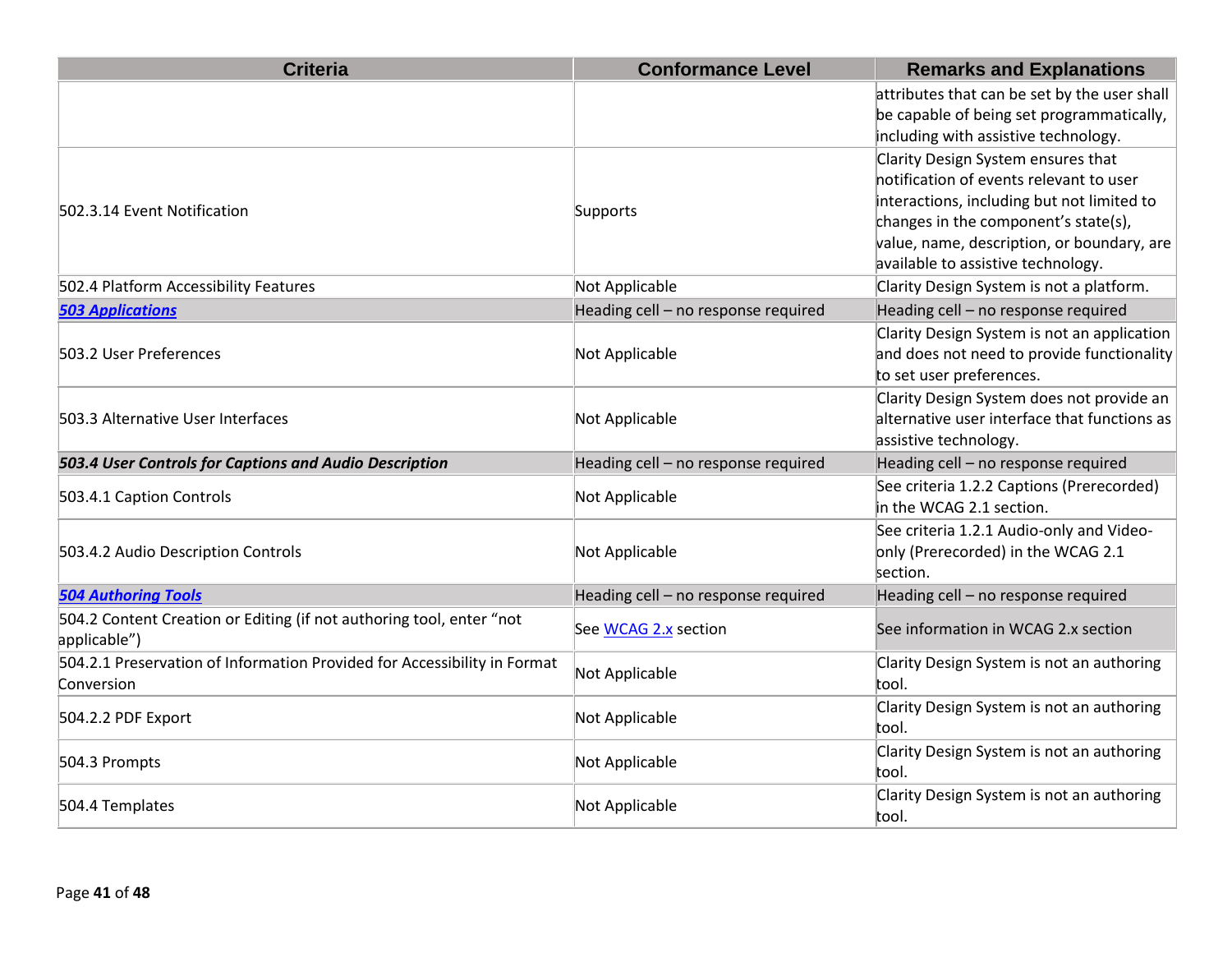### **Chapter 6: [Support Documentation and Services](https://www.access-board.gov/guidelines-and-standards/communications-and-it/about-the-ict-refresh/final-rule/text-of-the-standards-and-guidelines#601-general)**

Notes: Not included in report.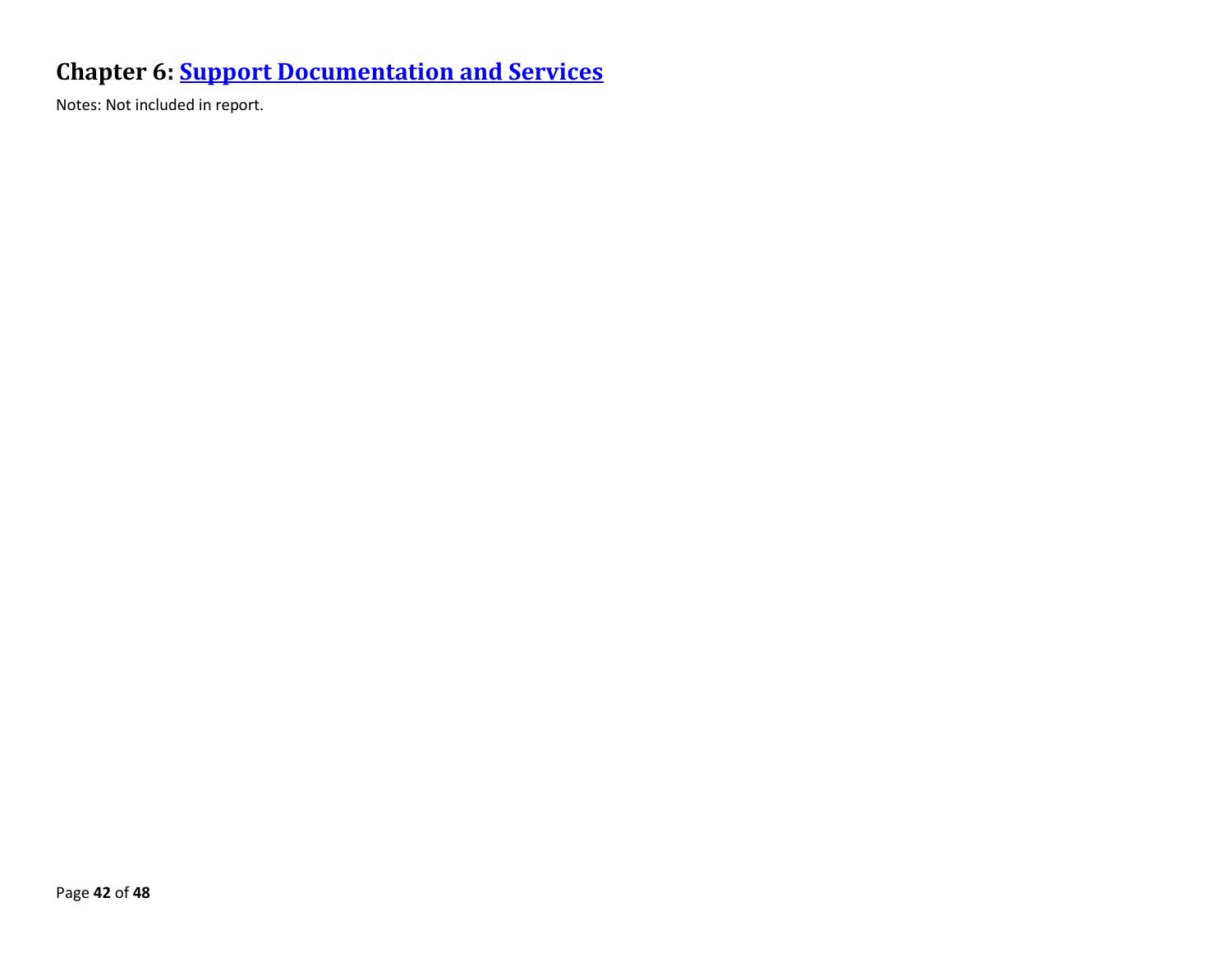# **EN 301 549 Report**

Notes: NA

### **Chapter 4: [Functional Performance Statements](https://www.etsi.org/deliver/etsi_en/301500_301599/301549/03.01.01_60/en_301549v030101p.pdf#%5B%7B%22num%22%3A38%2C%22gen%22%3A0%7D%2C%7B%22name%22%3A%22XYZ%22%7D%2C54%2C747%2C0%5D) (FPS)**

| <b>Criteria</b>                                   | <b>Conformance Level</b> | <b>Remarks and Explanations</b>                                                                                                                                                                                                                                                                                 |
|---------------------------------------------------|--------------------------|-----------------------------------------------------------------------------------------------------------------------------------------------------------------------------------------------------------------------------------------------------------------------------------------------------------------|
| 4.2.1 Usage without vision                        | Partially Supports       | Clarity Design System has some<br>functionality that is difficult to use without<br>vision. See the following criteria from the<br>WCAG 2.1 section:<br>1.3.2 Meaningful Sequence, 2.1.1<br>Keyboard, 2.4.3 Focus Order, 3.3.2 Labels<br>or Instructions, 4.1.2 Name, Role, Value<br>and 4.1.3 Status Messages. |
| 4.2.2 Usage with limited vision                   | Partially Supports       | Clarity Design System has some<br>functionality that is difficult to use with<br>limited vision. See the following criteria<br>from the WCAG 2.1 section: 1.4.3 Contrast<br>(Minimum).                                                                                                                          |
| 4.2.3 Usage without perception of colour          | Supports                 | Clarity Design System does not use color<br>as the only visual means of conveying<br>information, indicating an action,<br>prompting a response, or distinguishing a<br>visual element.                                                                                                                         |
| 4.2.4 Usage without hearing                       | Not Applicable           | Clarity Design System components do not<br>require user hearing for operation.                                                                                                                                                                                                                                  |
| 4.2.5 Usage with limited hearing                  | Not Applicable           | Clarity Design System components do not<br>require user hearing for operation.                                                                                                                                                                                                                                  |
| 4.2.6 Usage with no or limited vocal capability   | Not Applicable           | Clarity Design System components do not<br>offer a vocal mode of operation.                                                                                                                                                                                                                                     |
| 4.2.7 Usage with limited manipulation or strength | Not Applicable           | Clarity Design System components can be<br>operated with limited reach and limited<br>strength.                                                                                                                                                                                                                 |
| 4.2.8 Usage with limited reach                    | Not Applicable           | Clarity Design System components can be<br>operated with limited reach.                                                                                                                                                                                                                                         |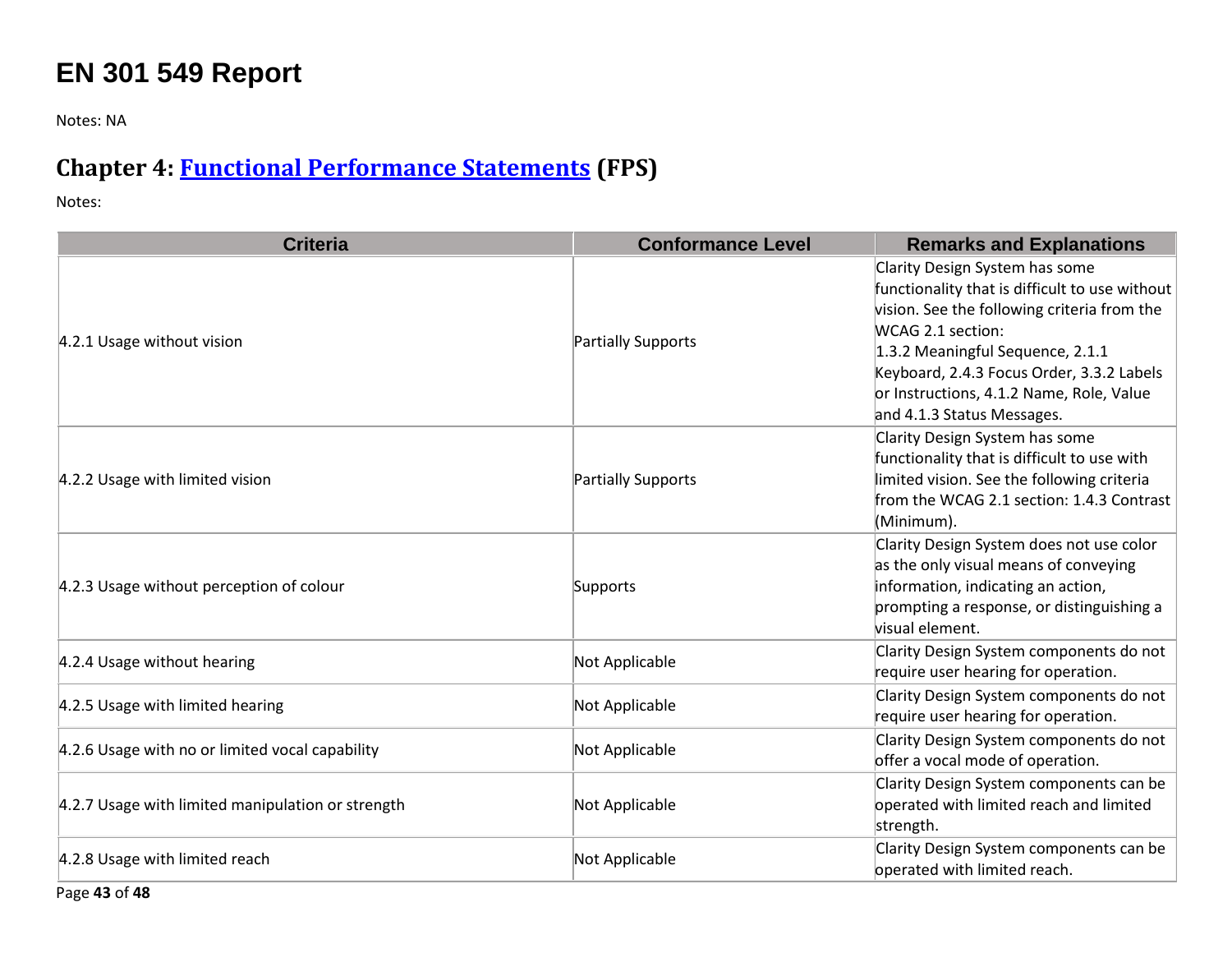| <b>Criteria</b>                                           | <b>Conformance Level</b> | <b>Remarks and Explanations</b>                                                                                                                                                                                               |
|-----------------------------------------------------------|--------------------------|-------------------------------------------------------------------------------------------------------------------------------------------------------------------------------------------------------------------------------|
| 4.2.9 Minimize photosensitive seizure triggers            | Not Applicable           | Clarity Design System components do not<br>does include visual features with flashing<br>that could trigger seizures.                                                                                                         |
| 4.2.10 Usage with limited cognition, language or learning | Partially Supports       | Clarity Design System requires the ability<br>to develop code using Angular and thus is<br>not intended for use by people with<br>limited language, cognitive or learning<br>differences (other than dyslexia).               |
| $4.2.11$ Privacy                                          | Supports                 | Clarity Design System does not impede the<br>usage of standard privacy controls<br>alongside assistive technologies. For<br>example, users can connect a headset for<br>private listening to screen reader<br>lannouncements. |

#### **Chapter [5: Generic Requirements](https://www.etsi.org/deliver/etsi_en/301500_301599/301549/03.01.01_60/en_301549v030101p.pdf#%5B%7B%22num%22%3A45%2C%22gen%22%3A0%7D%2C%7B%22name%22%3A%22XYZ%22%7D%2C54%2C747%2C0%5D)**

Notes: Clarity Design System supports standard assistive technologies and is therefore not subject to the Closed Functionality criteria described in this Chapter.

#### **Chapter [6: ICT with Two-Way Voice Communication](https://www.etsi.org/deliver/etsi_en/301500_301599/301549/03.01.01_60/en_301549v030101p.pdf#%5B%7B%22num%22%3A60%2C%22gen%22%3A0%7D%2C%7B%22name%22%3A%22XYZ%22%7D%2C54%2C747%2C0%5D)**

Notes: Not included in report.

#### **Chapter [7: ICT with Video Capabilities](https://www.etsi.org/deliver/etsi_en/301500_301599/301549/03.01.01_60/en_301549v030101p.pdf#%5B%7B%22num%22%3A70%2C%22gen%22%3A0%7D%2C%7B%22name%22%3A%22XYZ%22%7D%2C54%2C747%2C0%5D)**

Notes: Not included in report.

#### **Chapter [8: Hardware](https://www.etsi.org/deliver/etsi_en/301500_301599/301549/03.01.01_60/en_301549v030101p.pdf#%5B%7B%22num%22%3A74%2C%22gen%22%3A0%7D%2C%7B%22name%22%3A%22XYZ%22%7D%2C54%2C747%2C0%5D)**

Notes: Not included in report.

#### **Chapter [9: Web](https://www.etsi.org/deliver/etsi_en/301500_301599/301549/03.01.01_60/en_301549v030101p.pdf#%5B%7B%22num%22%3A113%2C%22gen%22%3A0%7D%2C%7B%22name%22%3A%22XYZ%22%7D%2C54%2C747%2C0%5D)** *(see [WCAG 2.x](#page-3-0) section)*

Notes: NA

#### **Chapter [10: Non-Web Software](https://www.etsi.org/deliver/etsi_en/301500_301599/301549/03.01.01_60/en_301549v030101p.pdf#%5B%7B%22num%22%3A127%2C%22gen%22%3A0%7D%2C%7B%22name%22%3A%22XYZ%22%7D%2C54%2C747%2C0%5D)**

Notes: Not included in report.

Page **44** of **48**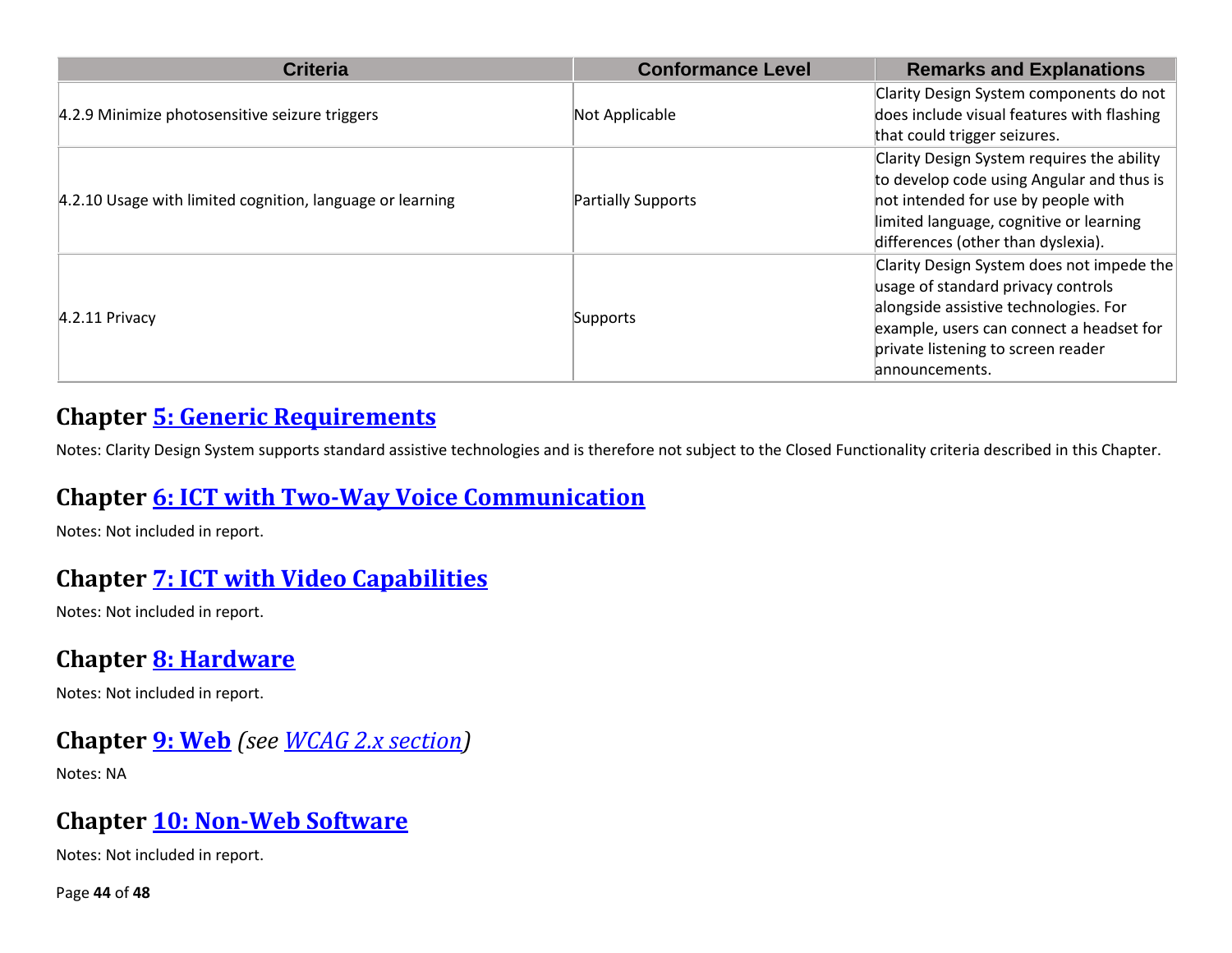# **Chapter [11: Software](https://www.etsi.org/deliver/etsi_en/301500_301599/301549/03.01.01_60/en_301549v030101p.pdf#%5B%7B%22num%22%3A149%2C%22gen%22%3A0%7D%2C%7B%22name%22%3A%22XYZ%22%7D%2C54%2C747%2C0%5D)**

| <b>Criteria</b>                                                                                                               | <b>Conformance Level</b>            | <b>Remarks and Explanations</b>                                                 |
|-------------------------------------------------------------------------------------------------------------------------------|-------------------------------------|---------------------------------------------------------------------------------|
| 11.0 General (informative)                                                                                                    | Heading cell - no response required | Heading cell - no response required                                             |
| 11.1.1.1 through 11.4.1.3                                                                                                     | See WCAG 2.x section                | See information in WCAG 2.x section                                             |
| 11.5 Interoperability with assistive technology                                                                               | Heading cell - no response required | Heading cell - no response required                                             |
| 11.5.1 Closed functionality                                                                                                   | Heading cell - no response required | Heading cell - no response required                                             |
| 11.5.2 Accessibility services                                                                                                 | Heading cell - no response required | Heading cell - no response required                                             |
| 11.5.2.1 Platform accessibility service support for software that provides See 11.5.2.5 through 11.5.2.17<br>a user interface |                                     | See information in 11.5.2.5 through<br>11.5.2.17                                |
| 11.5.2.2 Platform accessibility service support for assistive technologies See 11.5.2.5 through 11.5.2.17                     |                                     | See information in 11.5.2.5 through<br>11.5.2.17                                |
| 11.5.2.3 Use of accessibility services                                                                                        | Supports                            | Clarity Design System uses standard<br>platform accessibility services.         |
| 11.5.2.4 Assistive technology                                                                                                 | Not Applicable                      | Clarity Design System is not an assistive<br>technology.                        |
| 11.5.2.5 Object information                                                                                                   | Partially Supports                  | Most Clarity Design System components<br>expose the required object information |
|                                                                                                                               |                                     | Criteria                                                                        |
|                                                                                                                               |                                     | Conformance Level                                                               |
|                                                                                                                               |                                     | <b>Remarks and Explanations</b>                                                 |
|                                                                                                                               |                                     | but there are some exceptions. See                                              |
|                                                                                                                               |                                     | criteria 4.1.2 Name, Role, Value in the                                         |
|                                                                                                                               |                                     | WCAG 2.1 section.                                                               |
| 11.5.2.6 Row, column, and headers                                                                                             | Partially Supports                  | The Row Detail feature of the Datagrid                                          |
|                                                                                                                               |                                     | component does not have the correct<br>structure due to an empty header.        |
| 11.5.2.7 Values                                                                                                               | Partially Supports                  | Most Clarity Design System components                                           |
|                                                                                                                               |                                     | expose their values but there are some                                          |
|                                                                                                                               |                                     | exceptions. See criteria 4.1.2 Name, Role,                                      |
|                                                                                                                               |                                     | Value in the WCAG 2.1 section.                                                  |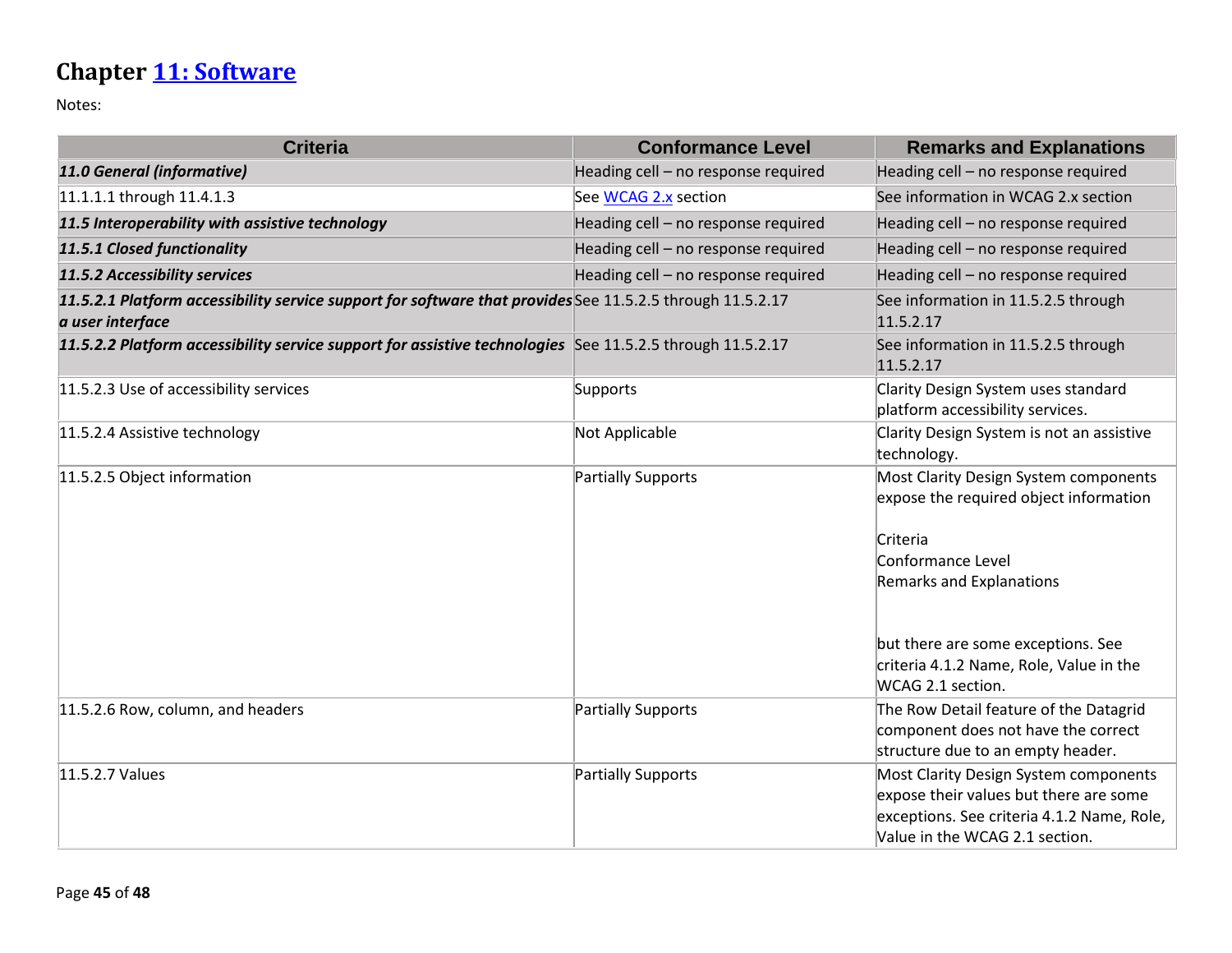| <b>Criteria</b>                                          | <b>Conformance Level</b> | <b>Remarks and Explanations</b>                                                                                                                                                                                                                                     |
|----------------------------------------------------------|--------------------------|---------------------------------------------------------------------------------------------------------------------------------------------------------------------------------------------------------------------------------------------------------------------|
| 11.5.2.8 Label relationships                             | Supports                 | Clarity Design System ensures that any<br>label relationships, whether direct or<br>indirect are programmatically defined.                                                                                                                                          |
| 11.5.2.9 Parent-child relationships                      | Supports                 | Clarity Design System ensures that<br>hierarchical relationships are<br>programmatically defined.                                                                                                                                                                   |
| 11.5.2.10 Text                                           | Supports                 | Clarity Design System ensures that the<br>content of text objects, text attributes,<br>and the boundary of text rendered to the<br>screen is programmatically determinable.                                                                                         |
| 11.5.2.11 List of available actions                      | Supports                 | Clarity Design System's styled lists are<br>available to users' assistive technology.                                                                                                                                                                               |
| 11.5.2.12 Execution of available actions                 | Partially Supports       | Most Clarity Design System components<br>allow assistive technology to<br>programmatically execute available<br>actions, but it is not possible to use the<br>Stack View component with a switch.                                                                   |
| 11.5.2.13 Tracking of focus and selection attributes     | Supports                 | Clarity Design System components expose<br>the information and mechanisms<br>necessary to track focus.                                                                                                                                                              |
| 11.5.2.14 Modification of focus and selection attributes | Supports                 | Clarity Design System ensures that focus,<br>text insertion point, and selection<br>attributes that can be set by the user shall<br>be capable of being set programmatically<br>with assistive technology.                                                          |
| 11.5.2.15 Change notification                            | Supports                 | Clarity Design System ensures that<br>notification of change events relevant to<br>user interactions, including but not limited<br>to changes in the component's state(s),<br>value, name, description, or boundary,<br>shall be available to assistive technology. |
| 11.5.2.16 Modifications of states and properties         | Supports                 | Clarity Design System ensures that states<br>and properties that can be set by the user<br>are set programmatically with assistive<br>technology.                                                                                                                   |
| 11.5.2.17 Modifications of values and text               | Supports                 | Clarity Design System ensures that values<br>and text that can be set by the user is set                                                                                                                                                                            |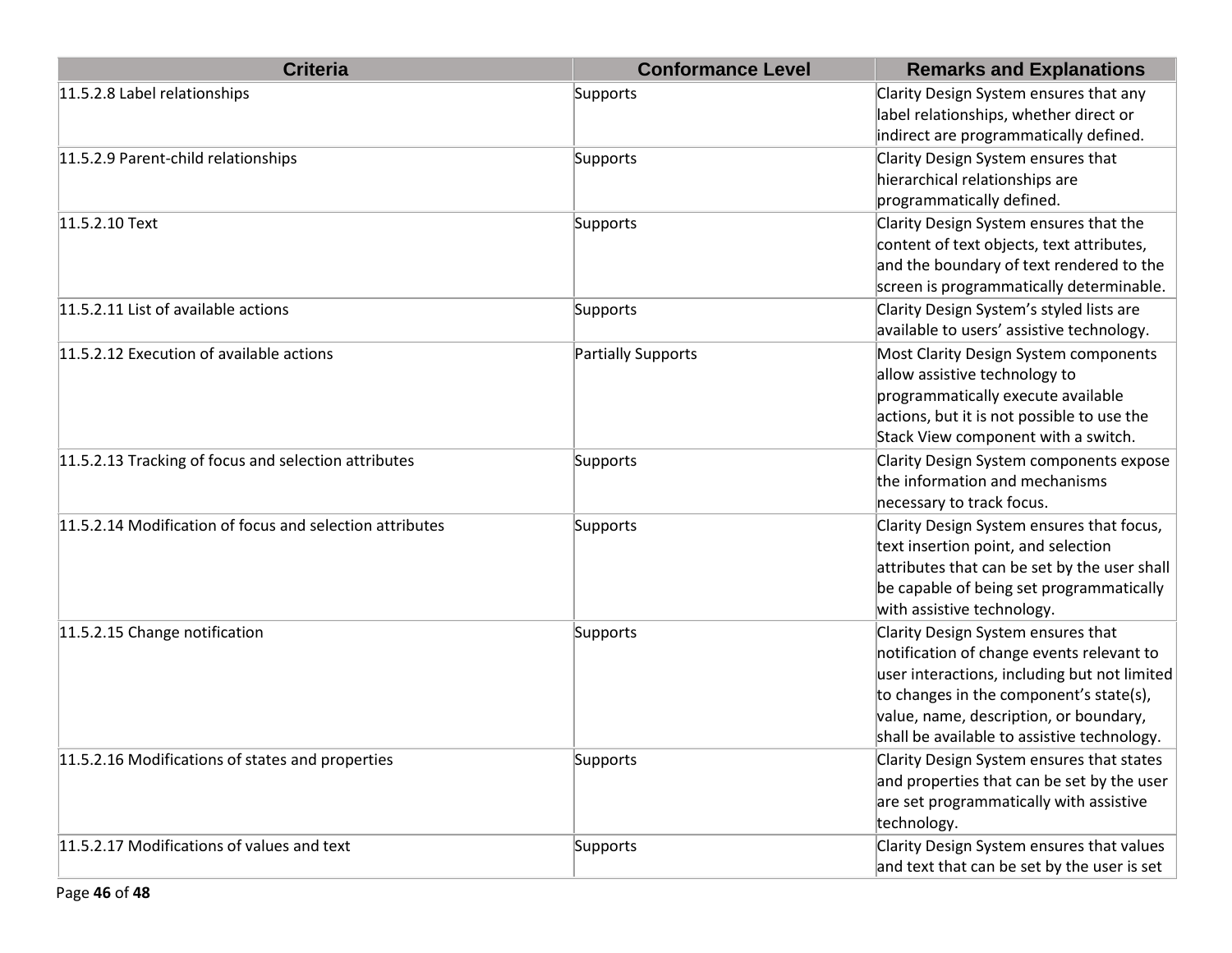| <b>Criteria</b>                                                     | <b>Conformance Level</b>                                                   | <b>Remarks and Explanations</b>                                                                                                                                        |
|---------------------------------------------------------------------|----------------------------------------------------------------------------|------------------------------------------------------------------------------------------------------------------------------------------------------------------------|
|                                                                     |                                                                            | programmatically with assistive<br>technology.                                                                                                                         |
| 11.6 Documented accessibility usage                                 | Heading cell - no response required                                        | Heading cell - no response required                                                                                                                                    |
| 11.6.1 User control of accessibility features                       | Not Applicable                                                             | Clarity Design System does not offer<br>accessibility specific features or<br>components. Instead it makes<br>components accessible to users' assistive<br>technology. |
| 11.6.2 No disruption of accessibility features                      | Supports                                                                   | Clarity Design System does not disrupt<br>platform accessibility features.                                                                                             |
| 11.7 User preferences                                               | Not Applicable                                                             | Clarity Design System is not an application<br>and does not need to provide functionality<br>to set user preferences.                                                  |
| 11.8 Authoring tools                                                | Heading cell - no response required                                        | Heading cell - no response required                                                                                                                                    |
| 11.8.1 Content technology                                           | Heading cell - no response required                                        | Heading cell - no response required                                                                                                                                    |
| 11.8.2 Accessible content creation                                  | See WCAG 2.x section<br>(If not authoring tool, enter "Not<br>Applicable") | See information in WCAG 2.x section                                                                                                                                    |
| 11.8.3 Preservation of accessibility information in transformations | Not Applicable                                                             | Clarity Design System is not an authoring<br>ltool.                                                                                                                    |
| 11.8.4 Repair assistance                                            | Not Applicable                                                             | Clarity Design System is not an authoring<br>tool.                                                                                                                     |
| 11.8.5 Templates                                                    | Not Applicable                                                             | Clarity Design System is not an authoring<br>ltool.                                                                                                                    |

#### **Chapter [12: Documentation and Support Services](https://www.etsi.org/deliver/etsi_en/301500_301599/301549/03.01.01_60/en_301549v030101p.pdf#%5B%7B%22num%22%3A187%2C%22gen%22%3A0%7D%2C%7B%22name%22%3A%22XYZ%22%7D%2C54%2C747%2C0%5D)**

Notes: Not included in report

### **Chapter [13: ICT Providing Relay or Emergency Service Access](https://www.etsi.org/deliver/etsi_en/301500_301599/301549/03.01.01_60/en_301549v030101p.pdf#%5B%7B%22num%22%3A191%2C%22gen%22%3A0%7D%2C%7B%22name%22%3A%22XYZ%22%7D%2C54%2C747%2C0%5D)**

Notes: Not included in report.

# **Legal Disclaimer (VMware)**

Page **47** of **48**